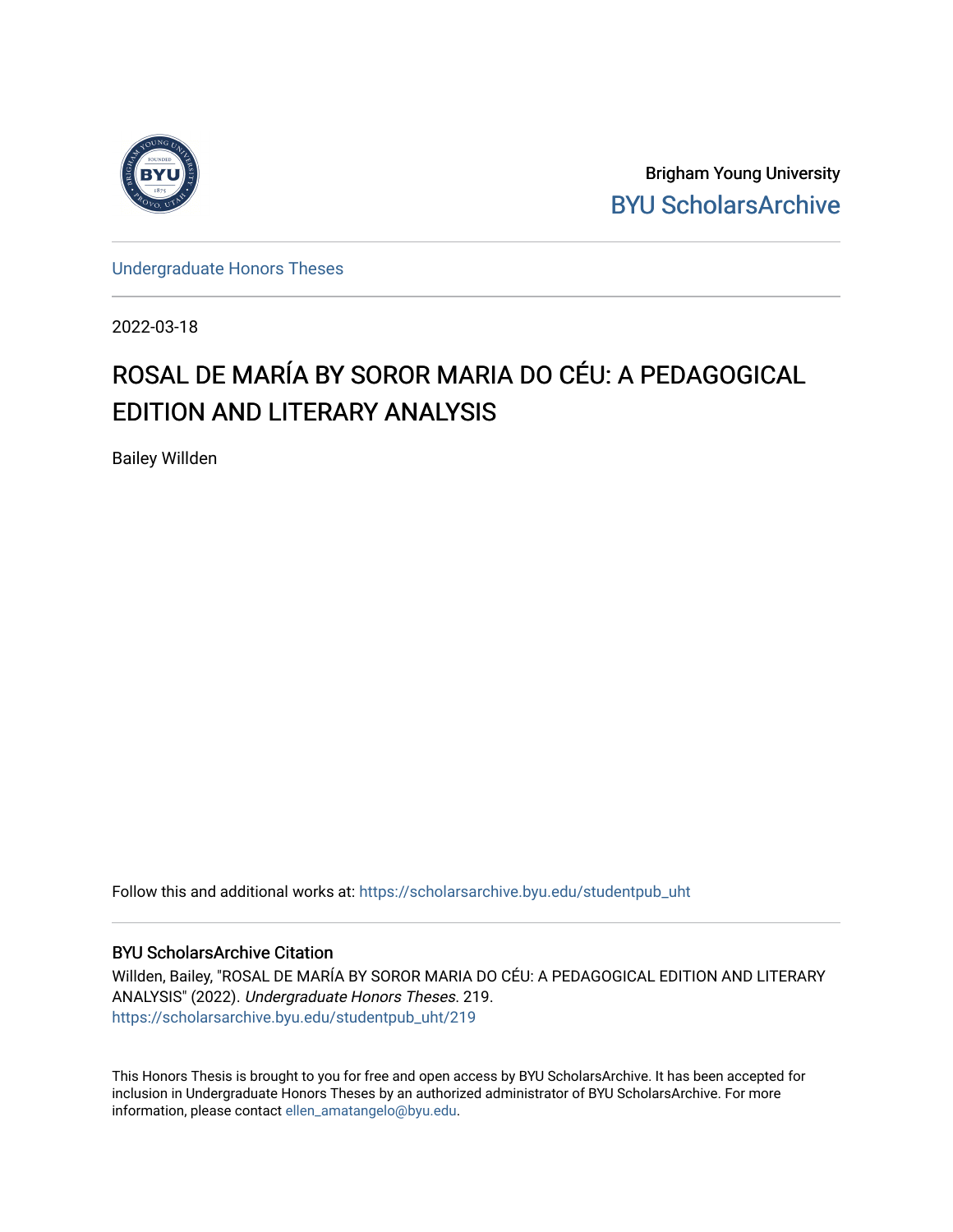Honors Thesis

# *ROSAL DE MARÍA* BY SOROR MARIA DO CÉU: A PEDAGOGICAL EDITION AND LITERARY ANALYSIS

by Bailey Willden

Submitted to Brigham Young University in partial fulfillment of graduation requirements for University Honors

> Department of Spanish and Portuguese Brigham Young University April 2022

Advisor: Anna-Lisa Halling Honors Coordinator: Rex Nielson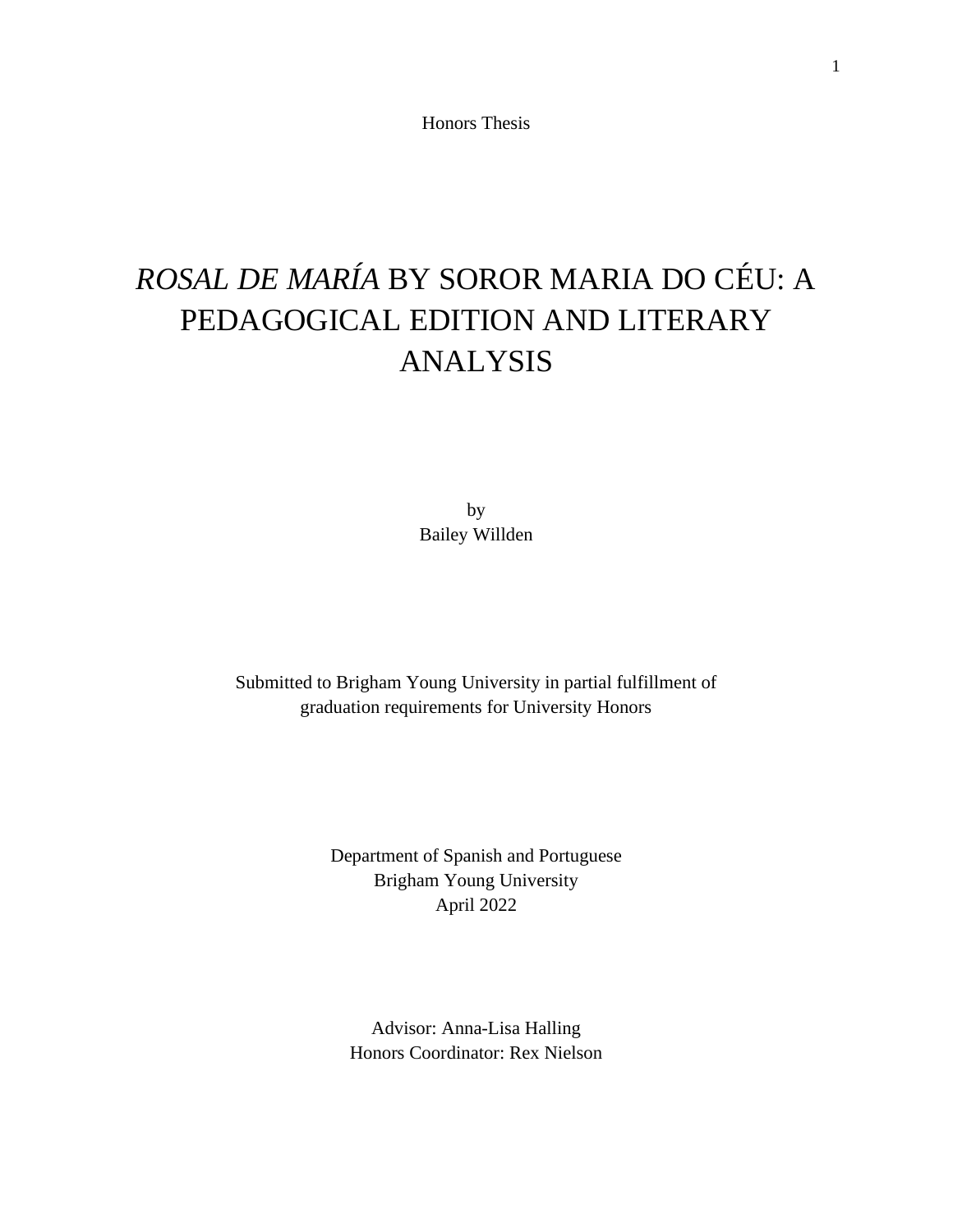# Table of Contents:

| "The Living Rosary of Soror Maria do Céu's Rosal de María: A Literary Analysis"3 |  |
|----------------------------------------------------------------------------------|--|
|                                                                                  |  |
|                                                                                  |  |
|                                                                                  |  |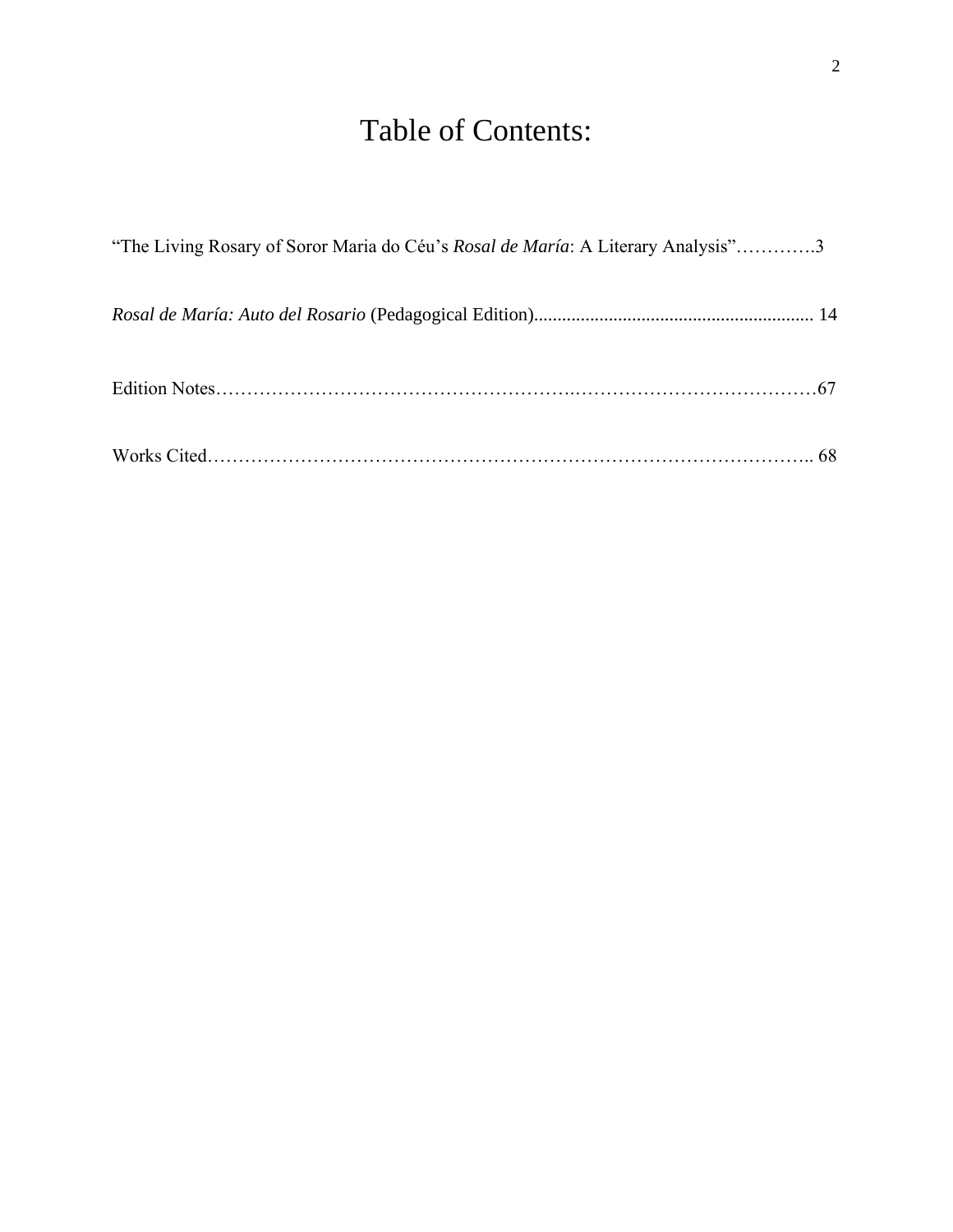#### The Living Rosary of Soror Maria do Céu's *Rosal de María*: A Literary Analysis

## A woman must have money and a room of her own if she is to write fiction. –-Virginia Woolfe, *A Room of One's Own*

Recently, there have been increased efforts in the field of academia to seek out the stories and voices of women writers, teach about them in classrooms, and afford their works more serious study and critical analysis. The convent was one of the best spaces for female authorship in early modern Spain and Portugal, and therefore an area of study that deserves more attention. As nuns in the Iberian Peninsula created spaces for themselves to develop artistically and intellectually, their works not only captured their unique experiences but also the manner in which they interacted with the broader literary community. Soror Maria do Céu's *Rosal de María*, second of the five plays published in her work *Triunfo do Rosario*, is an exemplary work of early modern convent drama because the didactic, allegorical purposes of the play interact with rich symbolism and mastery of the literary conventions of the day. She creates a living Rosary on the stage by employing elements like floral imagery, transferred classicism and mystical symbolism and subverting tropes like the Ave/Eva dichotomy and the every man character.

During the early modern period, the convent became a refuge for female authorship. Upon entry into the convent, novices that didn't already know had to learn to read and write in order to fulfill administrative and record keeping duties as well as maintain social networks with other convents (Baranda 11). Enabled with these skills and immersed in an inherently introspective and spiritual lifestyle, nuns wrote not only for practical purposes, but also produced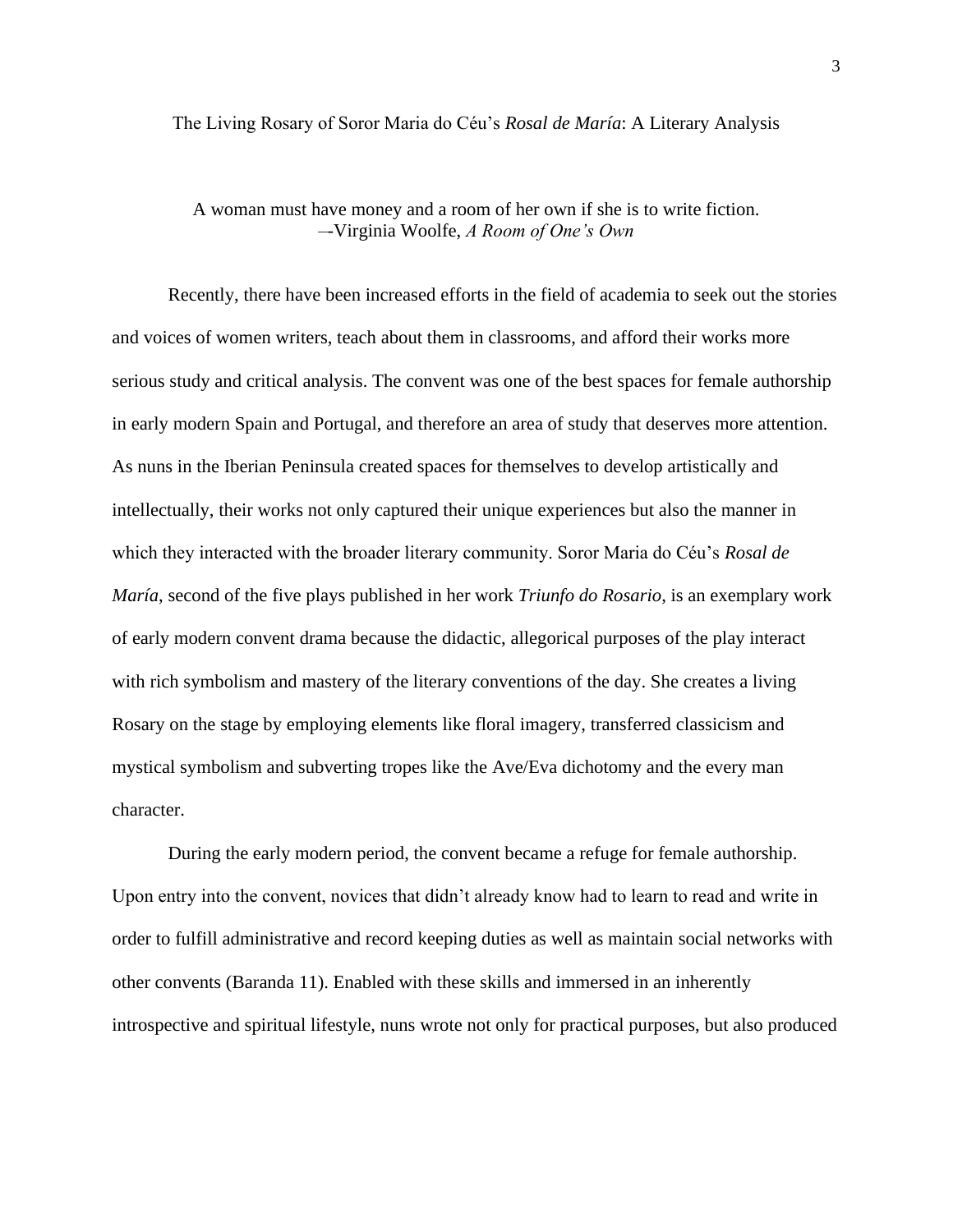poetry, narrative, biography, theological discourse, and drama. As a result of this environment<sup>1</sup>, nuns penned over seventy percent of the works documented in BIESIS, currently the foremost database of Spanish women writers (Baranda 29), and yet, convent drama is a genre that to this day is still largely ignored or unknown. These works are replete with religious allegory, social commentary, and insightfully employed literary conventions, and are a treasure trove for scholars seeking to understand the time period.

While this particular play by Soror Maria do Céu has received little academic criticism, the field of Iberian convent literature more broadly benefits from dynamic and ever-growing scholarship. To cite a few, Electa Arenal and Stacey Schlau's *Untold Sisters* provides important perspectives on Spain's most famous convent dramatist Sor Marcela de San Félix. Valerie Hegstrom gives an overview of the tradition of convent theater and specifies how nuns in Valladolid, Madrid, and Lisbon wrote, directed, staged, and acted out dramatic works within the cloister in her article "El convento como espacio escénico y la monja como actriz." On Soror Maria do Céu more specifically, Anna-Lisa Halling's article "Upending Hegemonic Masculinity in Soror Maria do Céu's *Clavel, y Rosa*" analyzes how the playwright subverts gender roles in her play. This paper will fit into the current scholarship which has the common aim of shedding light on often-overlooked convent dramatists and their works in order to preserve and protect this important tradition. I created this edition and literary study of Soror Maria do Céu's *Rosal de Maria* with the hope that it proves the value of continued research into early modern convent drama and contributes to a more complete understanding of the cultures and customs of the time period.

<sup>&</sup>lt;sup>1</sup> Recently, I was able to interview a nun living in the San Ildefonso convent where Sor Marcela de San Felix and Sor Francisca de Santa Teresa lived and wrote. What stuck out most to me about the interview was the sister's attitude of reverence surrounding the convent lifestyle. She spoke about the authors' spiritual lives and the sources of their inspiration and urged me and other scholars to not dismiss their religious conviction.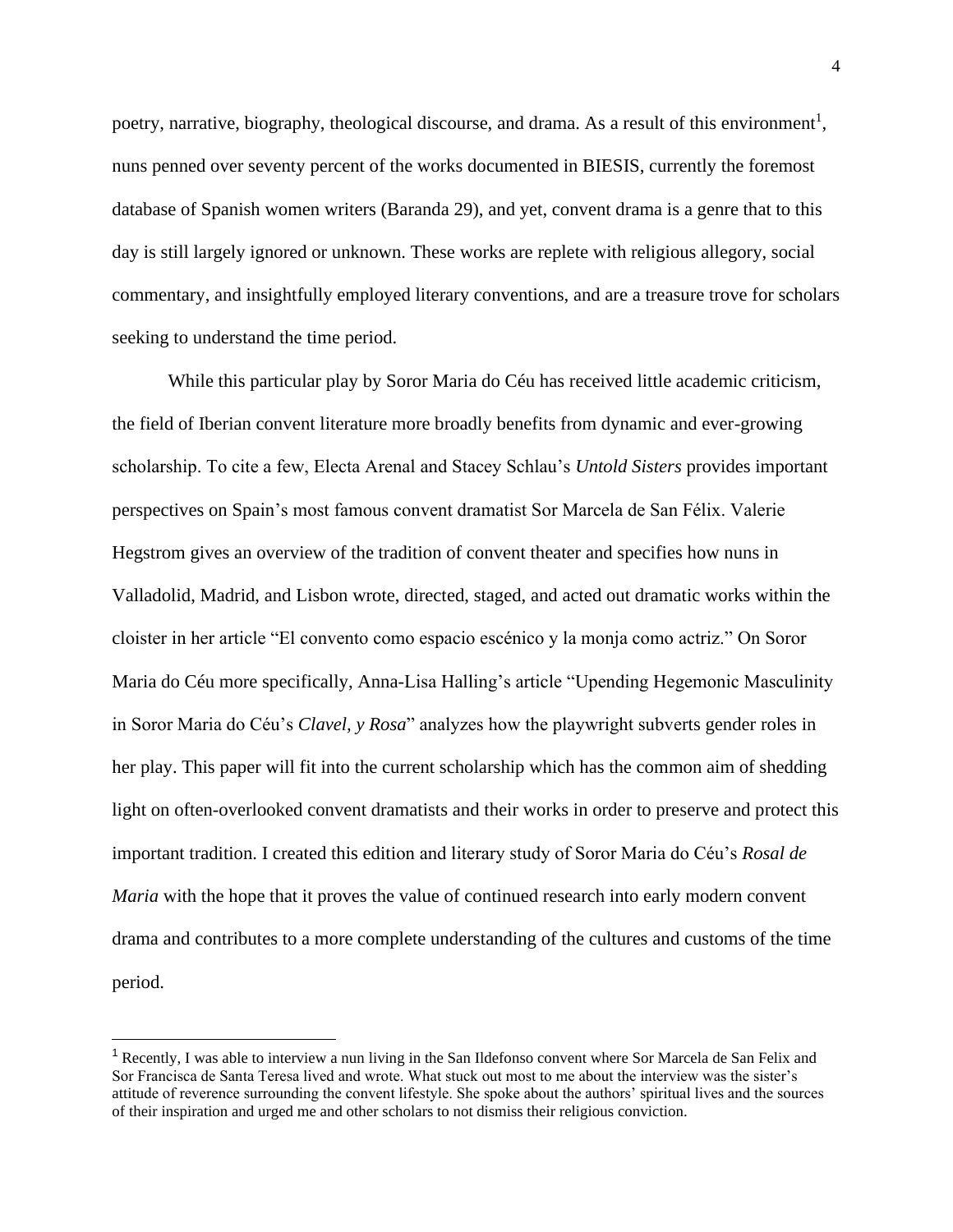Life during the counter reformation on the Iberian Peninsula revolved around a liturgic calendar, or a cycle of feasts and celebrations dedicated to saints, biblical events, or other tenets of the Catholic faith. In this context, convent theater offers unique insights into both widespread religious observance and the lives and culture of nun playwrights. One of the most prolific authors of early modern convent drama is Soror Maria do Céu, who lived most of her ninety-four years in the Esperança Convent in Lisbon, Portugal ("Soror"). Her play *Rosal de Maria* is the second of five *autos* (one-act plays) published in *Triunfo do Rosario* and intended to be performed one per day leading up to the Feast of the Rosary. Pope Leo XIII mentions the Feast of the Rosary in his encyclical on the devotion of the Rosary: "the whole of the month of October in this year should be consecrated to the Holy Queen of the Rosary. We decree and order that in the whole Catholic world, during this year, the devotion of the Rosary shall be solemnly celebrated by special and splendid services" (8). He later encourages the faithful to attend special masses and processions to remember the mysteries of Christ and increase devotion to the Virgin Mary. Soror Maria do Céu's play, written for a similar event, is full of the religious allegory and symbolism that is unique to this tradition of convent drama and worthy of critical attention.

 The play takes place on a flowery mountainside, from which the play gets its name, *Rosal de María*, meaning Mary's rose garden. The main character, Almana, is a beautiful young woman, and both Marte (Mars) and Adonis vie for her affection. These mythological figures and the other characters, all shepherds, interact with Gracia, who represents the Virgin Mary. She leads them through three "stations" which are distinguished by stage sets adorned with different white, red, and golden roses respectively. In the first station or season, the characters find their wintery mountainside miraculously transformed into spring and covered with white roses. The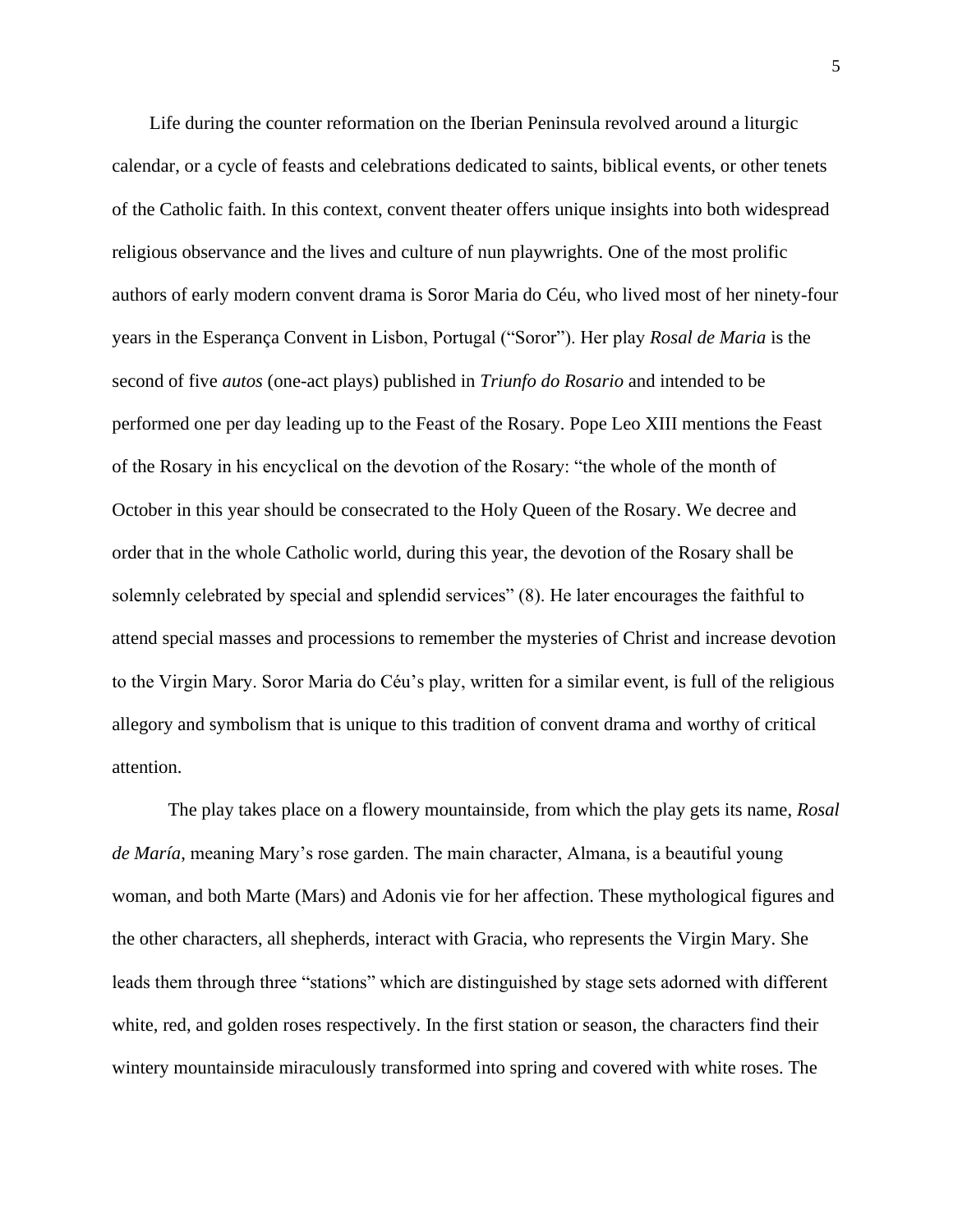characters are introduced and the conflict between Adonis and Marte intensifies. In the second station, Marte kills Adonis, the flowers on the mountainside turn from white to red, and Almana and Gracia mourn Adonis's death. Finally in the third station, the flowers are transformed into gold, Adonis is resurrected from the dead, he and Almana glimpse the future of the fallen world, and the play ends in a ceremony honoring Gracia. Adonis's final words in the play are: "no olvidéis que aquí se dejan [las flores] / para que a Gracia, oh María / podáis adornar con ellas / algún día y decir todos / en honor de sus grandezas: / vivan las Rosas Divinas" (66). These instructions for celebrating Gracia in the future indicate that Soror Maria do Céu is depicting a mythological origin story of the Feast of the Rosary, and the celebrations on stage may resemble the nun's own celebrations for the feast. The dramatist-nun's goals are both didactic and artistic, reminding the nuns of the meaning and purpose of their celebrations as well as enriching their festivities with the dramatic arts.

 Soror Maria do Céu uses the floral imagery of the three stations as part of the larger purpose of *Triunfo do Rosario*: to prepare her audiences for the Feast of the Rosary. The purpose of the Rosary is to lead believers through their ritual prayers and to encourage them to meditate on scenes from the life of Christ. On the purpose of Rosary led meditations, Garry Wills says, "each mystery is dwelt upon while one repeats the Hail Mary on each of ten beads… the mysteries—the subjects of contemplation that one moves through as one says each subdivision of beads—are related to aspects of Christ's life: five glad events, five sad events, and five glorious events" (xiii). Each of the five plays in *Triunfo do Rosario* acts as one of the five decades of the Rosary, or groups of ten beads. Similarly, the three changing seasons represented by the roses in *Rosal de María* symbolize the mysteries or events from Christ's life that Wills mentions. Gracia's presence during every season and her constant pleas to the characters to give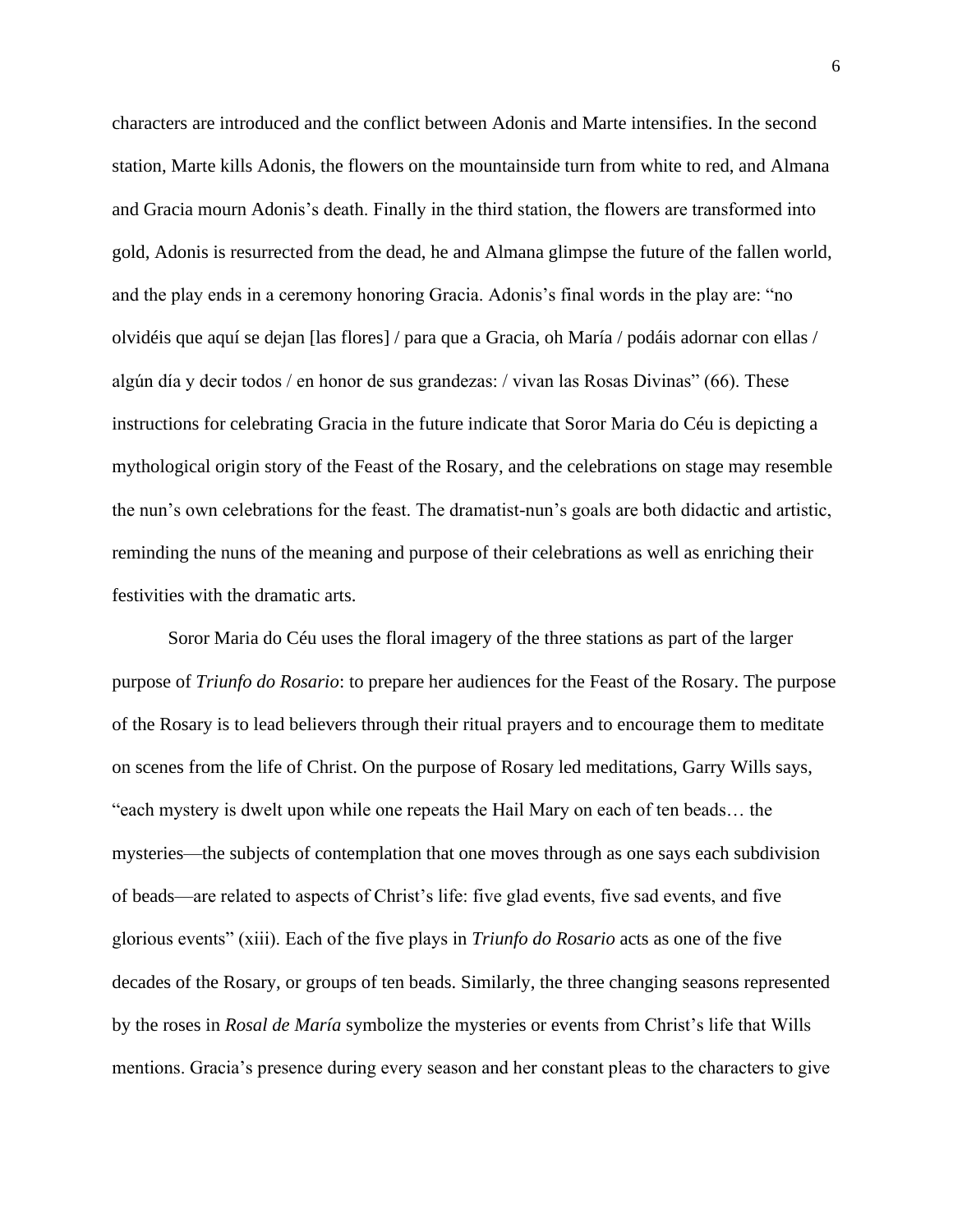heed to her son enhance the Rosary symbolism, connecting the Rosary to Mary, the rose of heaven, and her traditional role as a spiritual guide and witness of Christ. Therefore, each season in the play is like an individual bead within the larger structure of *Triunfo do Rosario's* theatrical Rosary.

 An analysis of Soror Maria do Céu's thoughtful symbolism shows how she achieves the Rosary structure and offers depth of meaning to the biblical allegory. Adonis's character is a great example of transferred classicism, or the literary practice of using classical Greek and Roman mythology for Christian ends, which was a popular device used in early modern texts.<sup>2</sup> In classical mythology, Adonis is a beautiful hunter with whom Venus falls in love when Cupid accidentally sticks her with an arrow, but their love is cut short when Adonis dies in a tragic hunting accident. Interestingly, in Maria do Céu's play, Adonis represents Christ. A god in both classical and biblical understanding and an object of great beauty and desire, he puts aside his beauty and divinity to go down to Earth, don a simple shepherd's clothing, and redeem the object of his affection from her fallen state. Adonis's foil, Marte, is another example of transferred classicism and is richly characterized through symbolic meaning. Marte, or Mars, is the mythological god of war and another one of Venus's lovers. In this play he typifies Lucifer. He appears dressed in a black soldier's costume, a reference to the god of war, and black feathers, a reference to the flying serpents sent to afflict the children of Israel in the Old Testament (25). Though rooted in classical mythology, these characterizations serve an entirely Christian purpose—to symbolize the incarnation of Christ, his role as the Good Shepherd, and his mortal ministry according to Christian teachings.

<sup>&</sup>lt;sup>2</sup> Perhaps the most well-known literary example of transferred classicism in early modern Portuguese literature is Luís Vaz de Camões's *Os Lusíadas* in which many mythological figures, including Bacchus and Venus, play an essential role in the expansion of a decidedly Catholic empire.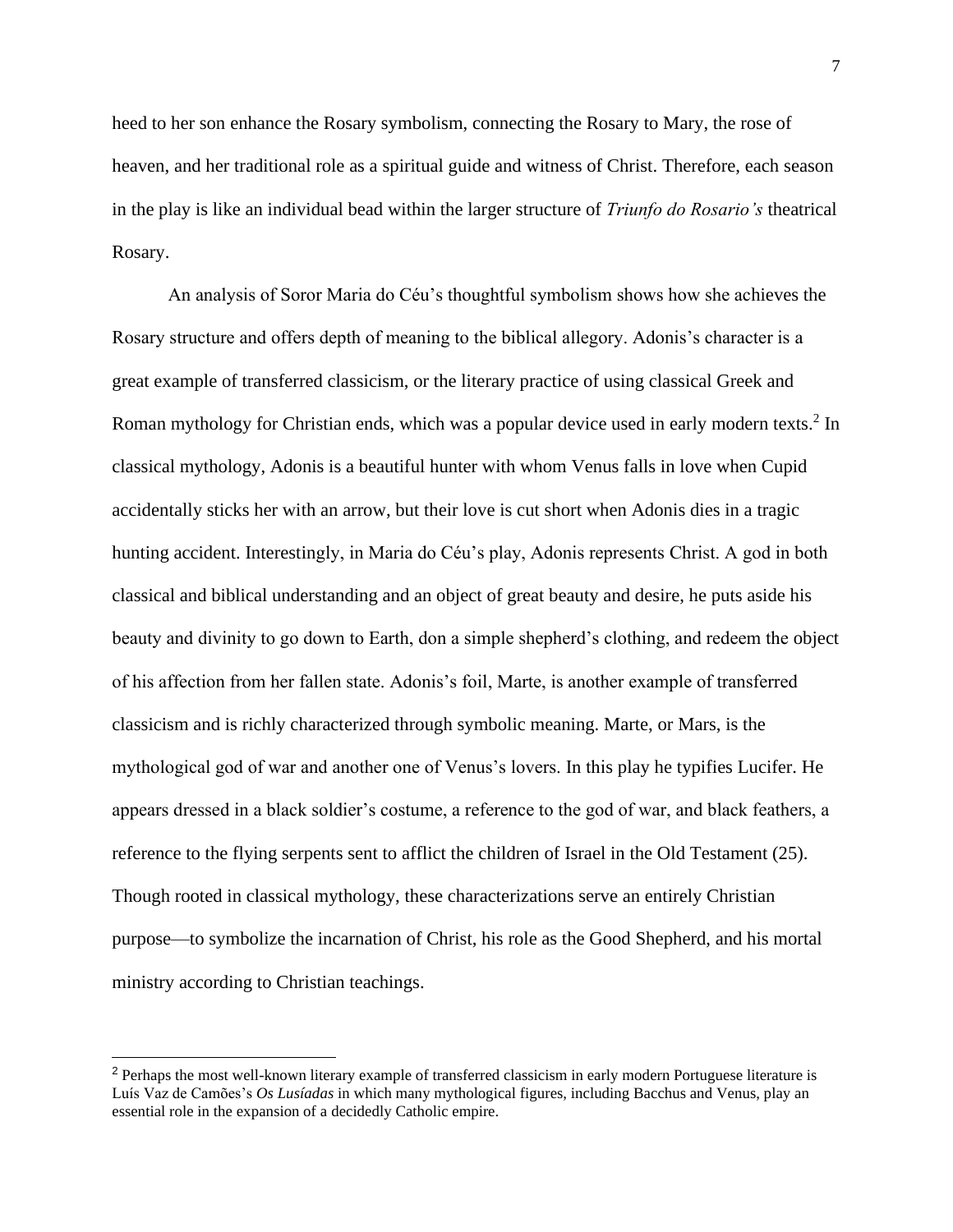In addition to his characterization and costuming, Adonis's interactions with the other characters are also highly symbolic. The story is, after all, a romance. The romantic interactions between Adonis and Almana symbolize the search for an intimate and personal relationship with Christ that characterizes Catholic mysticism during the Baroque era. Adonis says, "El Hijo Amado soy / y vengo a ser tu amante / pudiendo ser tu Dios" (24). Poems like "Noche oscura del alma" by St. John of the Cross and "Vivo sin vivir en mi" by Santa Teresa de Ávila, both influential Spanish mystics, reflect this romantic understanding of a personal relationship with God. "Thus the mystic can also be described as one who is in love with God. For the essence of this God with whom he has been granted contact is love, and the touch kindles in the soul an answering flame of love for God and for all God's creatures" (Clissold 5). The mystical elements of Soror Maria do Céu's work would resonate with nuns in the audience specifically because they consider themselves the brides of Christ and are familiar with the use of romantic and even erotic language to describe an individual's connection to the divine. Thus, the romance between Adonis and Almana would have been an effective didactic device to remind the nuns in the audience of the vows they took upon entering the convent while encouraging a personal relationship with God.

 Almana's character is replete with symbolism as well. Almana's name closely mirrors the Spanish and Portuguese words *alma,* meaning soul, and *humana,* meaning human*.* Accordingly, Almana represents the human soul or the mortal figure among the divine in this religious allegory. The protagonist follows the theological trajectory mapped out for Almana—the human soul—from committing sin and endangering the *locus amoenus* to experiencing the temptations of mortal existence and ultimately finding redemption through Christ and the Virgin Mary. Almana is a stand-in for all of humanity.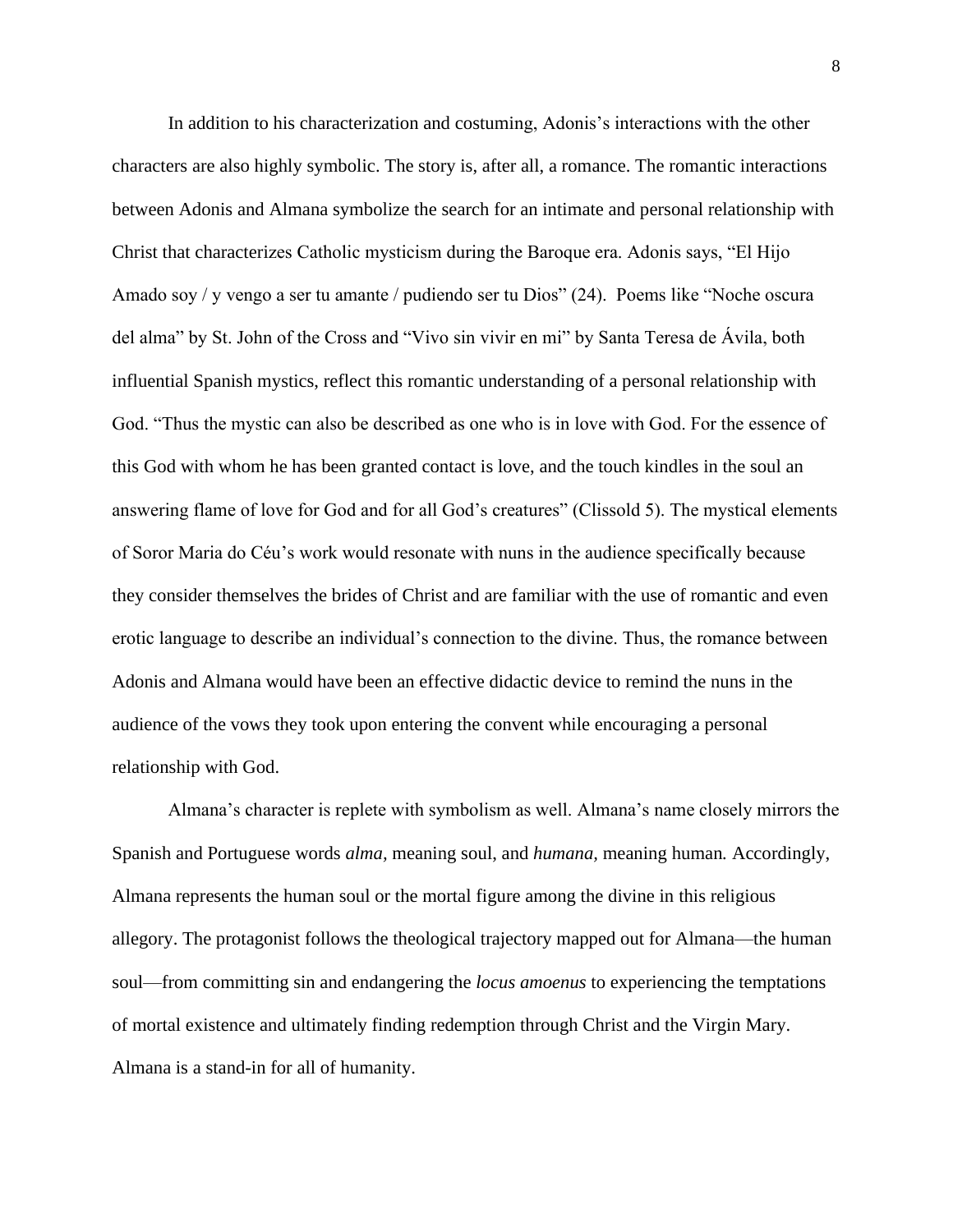The use of a female character to embody the human experience harkens back to a tradition established by Hildegard von Bingen in her liturgical drama *Ordo Virtutum*. The similarity between these two plays suggests that Soror Maria do Céu read Hildigard's play and likely felt a deep connection to her efforts to teach and lead the women under her care. *Ordo Virtutum* features personified virtues (all women) and a central character, Anima, that must overcome the temptation of the devil. "Hildegard's principle of selection for the Virtues was based on the Virtues appropriate to women, especially those needed to persevere in the monastic life." For example, Discretion takes the stage as a personified Virtue, but is also one of the attributes that Hidegard encourages in an abbot or abbess (Sheingorn 49). Perhaps inspired by Hildigard and definitely with the same responsibility to teach the nuns under her care, Soror Maria's Almana draws on the story of Eve, the woman who, according to Catholic tradition, caused the downfall of all humanity. She further draws inspiration from Hildigard by choosing a name for her central character that, like Anima, makes reference to the human soul. Soror Maria simultaneously subverts the androcentric every man character trope by demanding that audiences empathize and relate to a female protagonist while still encouraging her audiences to remember their fallen state and dependence on God. Gracia basically retells the story of Eve being beguiled by the devil in the Garden of Eden when she says "La mayor fatalidad / fue ser la incauta belleza / cómplice, porque engañada / de sus sutiles cautelas / fue lo que tuvo la culpa" (20). Soror Maria do Céu's "every woman" reminds her audiences that everyone is subject to the beguilements of the devil and will inevitably commit sin, which makes them completely reliant on the grace of God. The clever parallelism between Almana's story and the biblical story of Eve also makes this symbolism fit within the context and goals of Soror Maria do Céu's convent drama and reminds audiences of some of the central roles that women play in Christian theology.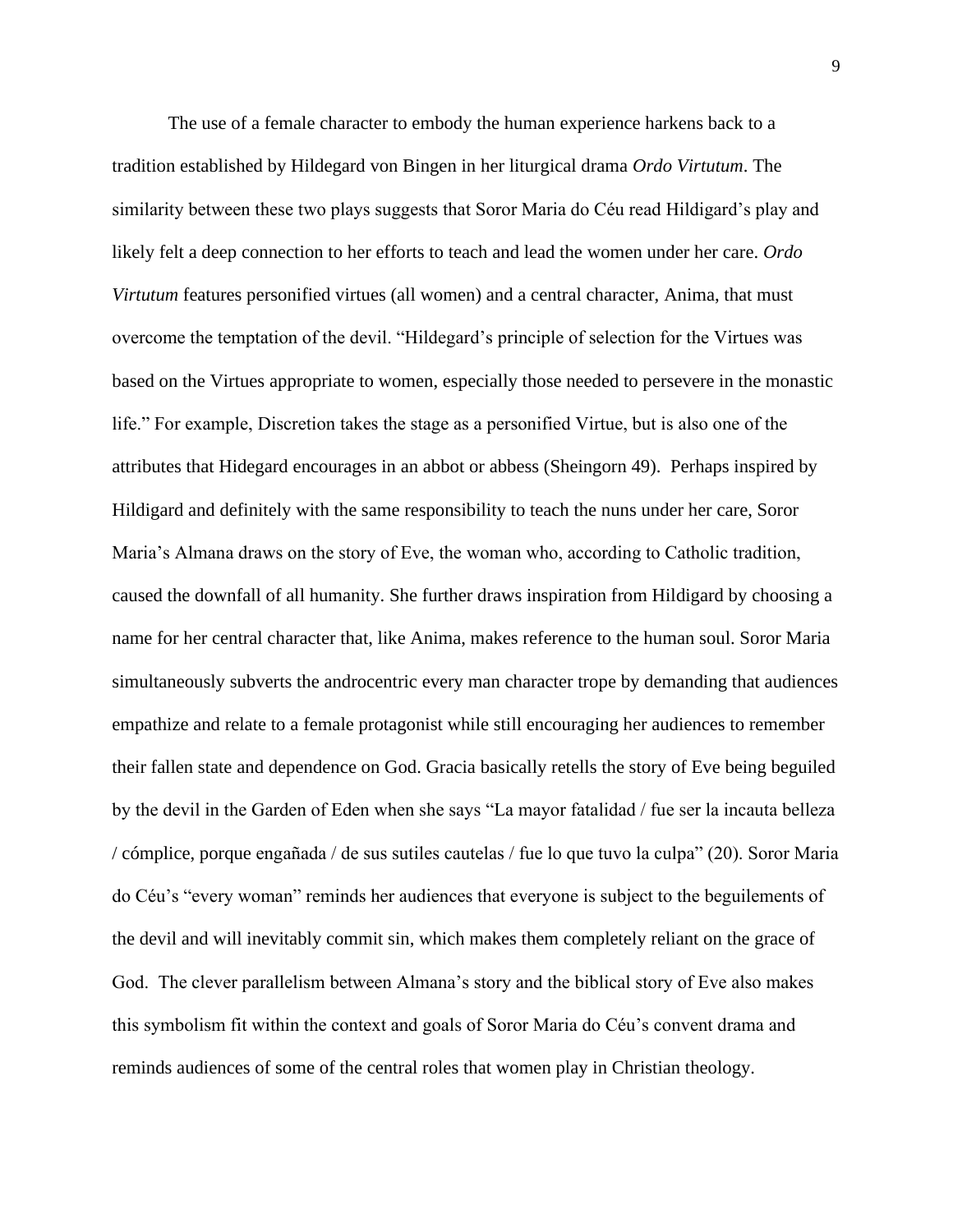In contrast to the Eve-like Almana, the other major female character, Gracia, represents a pure, divine, motherly Virgin Mary. Although the plot is pushed along by the actions of Adonis, Almana, Marte, and others, the central figure is Gracia. She watches over every season and scene of the play, offers wisdom to the characters, mourns the death of Adonis in a classical Pietà scene, and at the end is honored and worshiped with garlands and crowns made of roses. Much of the imagery surrounding Gracia's character is meant to emphasize her purity. Devotion to the Virgin became enormously popular starting in the Middle Ages, and Mary continued to play a significant cultural and religious role in early modern Iberia. Spain and Portugal's struggles against Jewish and Muslim populations on the peninsula as well as their crusade against Protestantism led to a cultural obsession with blood purity. According to Rosalie Hernandez, this caused peninsular Catholics to embrace the doctrine of the Immaculate Conception to a historically unprecedented degree, causing an explosion of artistic renditions focusing on the purity of the Virgin Mary (41). The mother of Christ was surely a vital element of Soror Maria do Céu's faith and religious practice. The symbolism surrounding Eve and the Virgin Mary in this play reflected the classic Eva/Ave dichotomy meant to teach women about their prescribed role. The nuns, trying to navigate the complexities of their identities and roles in the convent and in society, were supposed to identify with Almana because of her sins and adore Gracia because of her purity.

 The use of roses is also an important extension of Marian symbolism in *Rosal de María.* According to Vincenzina Krymow, Mary herself was known as the "flower of flowers" (12), and Anne Winston-Allen calls her the "'noble rose,' 'fragrant rose,' 'chaste rose,' 'rose of heaven,' 'rose of love,' and 'never-wilting rose'" (88). Similar to how the beads of a rosary are divided into decades, the *auto* is split into three stations which are each represented by a different color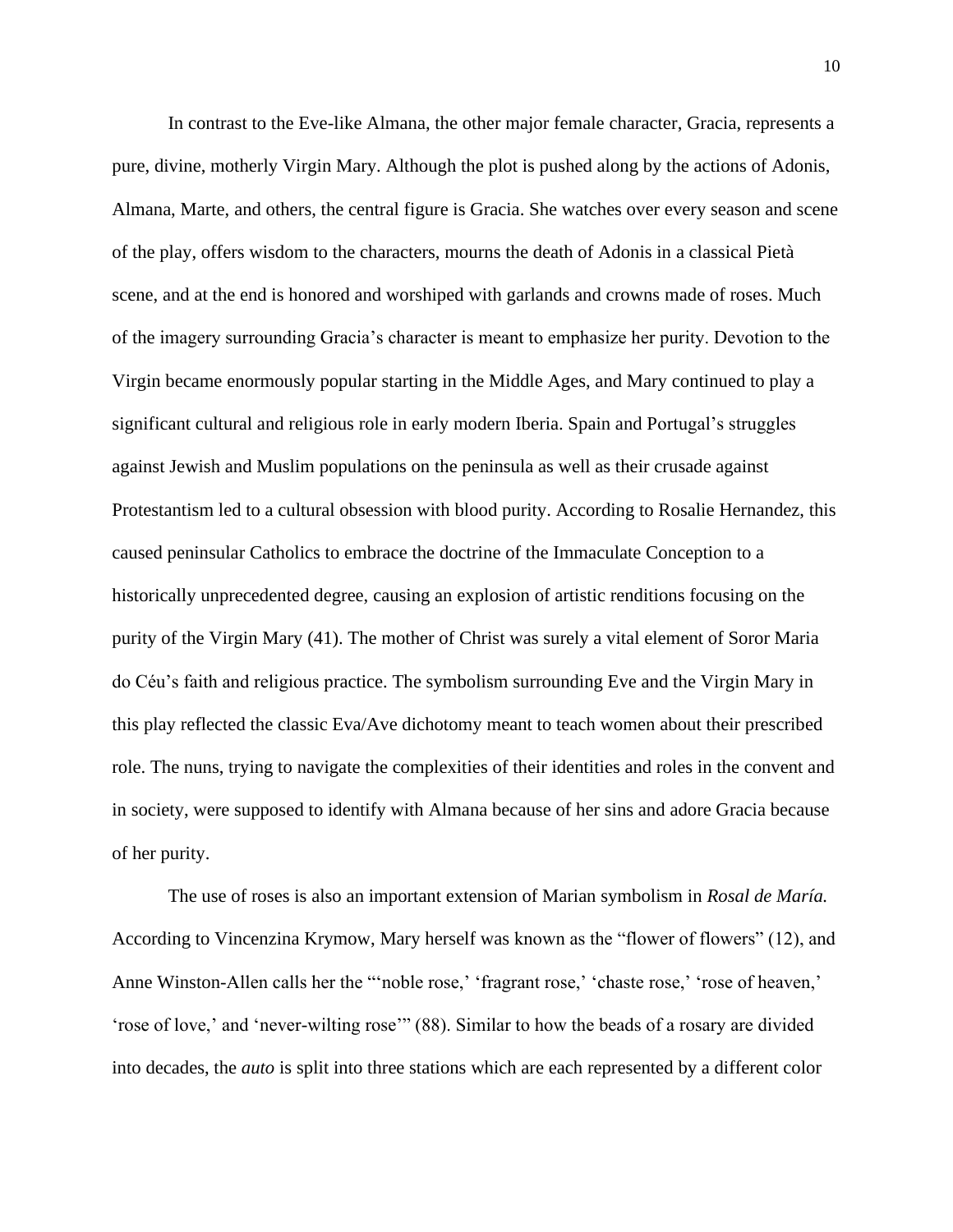of rose. Each of these stations—white, red, and gold—represents one of the mysteries of the Rosary. The play begins with the white rose, which represents the joyful mysteries, or Christ's incarnation and mortal ministry. The characters all comment on the purity and beauty of these roses, and praise Adonis and his virgin mother Gracia. During this season, Gracia speaks to the other characters about her divine yet mortal son, which reflects the Virgin Mary's role as mediator and bridge between humanity and God.

 During the second season, Adonis is murdered and his blood turns the white roses red. This symbolizes the sorrowful mysteries of the Rosary, representing Christ's crucifixion. In this season, there are scenes that allude to other biblical episodes. For example, during this scene a shepherd begs Adonis not to go to his death but offers to accompany him when he sees there is no other way, making a clear allusion to the Last Supper and a similar conversation between Christ and the apostle Peter. Additionally, Almana finds Adonis's corpse laid up against a tree in a clear reference to Christ's crucifixion on the cross. The red roses represent the Virgin Mary's sorrow. Soror Maria do Céu recreates a pietá, or an artistic representation of the Virgin Mary cradling Christ's dead body after being lowered from the cross, when Gracia mourns over Adonis's body in this scene.

 Finally, the season changes once more when the roses are miraculously turned from red to golden yellow, symbolizing the glorious mysteries of the Rosary—Christ's resurrection and the redemption of mankind. At this point, Adonis has shown the way to redemption and eternal life but many of the characters reject the path. Now fully assuming his divine role, he summons Time and shows Almana the future during the time of a prophet figure named Domingo, in which the shepherds of the valley disregard and reject the divine gift of salvation. The shepherds lose themselves to indulgence, apathy, and violence as shown by the rowdy sword fights and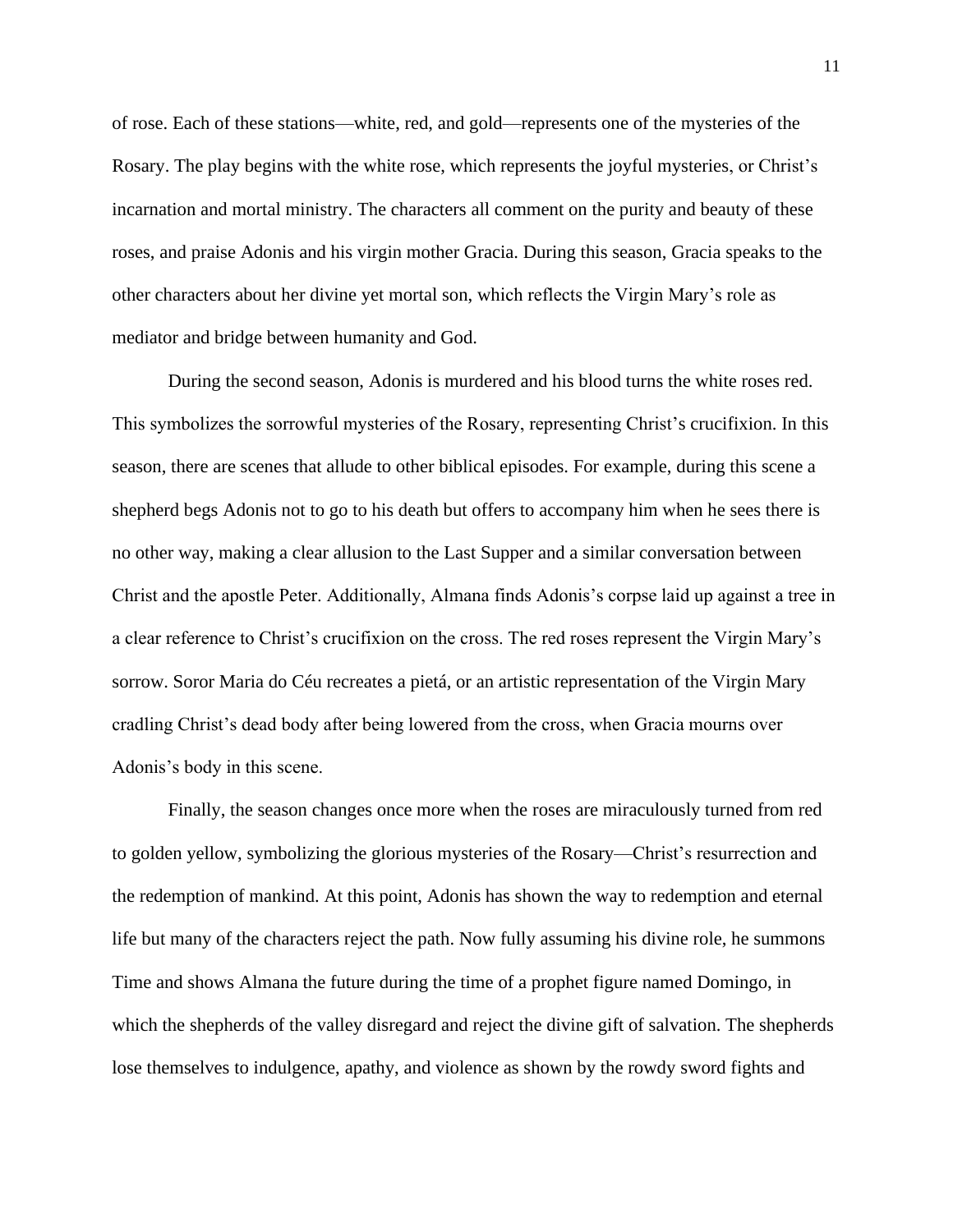overflowing banquets of food brought onto the stage (55). They represent the fallen state of the world, referencing the scripture in Isaiah 22:12-13 when God called for "weeping and mourning" but instead the people said "let us eat and drink; for tomorrow we shall die." However, Domingo finally reverts their attention and worship back to Adonis and his holy mother Gracia. Domingo represents St. Dominic, the founder of the Dominican order which was committed to the spread of Marian devotion and the use of the Rosary. By including him in the station with the golden roses that represent the glorious mysteries, Maria do Céu shows deep respect for the man that is to thank for the practices being celebrated during the Feast of the Rosary and in the plays in *Triunfo do Rosario*.

 The spectators of the play would have easily made the connection between the floral imagery and the Virgin Mary. During the early modern period, it was popular to plant "Mary gardens." These small, enclosed gardens provided believers with a space to cultivate roses and other plants that symbolized the Virgin Mary (Krymow). They were used as places of refuge and contemplation not unlike a convent. Additionally, roses were used to adorn altars and statues of the Virgin Mary and were even dried and turned into a paste used to make the beads of a rosary (Winston-Allen). Nuns who lived in convents such as the Convento da Esperança would certainly have made roses, decorations, and other handicrafts to decorate their altars (Hegstrom 369). Such a quiet and introspective activity, most likely carried out during the hour of recreation, might have inspired the play's Rosary-centered structure and its hand-crafted set pieces and costumes.

 *Rosal de María* is an exemplary work of early modern convent literature. Soror Maria do Céu uses floral imagery to create a living rosary that was acted out on stage in the leadup to the Feast of the Rosary. She uses transferred classicism to steep her characters in rich symbolism in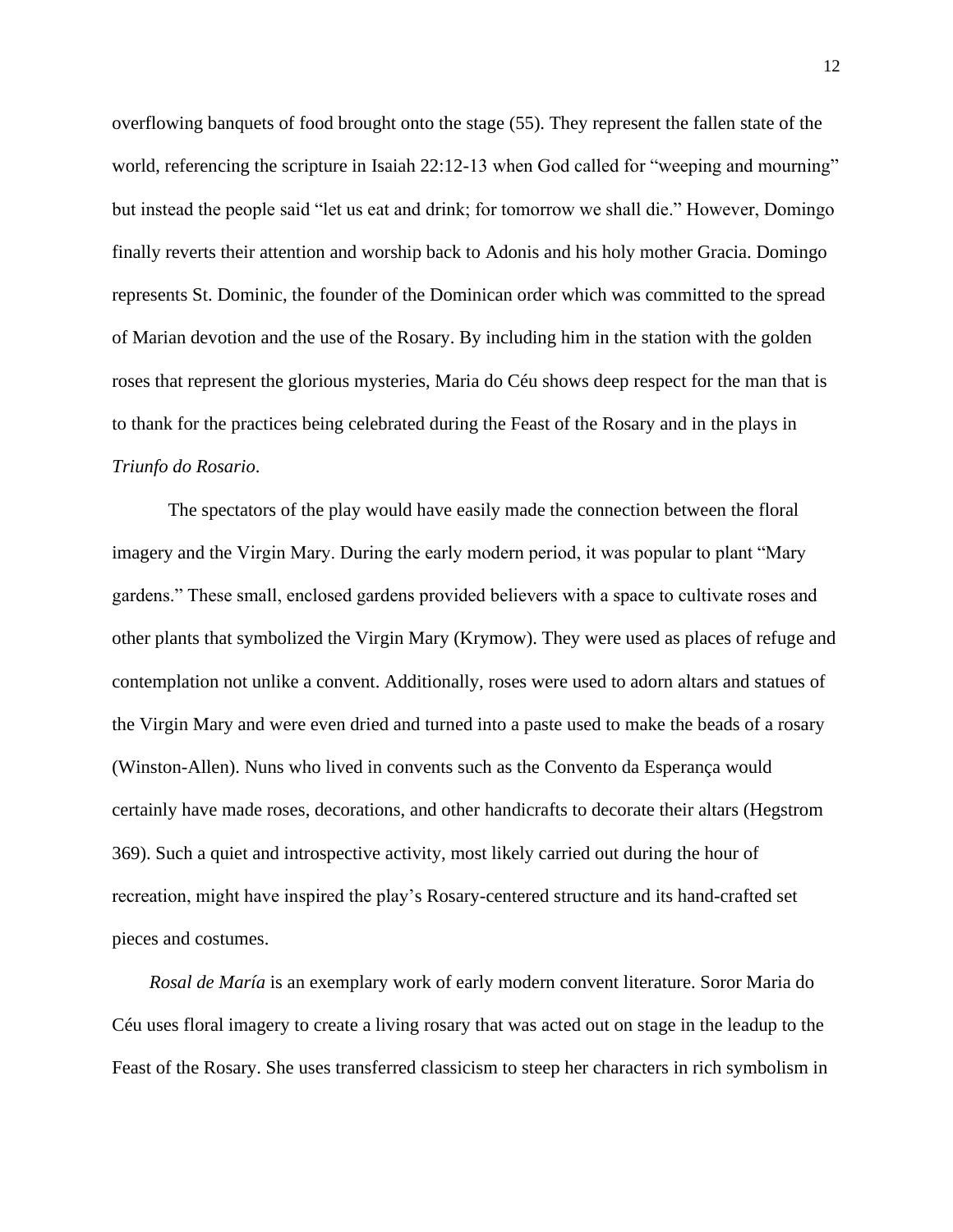a way that would have been recognizable but still fresh for her audiences. Her mastery of the conventions of baroque literature and commitment to her religious and instructive roles as a nun prove that her works merit more serious study and consideration.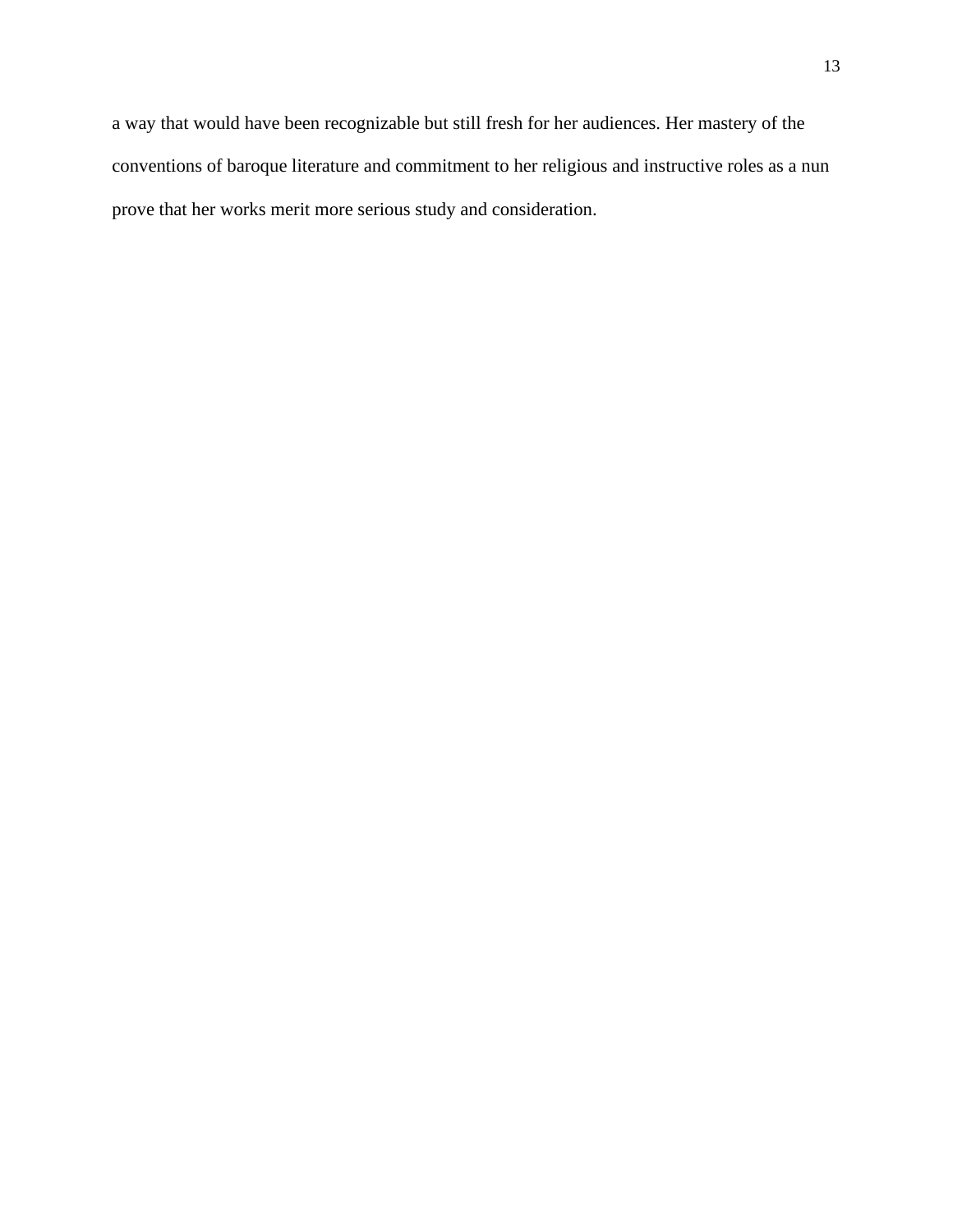# Rosal de María: Auto del Rosario

Por la fábula de Adonis y Venus

#### Repartido en tres estaciones

Primera estación— Rosas blancas Segunda estación—Rosas coloradas<sup>3</sup> Tercera estación— Rosas doradas

#### Personas que hablan en él

Pastores:

Gracia Almana Marina<sup>4</sup> Amira<sup>5</sup> Adonis<sup>6</sup> Marte<sup>7</sup>  $Fido<sup>8</sup>$ Diamán Sylvano Domingo $9$ 

Música

# PRIMERA ESTACIÓN

<sup>3</sup> Rojas

<sup>4</sup> Marina Clemencia es uno de los seudónimos que utilizó Soror Maria do Céu para publicar sus obras.

<sup>5</sup> Un anagrama del nombre "María". Tanto Amira como Marina representan a la autora misma o a las monjas en general.

 $^6$  En la mitología clásica, Adonis es un cazador que enamora a la diosa Venus. En esta obra, representa a Cristo.

<sup>7</sup> Dios de la guerra en la mitología clásica, representa a Satanás.

<sup>8</sup> Nombrado por *Il pastor fido*, una obra pastoral italiano muy popular en la época de Soror Maria do Céu.

<sup>9</sup> Nombrado por Santo Domingo, fundador de la orden dominicana– la cual tuvo un papel importante en la difusión de la devoción hacia la Virgen María y el uso del rosario.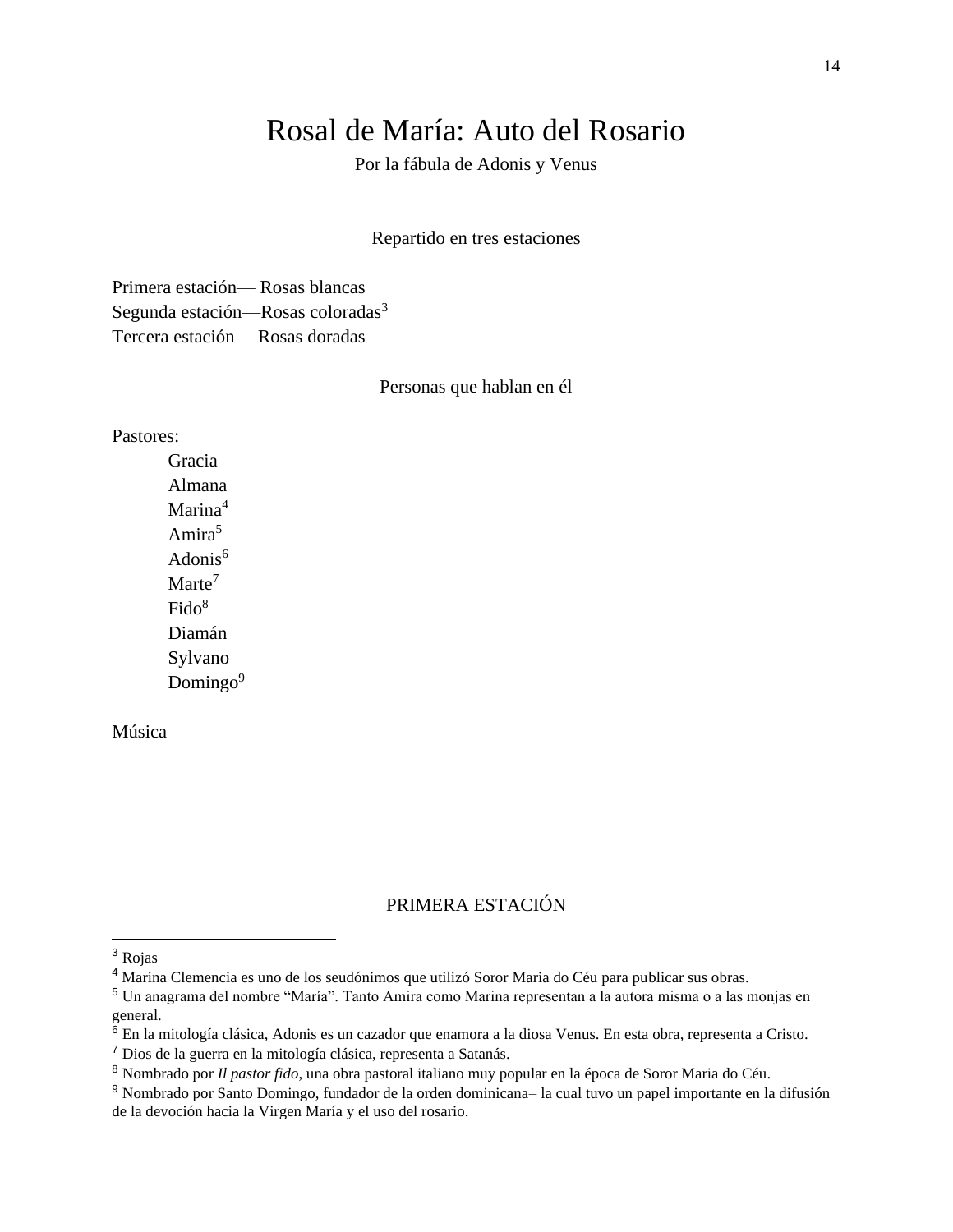### Rosas Blancas

# *Será en el tablado un campo sembrado de Rosas blancas. Salen por el cantado Diamán, Fido y Silvano*

Diamán: Coronados de cándidas Rosas amanecen los valles y selvas. ¿Quién daría a las selvas y valles tanta pureza? Fido: El valle, que ayer desnudo, lloraba del abril la ausencia. Cuando anocheció diciembre amanece primavera. Sylvano: Si ayer desnudo, también hoy en camisa se muestra, porque son las flores blancas las holandas<sup>10</sup> de sus selvas. Diaman: ¿Qué será, qué será, montes? Fido: ¿Qué será, qué será, peñas? Diaman: ¿Este enigma? Fido: *i*Este prodigio? Diamán: ¿Este misterio? Fido: *i*Este emblema? *Dentro<sup>11</sup> Música.* Música: Gloria a Dios en las alturas, y paz al hombre en la tierra. Diamán: ¿Pero que melode voz?

<sup>10</sup> *Real Academia Española* (RAE): "Lienzo muy fino de que se hacen camisas, sábanas y otras cosas."

<sup>11</sup> Detrás del escenario o fuera de la vista de los espectadores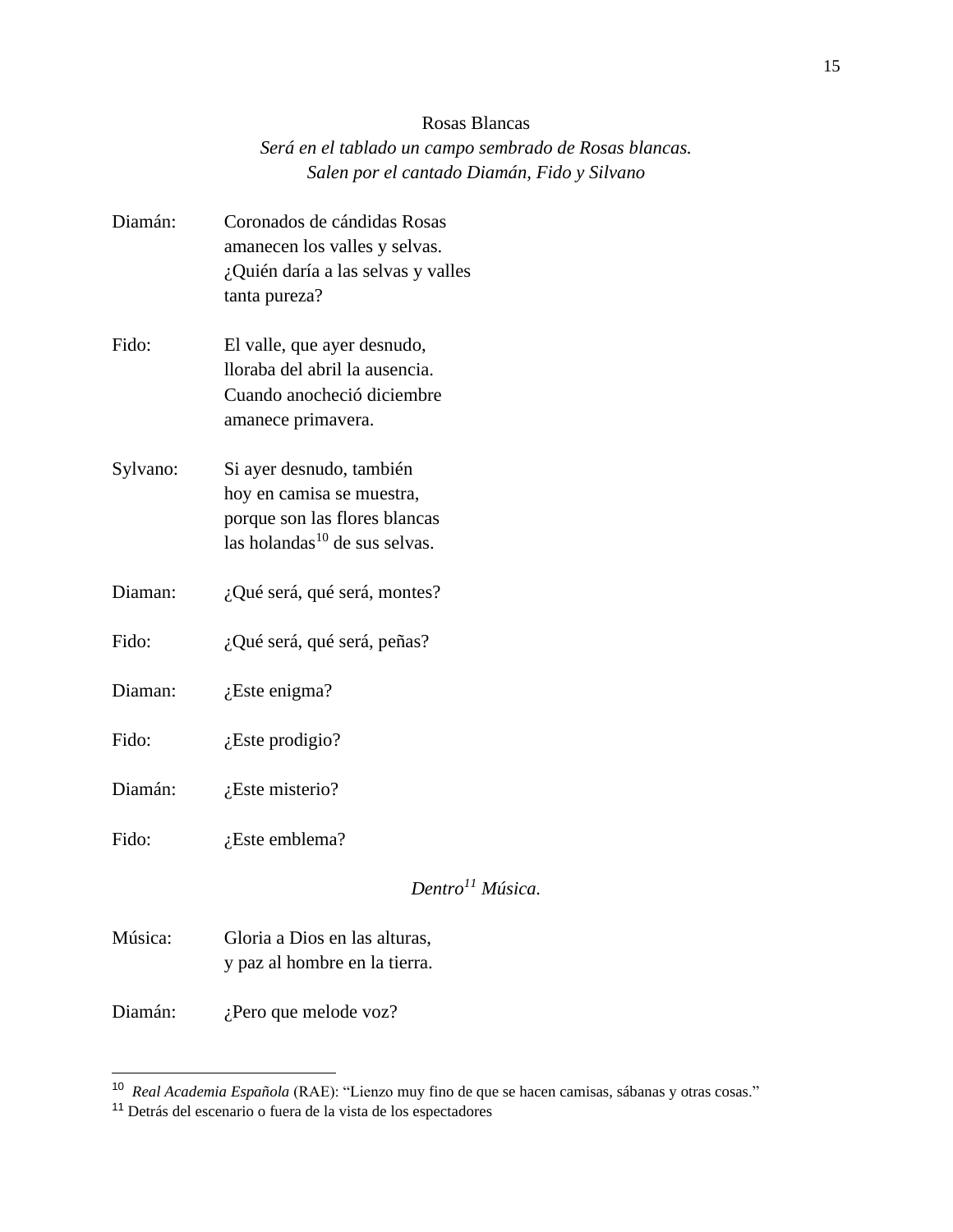| Fido:    | ¿Pero qué oculta sirena?                                                                      |
|----------|-----------------------------------------------------------------------------------------------|
| Diamán:  | ¿De metro más elevado,                                                                        |
| Fido:    | de más remontada esfera,                                                                      |
| Los dos: | nos dice en divino acento,<br>dando-nos del Cielo muestras?                                   |
| Música:  | Las Rosas blancas que miras<br>son de esta paz las banderas.                                  |
| Sylvano: | A que éste es otro cantar.                                                                    |
| Diamán:  | Tanto que no hay en la tierra<br>tono igual cuando prosigue,<br>hablando en las Rosas tersas. |
| Música:  | Y es el calor que las brota<br>el aire que las menea.                                         |
| Diamán:  | ¿Quién nos dirá?                                                                              |
| Fido:    | $i$ Quién nos dice?<br>¿Qué muestra, o qué representa?                                        |
| Diamán:  | Una flor que a estrella tira,<br>una voz que a cielo suena                                    |
|          | Sale Gracia.                                                                                  |
| Gracia:  | Yo os diré zagalejos.                                                                         |
| Diamán:  | ¡Gracia hermosa!                                                                              |
| Fido:    | ¡Gracia bella!                                                                                |
| Sylvano: | ¡Gracia de todas las gracias,<br>gloria de todas las penas!                                   |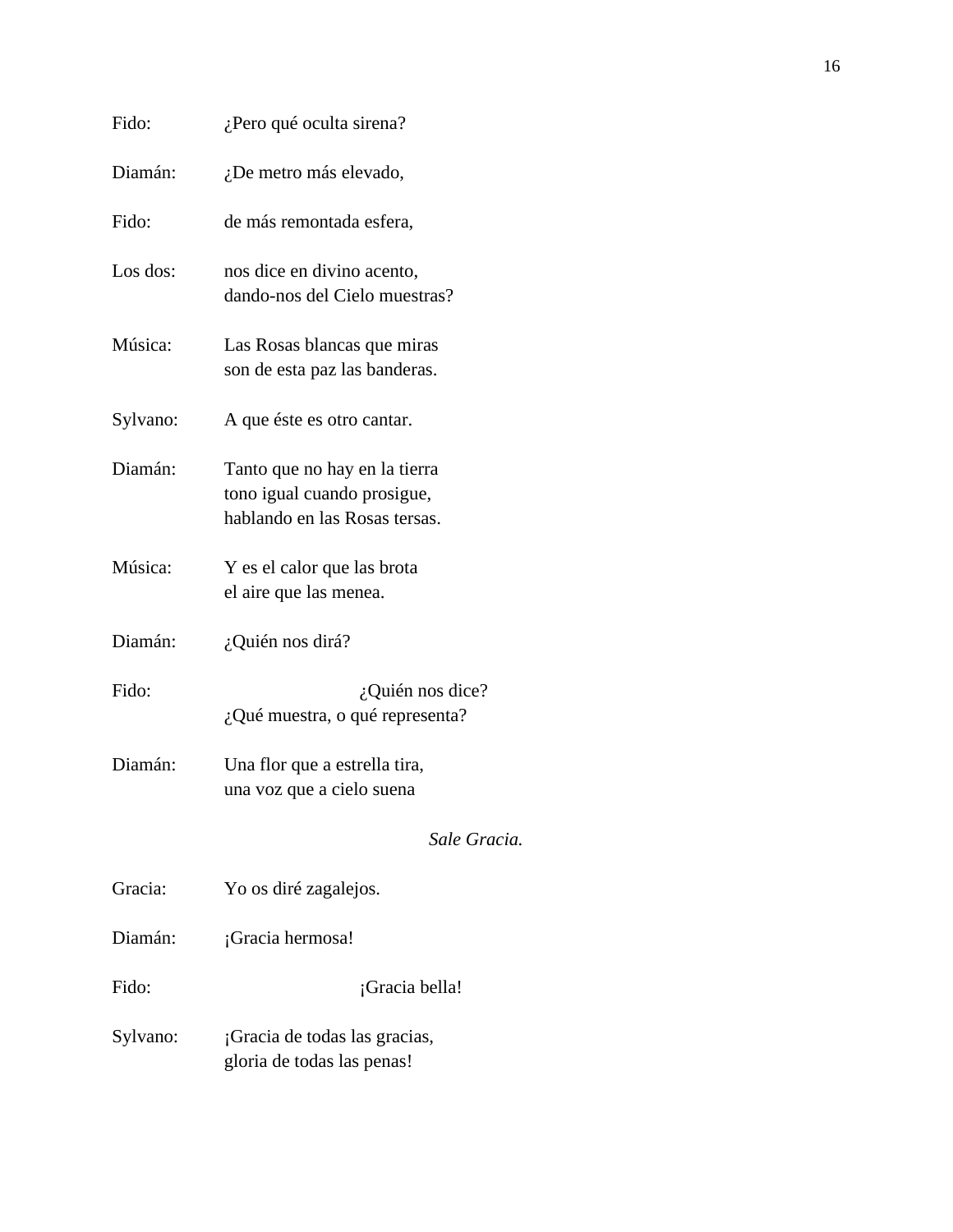| Diaman:  | Decid, Pastora divina,                       |
|----------|----------------------------------------------|
|          | ¿Qué nos muestra, o nos enseña               |
|          | ver que el diciembre en abril                |
|          | transmute su escarcha yerta?                 |
| Fido:    | Y al mirar las puras flores,                 |
|          | diciendo voces angélicas:                    |
|          | Fid. y Música: Las Rosas blancas que miras   |
|          | son de esta paz las banderas                 |
|          | y es el calor que las brota,                 |
|          | el aire que las menea.                       |
| Sylvano: | $i$ , Y es el calor que las brota            |
|          | el aire que las menea?                       |
|          | Y la armonía con que                         |
|          | es rana la Filomena <sup>12</sup> .          |
|          | Sylv. y Música: Gloria a Dios en las alturas |
|          | Y paz al Hombre en la tierra.                |
| Gracia:  | Dadme atención, oh pastores,                 |
|          | y alcanzaréis las excelsas                   |
|          | hazañas de amor que piran                    |
|          | uniformes las esferas                        |
|          | y el orbe, pero no caben                     |
|          | en todo el cielo y la tierra.                |
|          | Ya sabéis que soy, si acaso                  |
|          | en vuestras toscas ideas                     |
|          | cabe lo que soy, que obscuras                |
|          | al investigar mi esencia                     |
|          | son las sombras que la ocultan,              |
|          | los humos que las contemplan.                |
|          | Soy aquella mujer fuerte,                    |
|          | aquella Pastora Regia                        |
|          | que en el Olimpo <sup>13</sup> Divino        |

<sup>12</sup> Santa patrona de la infancia y la juventud

<sup>&</sup>lt;sup>13</sup> Olimpo es la montaña mítica donde viven los dioses clásicos, pero aquí representa el cielo Cristiano. Es un ejemplo de mitología cristiana, o "transferred classicism", lo cual significa el uso de símbolos o cuentos griegos y romanos para los fines del cristianismo. Es un patrón importante en la literatura barroca y forma una parte integral de esta obra.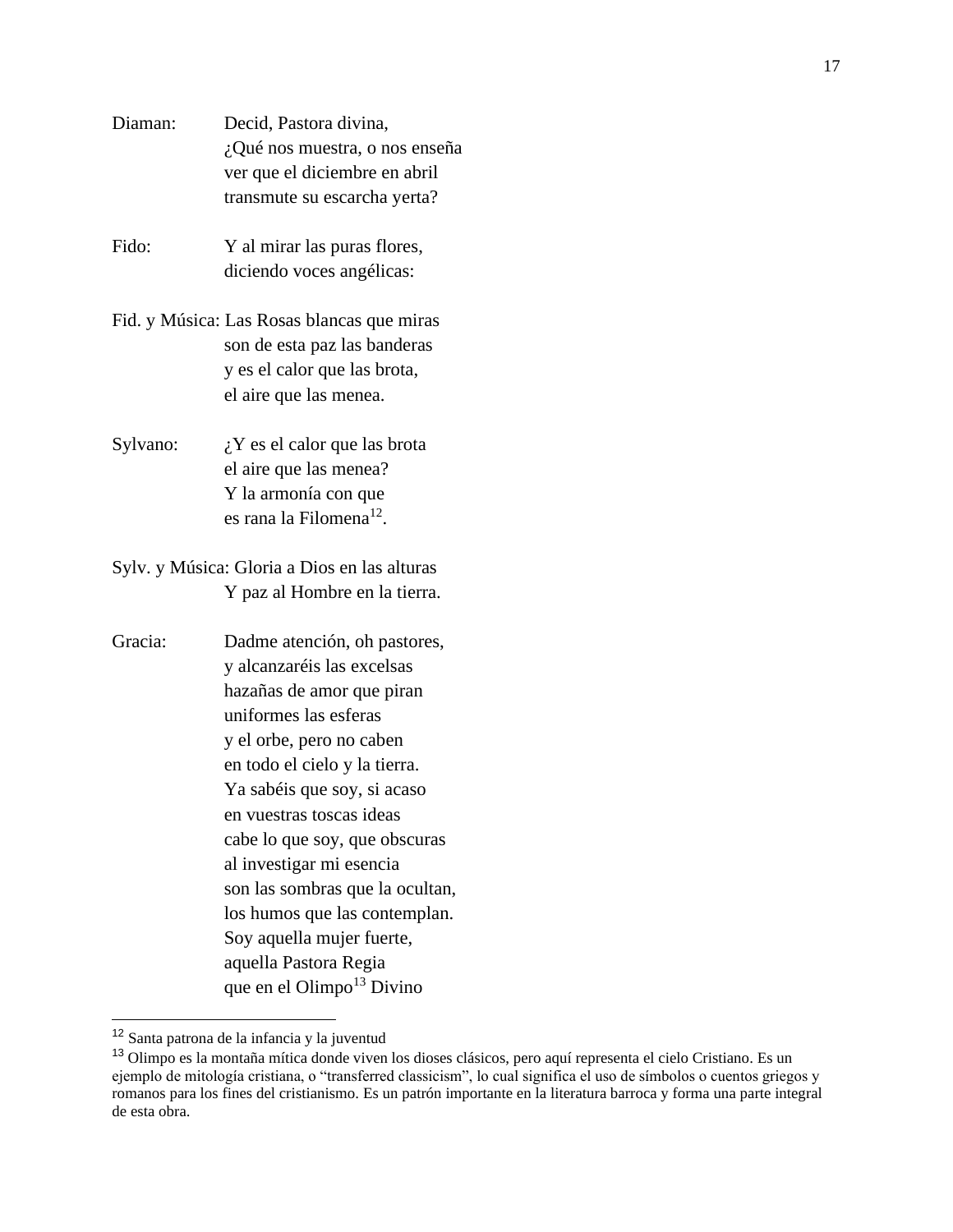quebró al dragón la cabeza<sup>14</sup>. En este soberbio monte, en esta patria primera, fui del Lucero la envidia, y del Sol la complacencia. Tan grande, tan soberana, tan singular, tan *isenta*<sup>15</sup> que antes de ser en persona, ya pude ser en ideas. María mi primer nombre. Tantas gracias en sí cuenta, que de gracias viene a ser raro enigma, claro emblema. Con tantas grandezas pues, con tan singulares muestras, no puedo negar, ni quiero, que de vuestra humilde jerga, visto que se hizo mi ser de vuestra naturaleza. Pero liberal conmigo la mano que me preserva hizo tomarse de vos la sangre, no las miserias. También sabéis que este valle la domina la suprema persona de un mayoral, de cuyo poder se observa, ser su mano omnipotente. Pues son tantas sus grandezas, que su potencia no cabe en términos de potencia. Este dominante invicto depositó la belleza de Almana en aquesta valle, aunque al verla tan perfecta todos la llaman Venus.

<sup>14</sup> Apocalipsis 12: Se refiere a una batalla entre María y Satanás, representados como una mujer encinta y un dragón, en el libro de Apocalipsis.

<sup>15</sup> Una palabra en portugués que significa estar apartado o ser la excepción. Soror Maria do Céu escribió obras en español, portugués, y latín.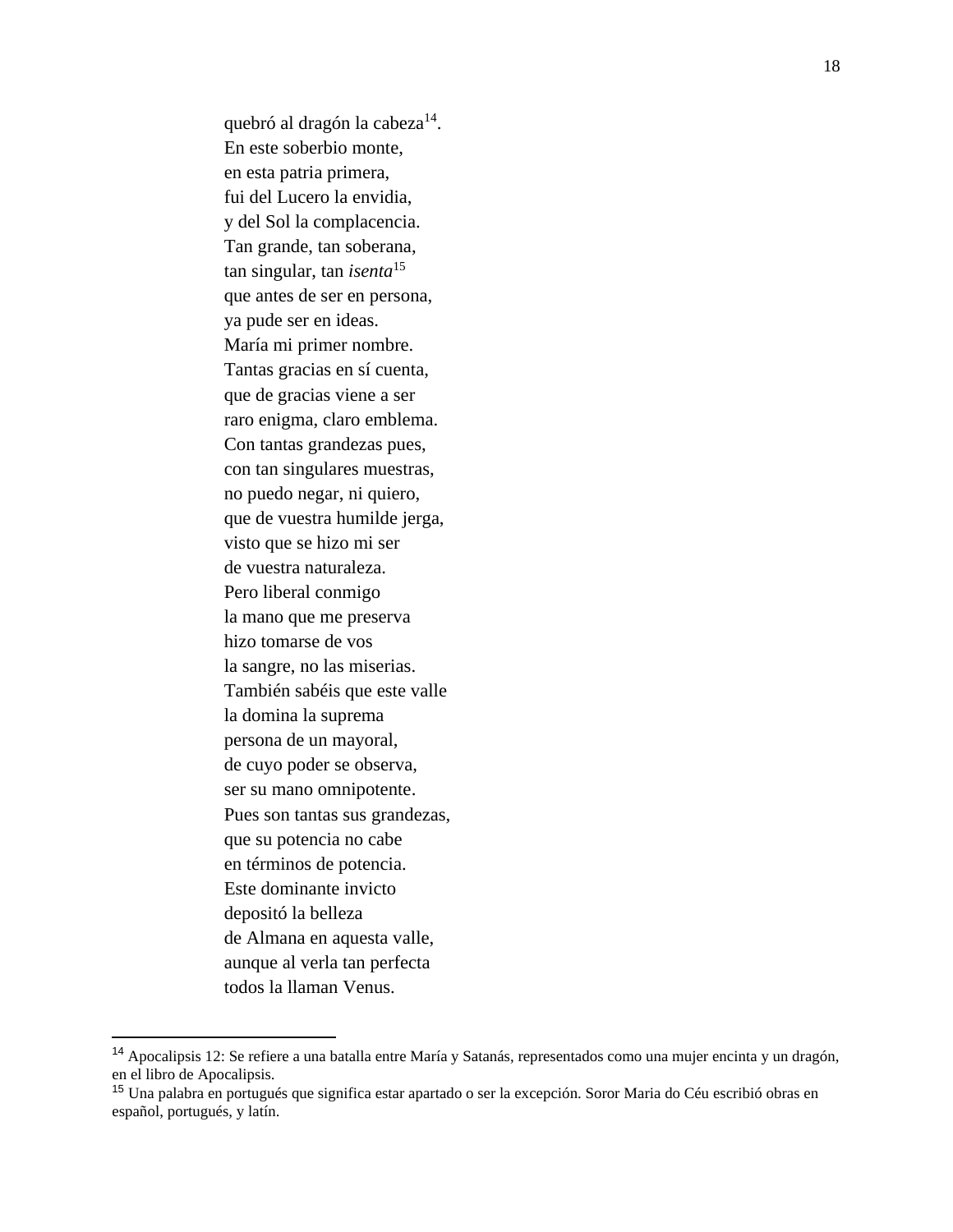Mas la antonomasia $16$  ciega es lisonja a su hermosura y no duda su pureza. Para esposa de su Hijo la ha destinado, fineza que admiró todo el Olimpo al mirar las diferencias. Pero advertido rendidas, el Numen $17$  que lo decreta mueve al asombro el suceso y el respeto ata la lengua. Solo uno<sup>18</sup> y de los primeros a resolución tan nueva se opuso, siendo sus iras en la zafirina esfera, rayo que pudo alterarla mas no pudo estremecerla. Alegó que se debía a la superior nobleza de su familia tal gloria, no a la humilde, a la grosera naturaleza del valle, cuya desigual esencia, una es nacida entre flores, otra creada entre estrellas. Así depuso y altivo, loco, temerario, alienta sus armas contra su dueño, y allí su cólera ciega, rayo vibra, fuego escupe y basiliscos revienta. El Gran Mayoral que mira su atrevimiento, su fiera rebelión, le arrojó despeñado en su soberbia desde la cumbre más alta,

<sup>16</sup> RAE: "Sinécdoque consistente en emplear un nombre apelativo en lugar de uno propio, como en *el Filósofo* por *Aristóteles."* A partir de aquí los nombres Venus y Almana serán intercambiables.

<sup>17</sup> RAE: "Cada uno de los dioses de la mitología clásica."

<sup>18</sup> Isaías 14:12-15: Satanás, el "hijo de la mañana" fue uno de los ángeles favoritos de Dios hasta que se opuso a su plan, pensando que podría obtener más poder y robar su trono. Fue arrojado del cielo.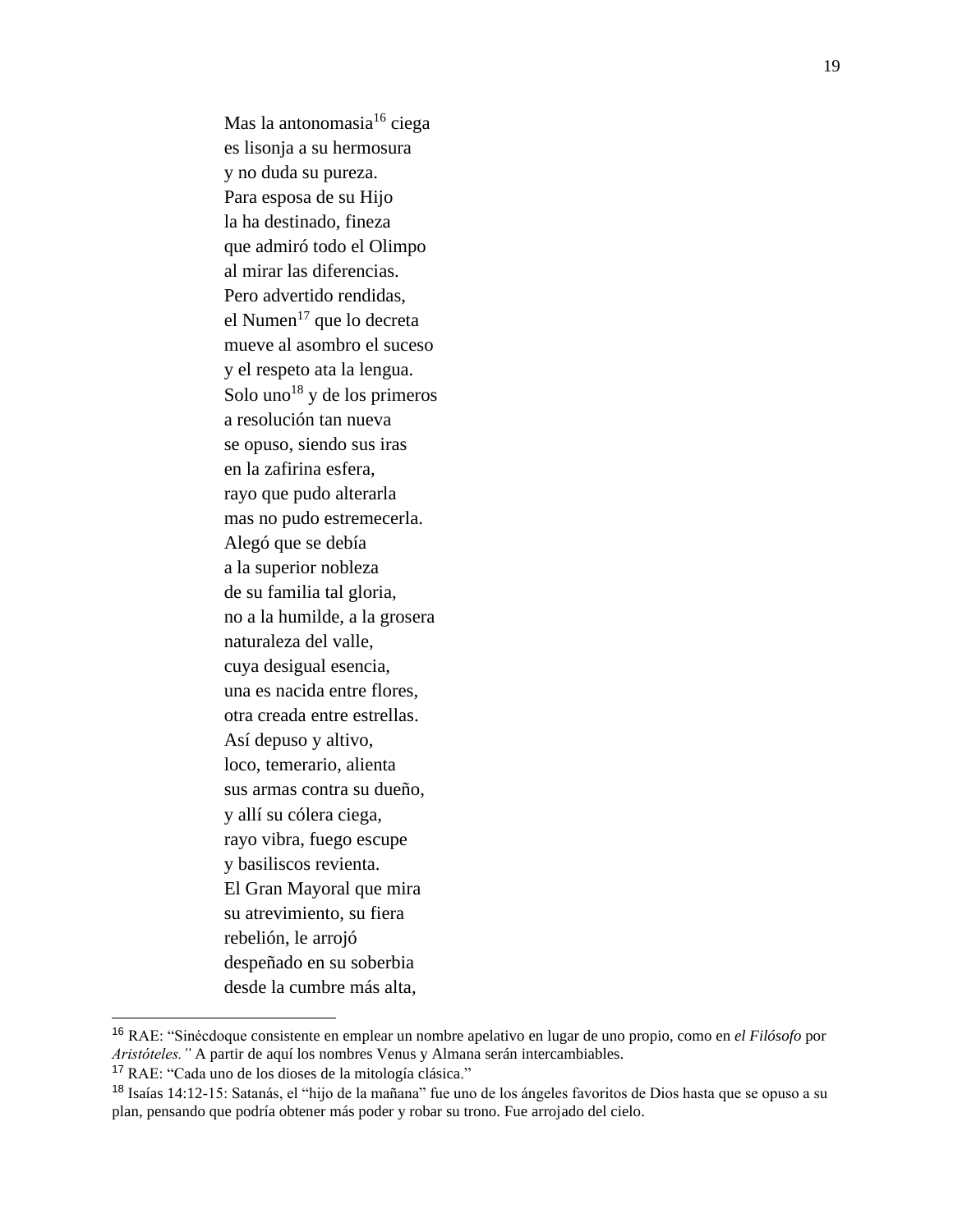de la mayor eminencia donde no tocan las nubes, porque ni las nubes llegan hasta el más profundo caos. La más lóbrega caverna que la tierra en sus profundos la ha escondido de si mesma $^{19}$ , y echado, no arrepentido, toda su venganza intenta con Almana, conociendo cuanto su dueño la quiera, porque solo en su amor, el que se venga, se venga. Contra Almana pues, a quien con el Gran Mayoral entrega todo el dominio del valle, mas con precepto, que sepa guardarse de su enemigo, que la entrada le defienda en él; y al grave precepto puso para mayor fuerza pena de muerte<sup>20</sup> y de su desgracia, que es la mayor pena. Mas el traidor rebelado, que todo su intento era la Venus, digo, la Almana, ganarla para perderla, tuvo astucia como entrar al valle, dándole puerta un jardín, que de este valle era la estación primera. La mayor fatalidad fue ser la incauta belleza cómplice, porque engañada $^{21}$  de sus sutiles cautelas fue lo que tuvo la culpa,

<sup>19</sup> "Misma." Soror Maria do Céu lo escribe así para preservar la rima.

<sup>20</sup> Génesis 2: 16-17: Adán y Eva fueron castigados con la muerte después de desobedecer a Dios en el Jardín de Eden.

<sup>&</sup>lt;sup>21</sup> Génesis 3:13: Según la historia del Jardín de Edén, Satanás entra en el jardín disfrazado de una serpiente y engaña a Eva para que coma el fruto prohibido y desobedece a Dios, lo cual permite que el pecado entre en el mundo.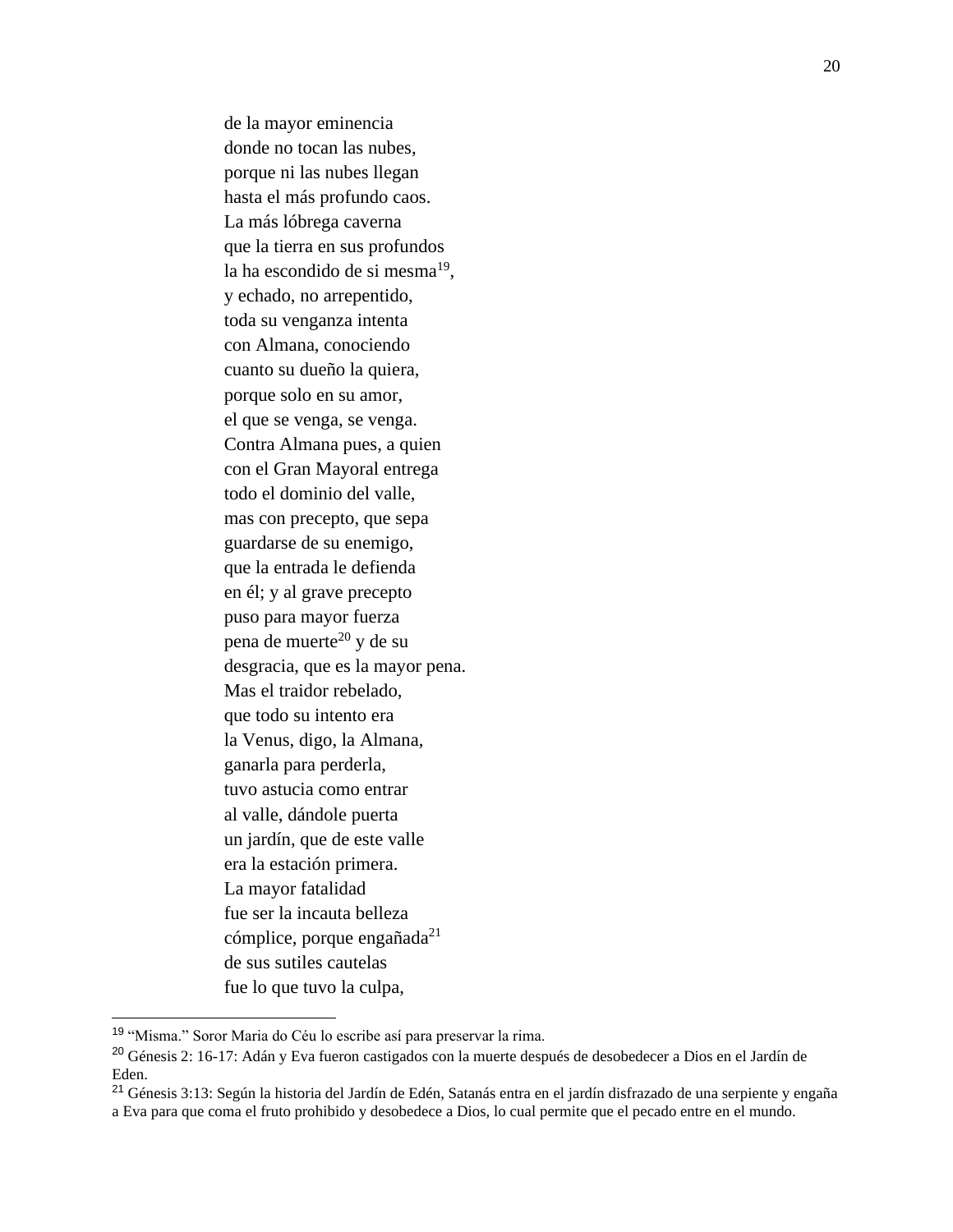quedando en su ligereza comprendido todo el valle, menos yo, que por *isenta* en mi pellico fue lustre, lo que mancha en vuestra jerga. El Mayoral, que enojado es terrible, pues la tierra en su seno se estremece y aún el cielo en las esferas. En sus ejes mal seguro duda en las iras severas si se cae o no se cae, si se quiebra o no se quiebra. Viendo el delito de Almana, y para mayor tragedia a su enemigo tan dueño del valle, que a su obediencia lo va sujetando todo, y aún intenta su cautela rendir de Almana el afecto y llevarla a sus cavernas. Cerró la puerta al Olimpo, que fue lo mismo en tal fuerza que dar con ellas en rostro a la culpada belleza. Luego ofendido promete no abrirlas sin que a la ofensa se le dé satisfacción. Y a la diamantina fuerza el candado fue su enojo, la llave fue su interesa. Su Hijo, que enamorado de la que esposa desea vive, si quien ama vive, amante a pagar por ella se ofrece. Admítele el Padre la satisfacción, Clemencia, hija de su noble pecho, donde para el valle queda la compasión como propia,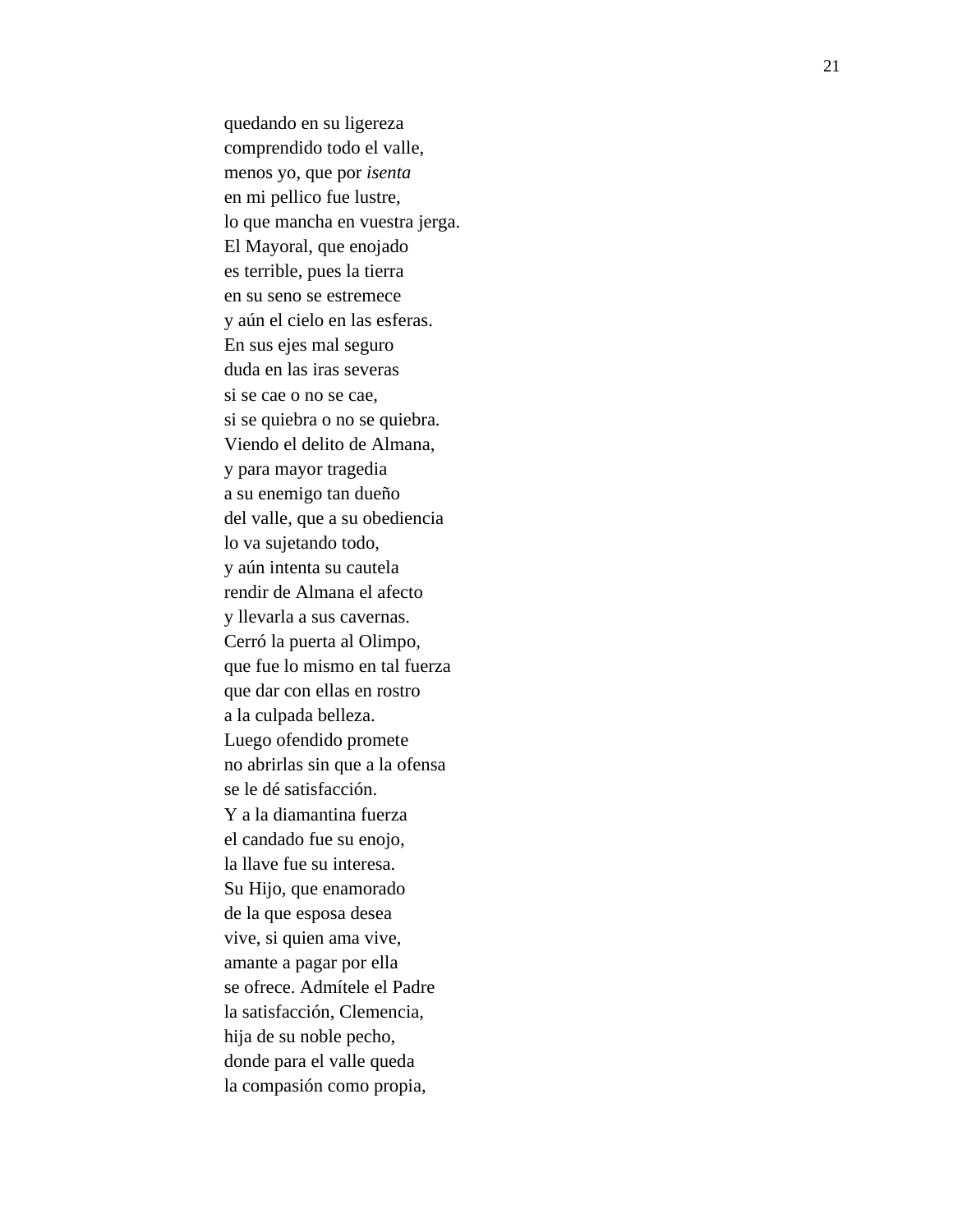la venganza como ajena, la paga pues del delito la satisfacción o pena en rubíes que traigan inestimable fineza. Tanto, que ni todo el valle, todo el mar, toda la tierra de sus cóncavos salados, de sus entrañas secretas brotando a montes el oro, corriendo a ríos las perlas, a bosques tanto coral y tanto diamante a peñas pueden ofrecer o dar lo que valen, lo que pesan estos rubíes; pero el Hijo, que a su fineza halla poco lo que vale, aunque más que el cielo sea. A tanta paga se ofrece corrida su gentileza de que pueda ser su precio aquello que precio tenga. Al rescate pues del valle le manda su Padre vuelva desde el Olimpo al terreno, disfrazando su grandeza con el traje de Pastor $^{22}$ . Y al primer paso Isabela Le conoce en la montaña, y allí con Juan le festeja, dando saltos de alegría. Y hoy le vio nuestra ribera, donde al estampar sus plantas produjo las Rosas tersas que habéis visto, porque fue su coturno $^{23}$  primavera.

<sup>22</sup> Isaías 40:11, Juan 10:11: En la tradición cristiana prevalece el símbolo de Jesucristo como un pastor y el ser humano como sus ovejas. Representa tanto su humildad como su papel de guiar a la humanidad hacia la salvación. <sup>23</sup> RAE: "Calzado inventado por los griegos y adoptado por los romanos, que cubría hasta la pantorrilla."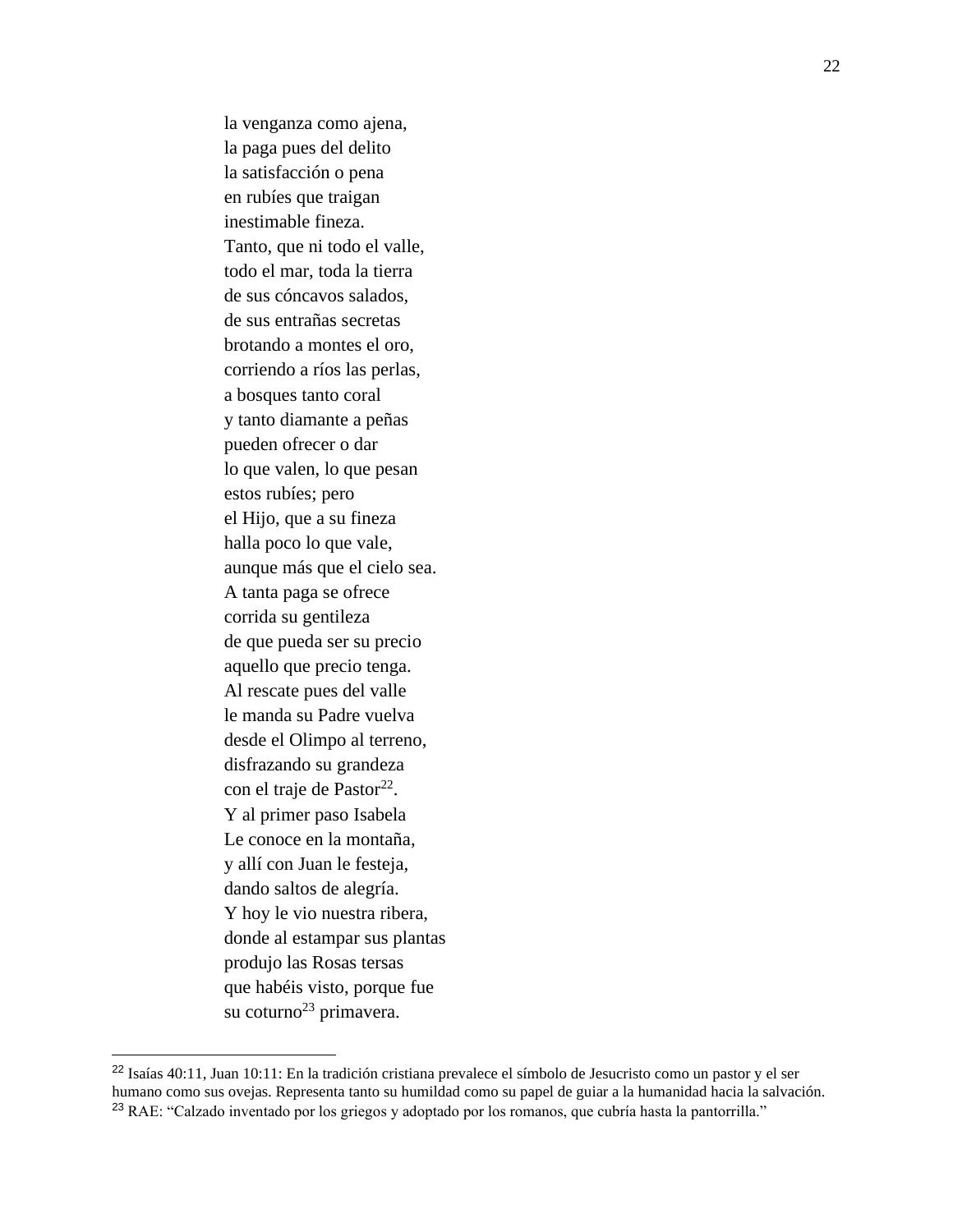# *Canta dentro una voz.*

| Voz:     | En su sangre teñí<br>las Rosas bellas,<br>mañana serán lastimas,<br>si hoy son purezas.<br>¡Ay que terneza!                                                                                                                                                                                        |
|----------|----------------------------------------------------------------------------------------------------------------------------------------------------------------------------------------------------------------------------------------------------------------------------------------------------|
| Gracia:  | ¡Que dolor!                                                                                                                                                                                                                                                                                        |
| Fido:    | ¡Que ansia!                                                                                                                                                                                                                                                                                        |
| Sylvano: | ¡Que susto!                                                                                                                                                                                                                                                                                        |
| Gracia:  | Una espada es que atraviesa<br>mi pecho, y de Simeón<br>es la voz que en la ribera,<br>para cantar lo que llora,<br>entona lo que lamenta.                                                                                                                                                         |
| Diamán:  | No embaracen pues las glorias<br>presentes pasadas penas.<br>Prosigue.                                                                                                                                                                                                                             |
| Gracia:  | El valle que mira<br>la perfección, la belleza<br>de su dueño, aunque ignorado<br>de muchos, aunque le esperan<br>de Adonis la antonomasia<br>le da, aquí su nombre sea<br>éste, aunque Emanuel <sup>24</sup><br>se dice, y viéndole idea<br>de todo lo prodigioso,<br>cantan por montes y selvas. |
|          | Dentro Música.                                                                                                                                                                                                                                                                                     |

Música: Bendito sea el vientre <u> 1990 - Johann Barbara, martin eta </u>

<sup>24</sup> Isaías 7:14: Emanuel es uno de los nombres que se usa para Jesucristo.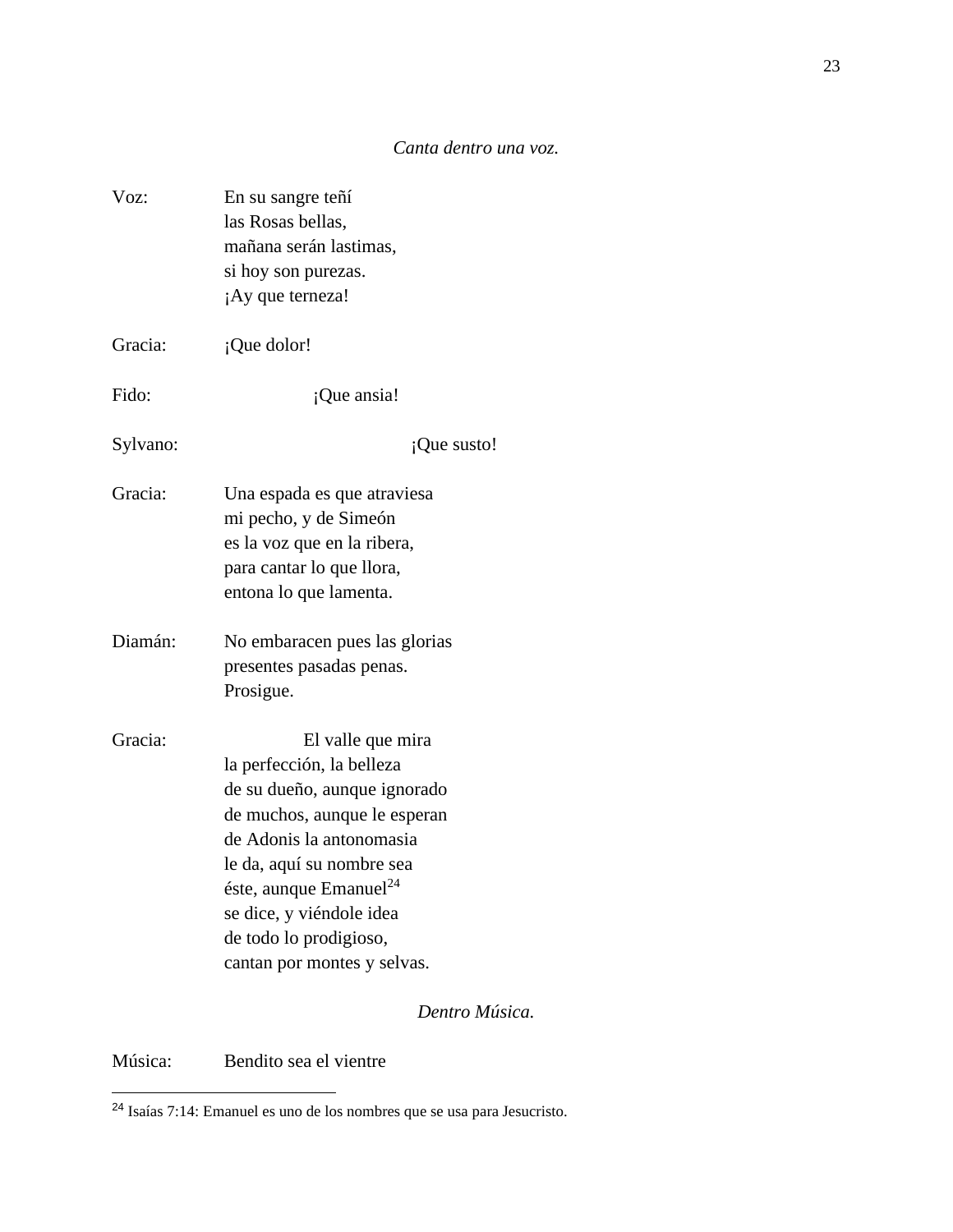que en si te encierra, la leche que mamaste<sup>25</sup>, divino néctar, bendito sea.

Gracia: Es de Marcela<sup>26</sup> la voz, y a nuestro intento su letra hace. Prosigo diciendo que dudoso el valle espera a quien fía el Mayoral tanto huésped en la grandeza de su Hijo. Pues sabed que ese honor para mí queda, que como intenta de culpa, no quedé de gloria *isenta*. A mi esfera da su luz, en mi cabaña se alberga, de mis tosquillos se viste, de mi leche se alimenta, de mi butiro<sup>27</sup> y mi miel, como lo dijo el Profeta. Ya ha venido el deseado, corra el Zafir la vidriera, rompa la cadena el valle, abra el Olimpo las puertas. Y yo por todo el país voy a dar la alegre nueva en señal de su seguro llevando las Rosas bellas, que algún día de mis sienes pienso que han de ser diademas. Diamán: A darle la bienvenida

vamos todos.

Fido: Nadie quiera excusarse.

<sup>25</sup> Lucas 11:27: un ejemplo de la adoración de la Virgen María como extensión de la adoración de Jesucristo.

<sup>&</sup>lt;sup>26</sup> Según la tradición Católica, Marcela era la sirvienta de Marta y fue inspirada a decir las palabras citadas arriba de Lucas 11:27. Al decir estas palabras inspiradas, Marcela confirmó la importancia de la Virgen María (Claret 215). <sup>27</sup> RAE: "Mantequilla obtenida de la leche batida."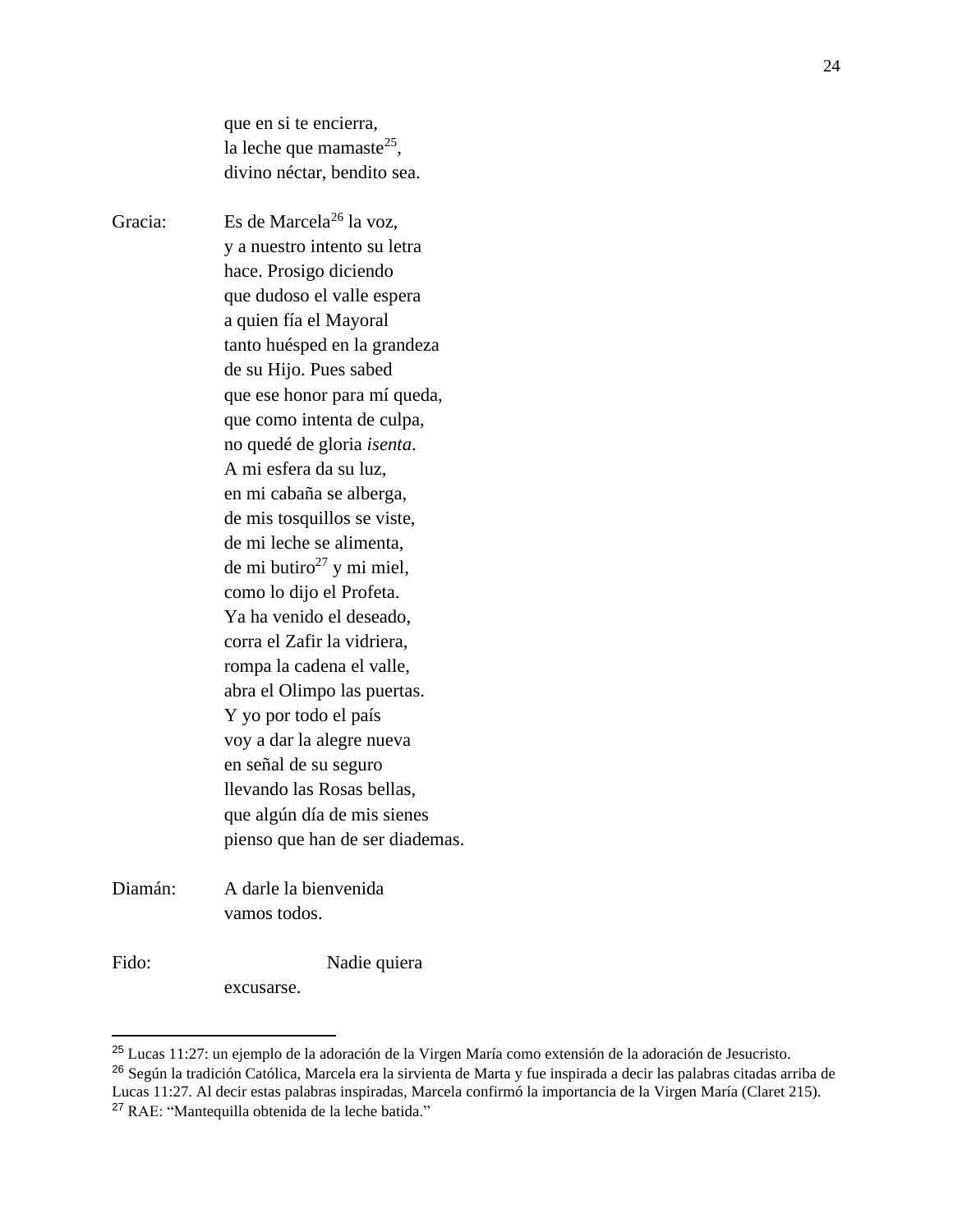| Solo el diablo,                                                                                                                                                                                                                                                                                                                                                                                                                                                                                                                                                                                                                                         |
|---------------------------------------------------------------------------------------------------------------------------------------------------------------------------------------------------------------------------------------------------------------------------------------------------------------------------------------------------------------------------------------------------------------------------------------------------------------------------------------------------------------------------------------------------------------------------------------------------------------------------------------------------------|
| que le pese, aunque le pesa.                                                                                                                                                                                                                                                                                                                                                                                                                                                                                                                                                                                                                            |
| $A1$ bricias <sup>28</sup> , hombres y brutos!                                                                                                                                                                                                                                                                                                                                                                                                                                                                                                                                                                                                          |
| ¡Albricias, mares y tierra!                                                                                                                                                                                                                                                                                                                                                                                                                                                                                                                                                                                                                             |
| ¡Albricias, aves y flores!                                                                                                                                                                                                                                                                                                                                                                                                                                                                                                                                                                                                                              |
| ¡Albricias, fuentes y peñas!                                                                                                                                                                                                                                                                                                                                                                                                                                                                                                                                                                                                                            |
| Que hoy os amanece el $Sol29$<br>a desterrar las tinieblas.                                                                                                                                                                                                                                                                                                                                                                                                                                                                                                                                                                                             |
| Todos se van.<br>Sale Marte de negro con bengala $30$ y plumas negras a lo soldado. $31$                                                                                                                                                                                                                                                                                                                                                                                                                                                                                                                                                                |
| $i$ Qué novedades este valle mira?<br>¿Para todos favor, para mí ira?<br>Joven, cuyo coturno en sus primores<br>abriles calza, produciendo flores<br>Rosas, que este pie siembre<br>celos de mayo, dichos de diciembre<br>cuyo olor me desmaya de tal suerte<br>que a no ser inmortal, me diera la muerte.<br>Tanto que en áspid $32$ y flor hoy mis rencores<br>los áspides quisieran, no las flores,<br>melodía, que en gracia tan notoria,<br>me suena a pena porque sona a gloria,<br>los pastores festivos,<br>los ayes muertos, los alienta vivos.<br>Y todo a la cabaña se conduce<br>de esa mujer, que entre las luces<br>y de tan alta esfera, |
|                                                                                                                                                                                                                                                                                                                                                                                                                                                                                                                                                                                                                                                         |

<sup>28</sup> RAE: "exclamación de gratitud que se da por alguna buena nueva a quien trae la primera noticia de ella."

<sup>29</sup> Isaías 60:19: Aquí, el Sol simboliza Jesucristo y la salvación que trae al mundo.

<sup>30</sup> RAE: "Insignia antigua de mando militar a modo de cetro o bastón."

<sup>31</sup> Las monjas-actrices probablemente llevaban sus disfraces encima de sus hábitos (Hegstrom 371).

<sup>32</sup> RAE: "Víbora muy venenosa que apenas se diferencia de la culebra común. Se encuentra en los Pirineos y en casi todo el centro y el norte de Europa." Satanás frecuentemente se asocia con una serpiente.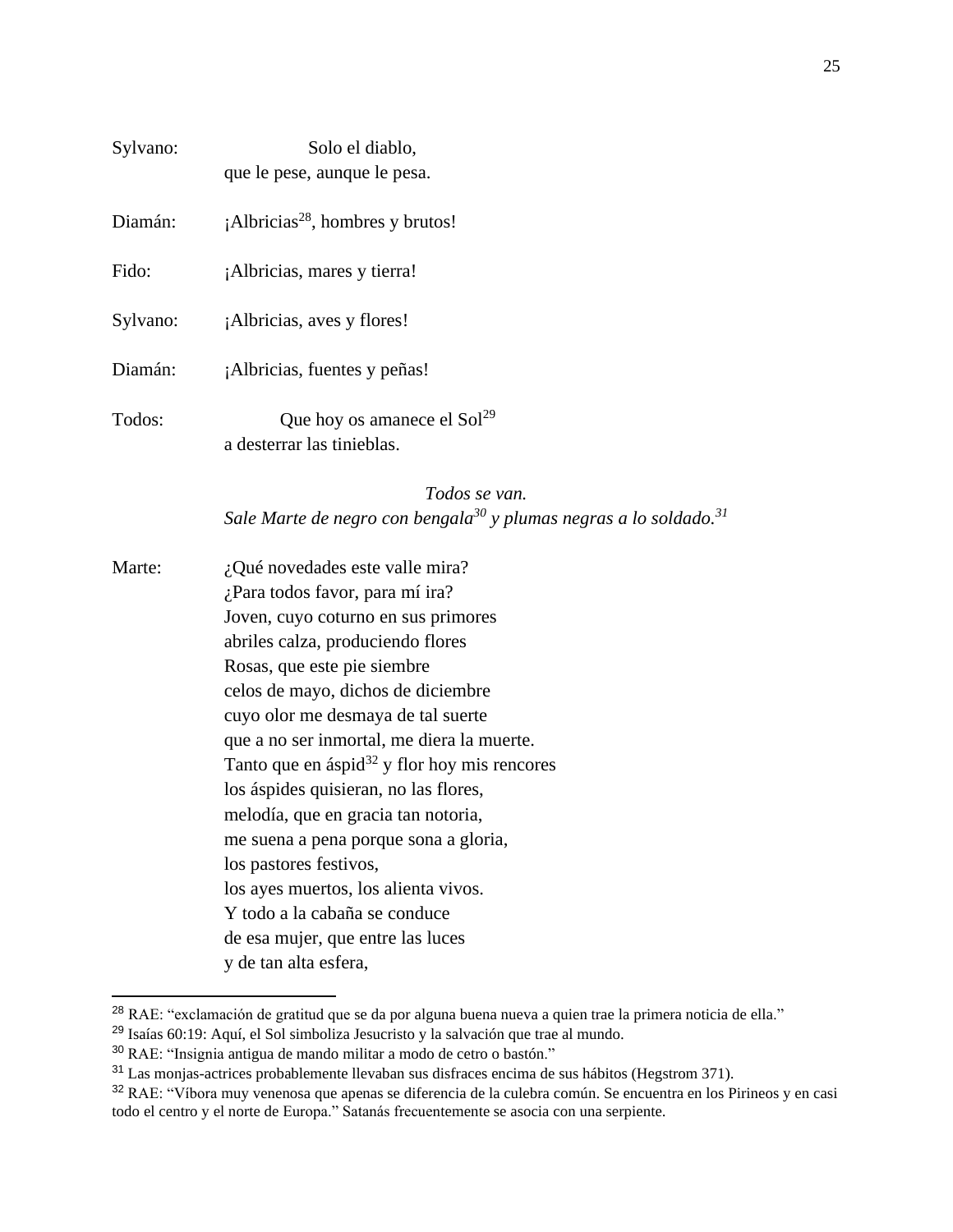que aún antes de su ser, ya su ser era; pues antes de nacida, el Olimpo de Sol la vió vestida. Y en tan alta fortuna tocaba estrellas y pisaba luna. A la cabaña pues de Gracia digo, que todo se conduce, y mi tósigo $33$ es todo lo que toca a su grandeza; porque no sé que tiene su belleza, que temo de mirarla, solo al verla, sin saber la razón, por qué temerla. Mas un villano viene por el llano, de él informarme pienso. ¡Ha villano!

#### *Sale Sylvano.*

¿Has reparado en flores tan hermosas?

| Sylvano: | Usted me huele a azufre del valle.                                                                                                                                                                                                                                                                                                                                                                                                                        |
|----------|-----------------------------------------------------------------------------------------------------------------------------------------------------------------------------------------------------------------------------------------------------------------------------------------------------------------------------------------------------------------------------------------------------------------------------------------------------------|
| Marte:   | ¿Qué novedades este día junta?                                                                                                                                                                                                                                                                                                                                                                                                                            |
| Sylvano: | Presto se las diré, pues las pregunta.<br>Es que hoy del alto Olimpo, sin más dices,<br>y pienso que a quebrarte las narices,<br>un joven baja de belleza y talle,<br>que es flor del campo, sí, lirio del valle.<br>De Gracia en la cabaña se ha hospedado,<br>y la gracia se paga de contado,<br>sospéchase que viene al valle umbroso<br>a rescatarle hoy y a ser su esposo<br>de Venus, o de Almana, verdadera<br>perla del valle, flor de la ribera. |
| Marte:   | Calla, calla y solo en un aliento<br>te esparciré en pavesas $^{34}$ por el viento.                                                                                                                                                                                                                                                                                                                                                                       |
| Sylvano: | Huyendo tus fierezas,                                                                                                                                                                                                                                                                                                                                                                                                                                     |

<sup>33</sup> RAE: "Angustia o pena grande." También puede significar veneno.

<sup>34</sup> RAE: "Partecilla ligera que salta de una materia inflamada y acaba por convertirse en ceniza."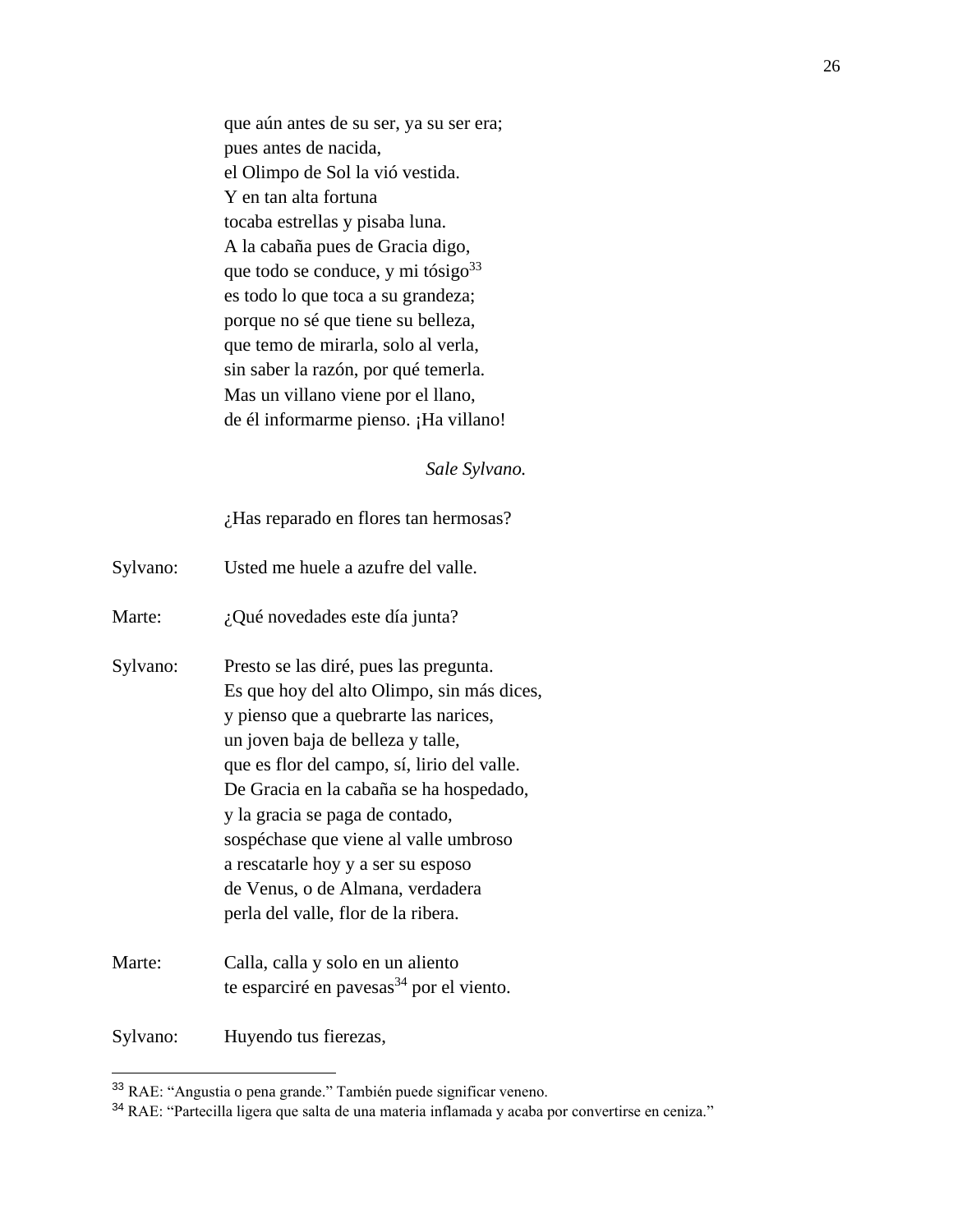en alas volaré, no en pavesas.

#### *Sylvano se va.*

Marte: Villano, aguarda, mas no puedo atroz oír más a su miedo que a su voz. De celos rabio, de congoja muero, y muero sin morir, dolor más fiero. ¿Venus esposa? ¿Pese a mis rencores, empeñado el Olympo en sus honores? ¿Sospechas de rescate al villanaje? ¡Aquí de mi poder, de mi coraje! ¿Todo este valle Marte no me llama, por la braveza de mi esfera y fama? Vuelvan pues otra vez mis escuadrones a poner al Olimpo en confusiones. Y si hiciere a mi intento, arrancaré la Estrella al firmamento; pero, si no me olvido, en mi las arranqué, que estrella he sido. Sepa otra vez el Mayoral Supremo que aunque su hechura fuí, su ira no temo. A prevenir mis armas voy osado, la tierra se estremezca, Marte airado.

# *Marte se va. Salen Almana, Marina y Amira.*

| Almana: | ¡Qué tan bello el Joven! Di.                                                                  |
|---------|-----------------------------------------------------------------------------------------------|
| Marina: | Es tan hermoso que el sol<br>comparado a su arrebol<br>queda triste en su zenit.              |
| Almana: | Amira, ¿Qué dices?                                                                            |
| Amira:  | Sé<br>al Verbo por que me nombres,<br>que entre los hijos de hombres<br>Él más especioso fue. |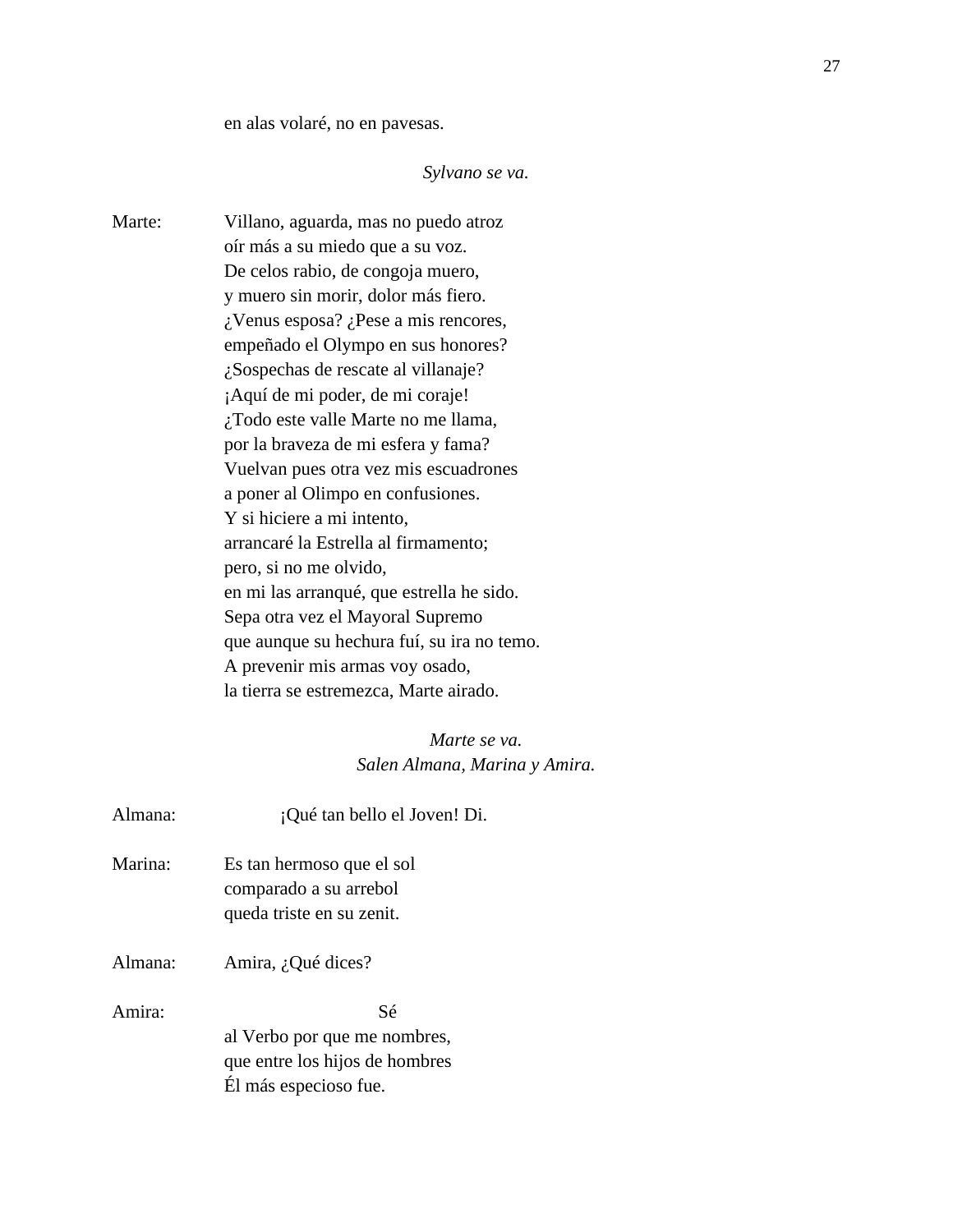| Amira: | Di, Marina, si se oyó         |
|--------|-------------------------------|
|        | desde que absortas nos tiene, |
|        | ¿Quién es y de dónde viene?   |

*Sale Adonis de Pastor.*

| Adonis:                  | Eso he de decirlo yo.                                                                                                                                                                                                                                                                                                |
|--------------------------|----------------------------------------------------------------------------------------------------------------------------------------------------------------------------------------------------------------------------------------------------------------------------------------------------------------------|
| Marina:                  | ¡Qué beldad tan peregrina!                                                                                                                                                                                                                                                                                           |
| Adonis:                  | ¡Qué gracia tan soberana!                                                                                                                                                                                                                                                                                            |
| Almana:                  | Algo tiene más que humana,<br>porque toca a ser divina.                                                                                                                                                                                                                                                              |
| Adonis:                  | Hermosísima Almana,<br>que Venus te nombró<br>el villanaje rudo<br>que ignora tu valor,<br>como si tu pudieses<br>en tan claro blasón <sup>35</sup> ,<br>siendo mayor por ti,<br>ser por otra mayor.<br>Del Mayoral Supremo<br>El Hijo Amado soy,<br>y vengo a ser tu amante <sup>36</sup> ,<br>pudiendo ser tu Dios |
| Cantar <sup>37</sup> :   | No, no,<br>no des la ingratitud<br>por el favor.                                                                                                                                                                                                                                                                     |
| Represar <sup>38</sup> : | Del seno de mi Padre<br>por ti bajé veloz,                                                                                                                                                                                                                                                                           |

<sup>35</sup> RAE: escudo de armas.

<sup>37</sup> Adonis canta estas líneas.

<sup>&</sup>lt;sup>36</sup> El misticismo se caracteriza por una relación personal e íntima con Dios, lo cual muchas veces se expresa de una forma romántica (Clissold 5). Las monjas de esta época entenderían bien esta forma de misticismo, ya que se consideraban a sí mismas como las esposas de Cristo.

<sup>38</sup> Adonis declama estas líneas en voz hablada en vez de cantarlas.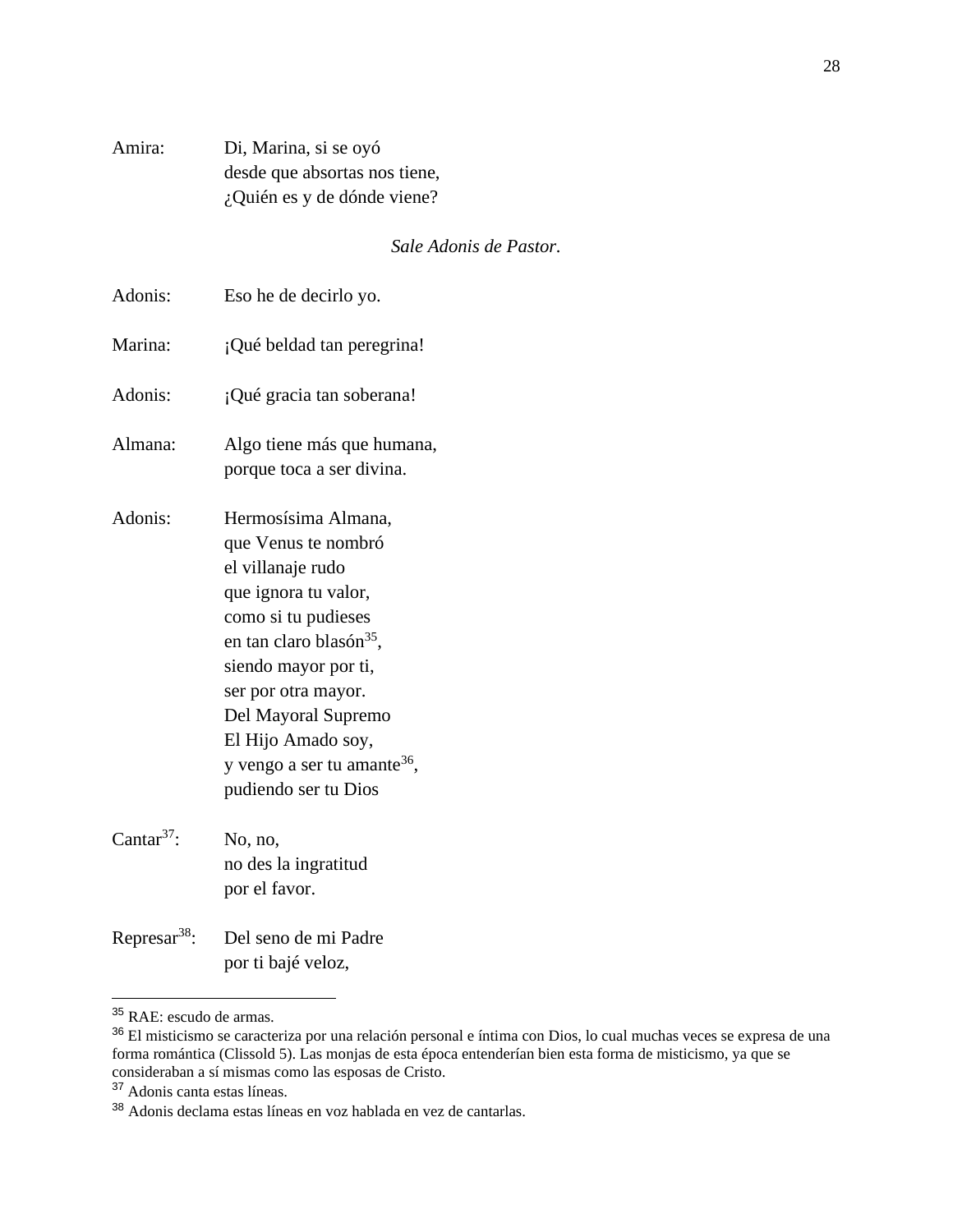|              | que desdeño del Zafir        |
|--------------|------------------------------|
|              | Por pisar el terrón.         |
|              | Lo que hay del alto al llano |
|              | sin abrigo a la nieve,       |
|              | sin reparo al ardor,         |
|              | tal vez mi planta y lado     |
|              | a tanto se arrojó.           |
|              | Al espino dió rosas          |
|              | pagando herida en flor.      |
| Cantar:      | No, no,                      |
|              | no desprecies rubí           |
|              | de tal valor.                |
| Representar: | Para mi solo quiero          |
|              | todo tu afecto hoy,          |
|              | que es amor de ninguno       |
|              | él que es amor de dos.       |
|              | Huye del Marte fiero,        |
|              | la enemiga prisión,          |
|              | porque no vale un hombre     |
|              | y mereces un Dios.           |
|              | Para su oscuro reino         |
|              | pretende tu candor,          |
|              | porque quiere en la sombra   |
|              | dar sepultura al sol.        |
| Cantar:      | No, no,                      |
|              | no me dejes por él,          |
|              | cuando soy yo.               |
| Representar. | Vuélvete a mi, pastora,      |
|              | que te llama mi voz          |
|              | y de dos corazones           |
|              | harás un corazón.            |
|              | A sanar tu delito            |
|              | vengo, y será baldón,        |
|              | que al curarse la herida     |
|              | me dejes el dolor.           |
|              | Entre las dos cadenas        |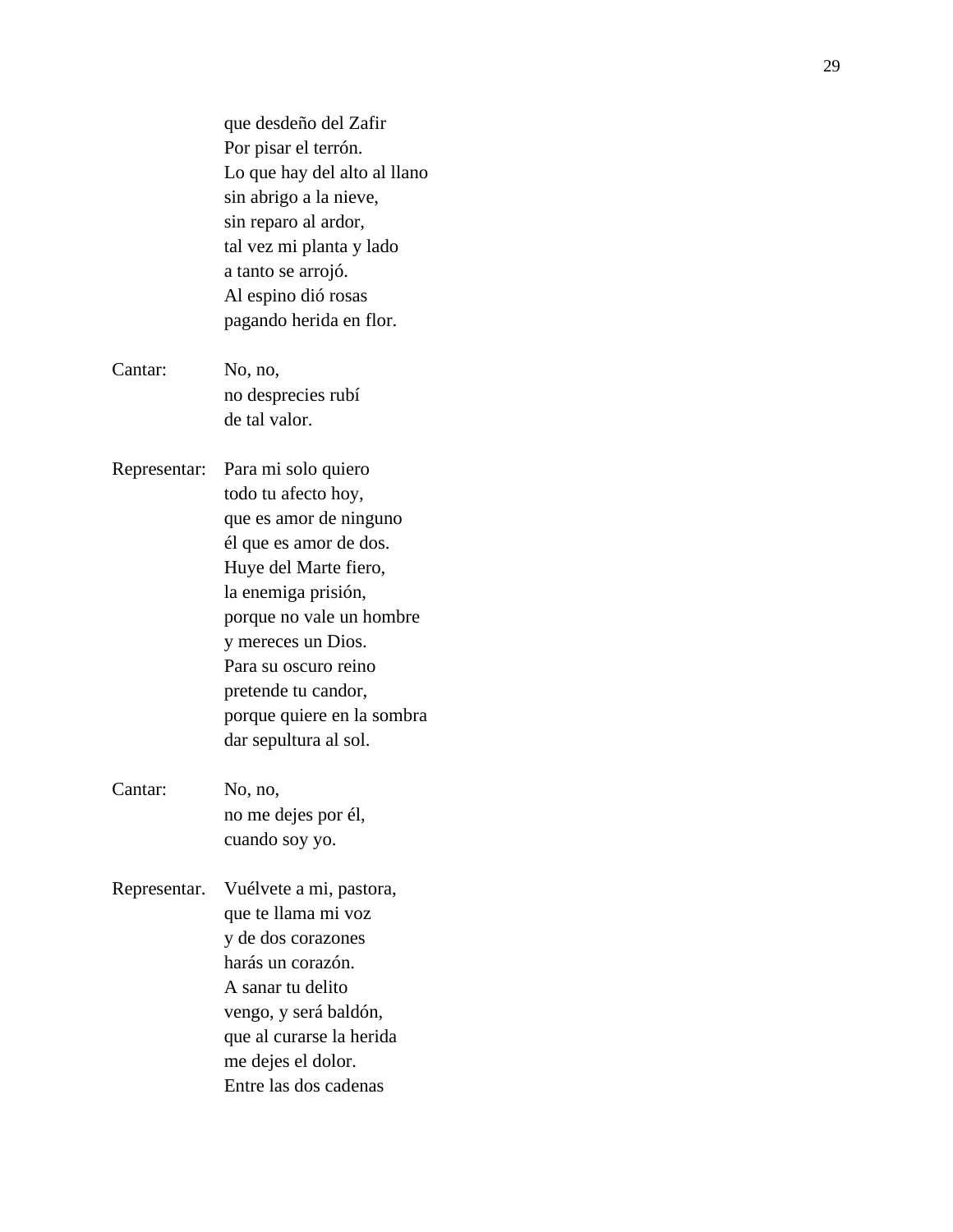|              | quiere mi afecto hoy               |
|--------------|------------------------------------|
|              | rompa la de la culpa               |
|              | y una la de tu amor.               |
| Cantar:      | No, no,                            |
|              | no dice esclavitud                 |
|              | esta prisión.                      |
| Representar: | Hallarás en mis mesas,             |
|              | en que pródigo soy,                |
|              | no el néctar fabuloso,             |
|              | el maná superior.                  |
|              | El Corderito <sup>39</sup> tierno, |
|              | guisado a tu sabor,                |
|              | donde en cada bocado               |
|              | has de gustar un Dios.             |
|              | Llevaréte a mi adega               |
|              | y allí al dulce licor              |
|              | Se alienará el sentido             |
|              | pero no la razón.                  |
| Cantar:      | No, no,                            |
|              | no desprecies la fe                |
|              | que te brindó.                     |
| Representar: | Sin rigores la fiesta              |
|              | pasaremos los dos,                 |
|              | que el satín de azucenas           |
|              | hará cortina al sol.               |
|              | Traeréte a mi huerto               |
|              | adonde serán hoy                   |
|              | mis finezas el fruto               |
|              | tus deseos la flor.                |
|              | Si rendir me quisieres,            |
|              | puesto que ya lo estoy,            |
|              | de un cabello harás arma           |
|              | y de otro harás prisión.           |

<sup>&</sup>lt;sup>39</sup> Juan 1:29: El cordero es otro de los símbolos de Cristo. Al incluirlo aquí como uno de los platos que Almana puede comer para "gustar un Dios", hace referencia a la eucaristía.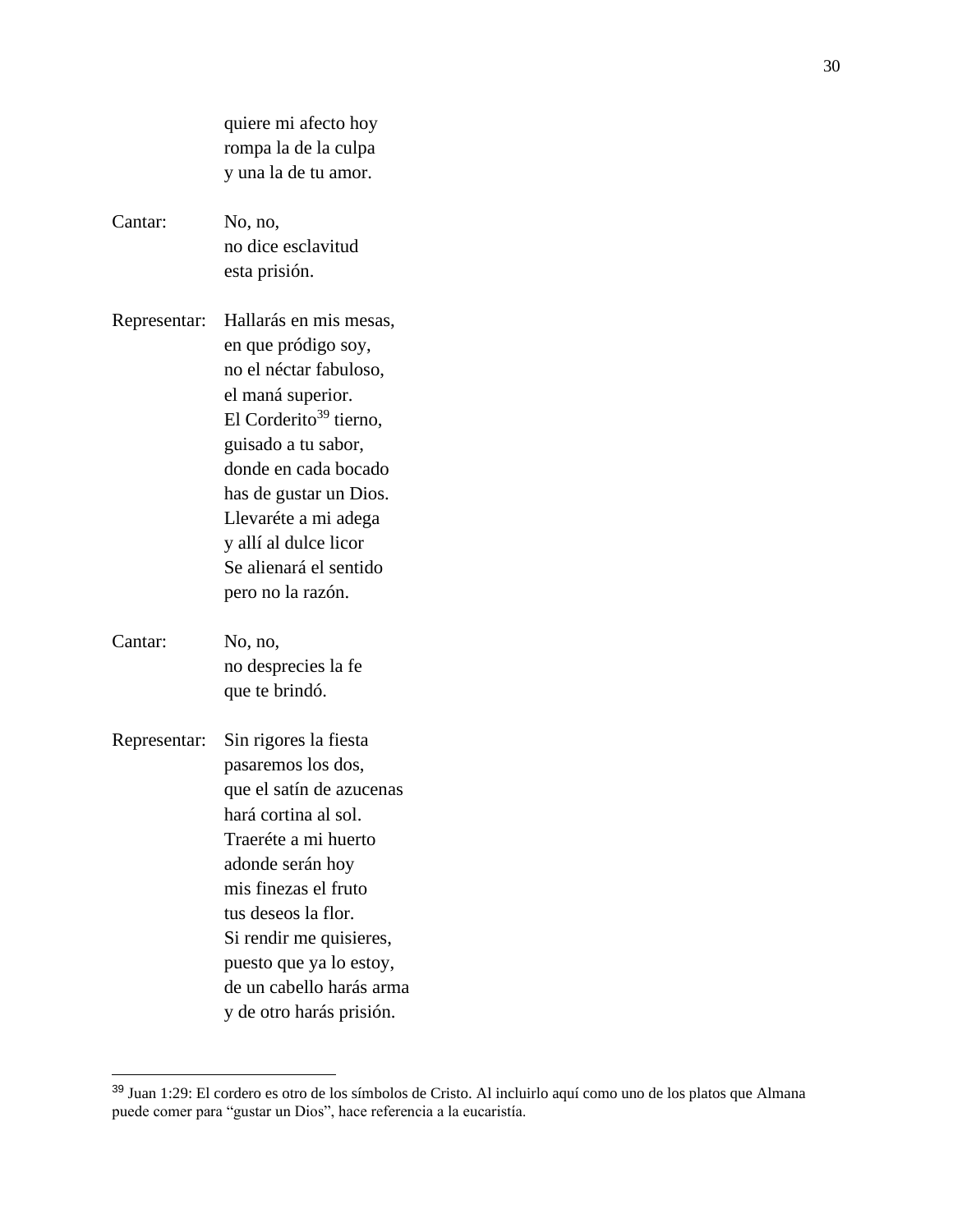| Cantar:      | No, no,                           |
|--------------|-----------------------------------|
|              | no defiendo la vida               |
|              | que te doy.                       |
| Representar: | En mi tálamo puro,                |
|              | más limpio que el farol,          |
|              | produciras finezas,               |
|              | que esta es su producción.        |
|              | Y en unión apertada <sup>40</sup> |
|              | alta transformación <sup>41</sup> |
|              | para saber quién eres             |
|              | preguntarán quién soy.            |
|              | Después ponderé magnífico,        |
|              | que en coronarte estoy,           |
|              | en tus sienes de nieve            |
|              | guirnaldas de esplendor.          |
| Cant:        | No, no,                           |
|              | no me des por la púrpura          |
|              | el baldón.                        |
| Almana:      | Ilustrísimo joven,                |
|              | que nube superior                 |
|              | trayendo el rendimiento           |
|              | lleva la adoración.               |
|              | De tu voz al hechizo,             |
|              | de tu faz al candor,              |
|              | ya queda con tus gracias          |
|              | de más mi obligación.             |
|              | Si a quebrar la cadena            |
|              | vienes, segura estoy              |
|              | que atas la libertad              |
|              | rompiendo la prisión.             |
|              | Si a tu púrpura regia             |
|              | mi jerga se tiñó,                 |
|              | ¿Qué más honor al valle?          |
|              | ¿Qué más lustre a la flor?        |
|              | Tuya soy, no lo dudes,            |

<sup>&</sup>lt;sup>40</sup> Apretada

<sup>&</sup>lt;sup>41</sup> Véase el poema "Noche oscura del alma" de San Juan de la Cruz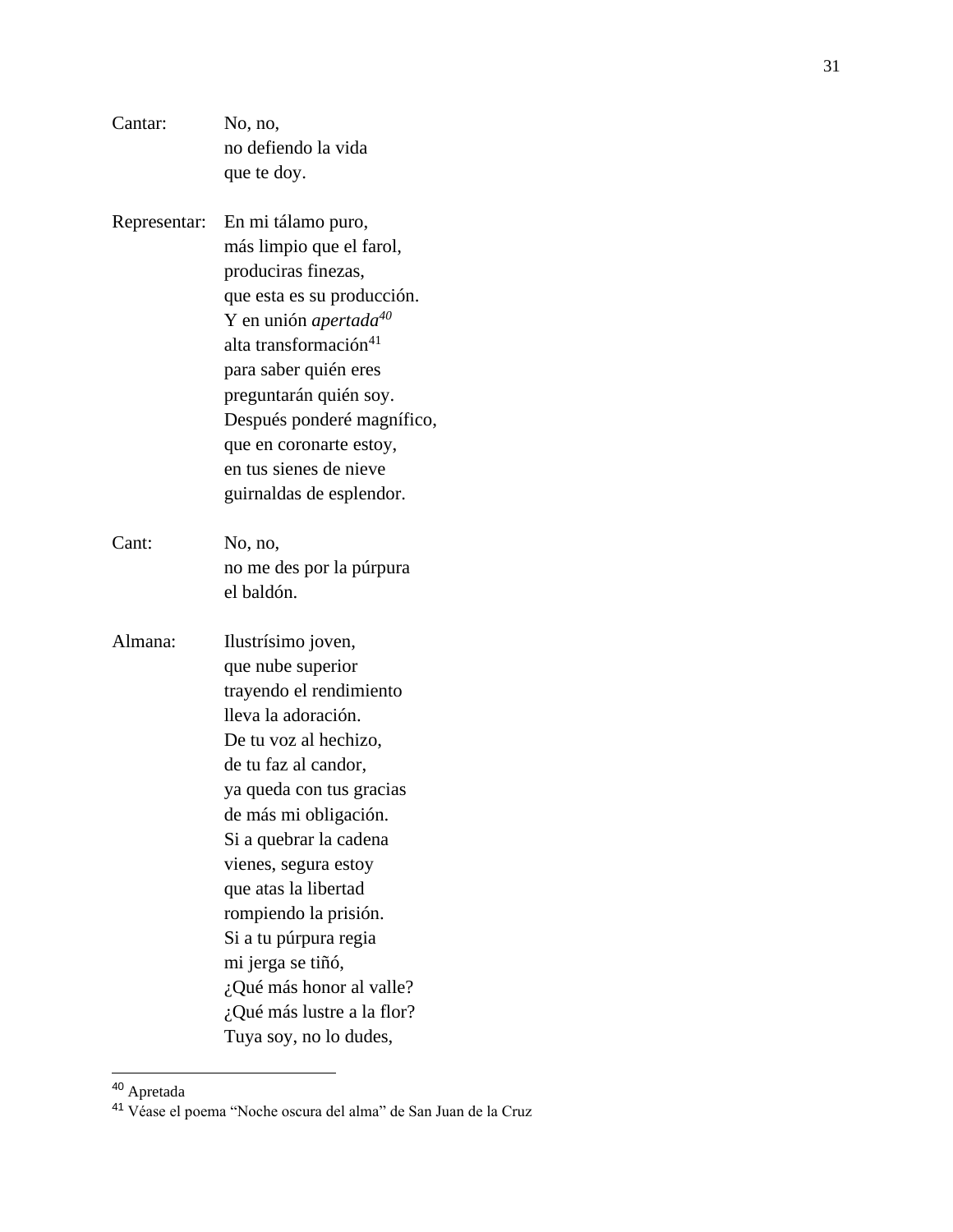y lo jura mi voz sobre la peña firme sí, de mi corazón mi mano.

# *Dentro Marte, cajas<sup>42</sup> y voces.*

| Dentro: | Guerra, guerra.                                                                                                                                                                                                                                                                                                                |  |  |  |  |  |
|---------|--------------------------------------------------------------------------------------------------------------------------------------------------------------------------------------------------------------------------------------------------------------------------------------------------------------------------------|--|--|--|--|--|
| Almana: | ¿Qué es esto?                                                                                                                                                                                                                                                                                                                  |  |  |  |  |  |
|         | Cantan dentro los pastores.                                                                                                                                                                                                                                                                                                    |  |  |  |  |  |
| Cantar: | Amor, amor.                                                                                                                                                                                                                                                                                                                    |  |  |  |  |  |
| Adonis: | No te asustes, que Marte,<br>mi enemigo feroz,<br>pretende con sus armas<br>dividir nuestra unión.<br>Mas no podrán sus huestes<br>alienarte a mi amor,<br>por más que el parche gima<br>y suene el atambor.<br>Si no es que tu albedrío<br>a todo superior<br>porque tu voluntad<br>es tu defensa hoy<br>y si otra vez aleve. |  |  |  |  |  |
| Almana: | No te enojes, que yo<br>para ser tuya, basta<br>saber que tuya soy.<br>Cuando el Marte atrevido<br>se arroja a tu honor,<br>ha de hallar.                                                                                                                                                                                      |  |  |  |  |  |

*Dentro Marte, cajas y voces.*

<sup>42</sup> Gracias a algunos escritos de Soror Maria do Céu, podemos saber que su convento tenía por lo menos un morteruelo, sonajas, un pandero y un tamboril a su disposición, aunque podrían haber tenido varios instrumentos más (Hegstrom 374).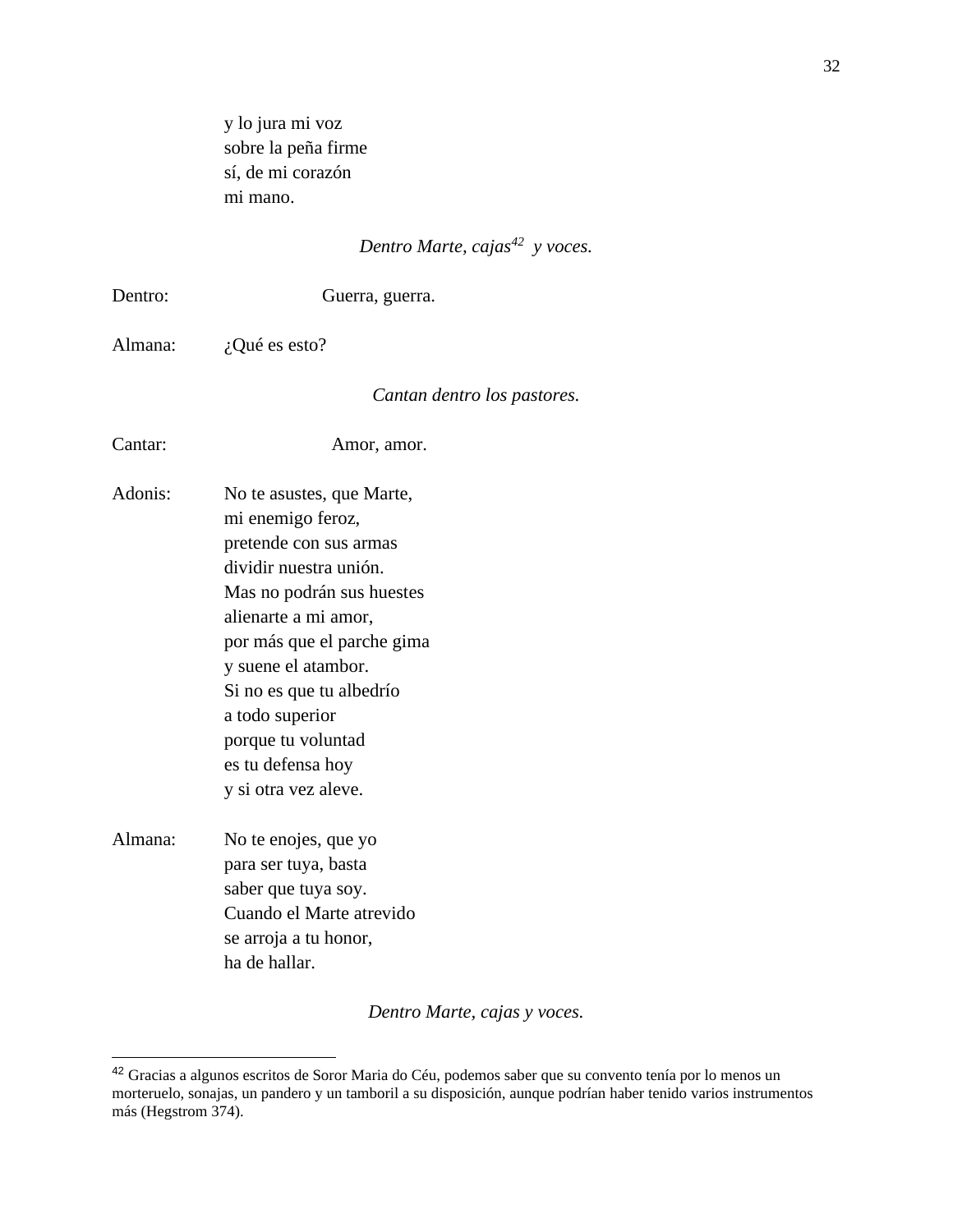| Dentro:                 | Guerra, guerra.                                                                                                                                                                                 |  |  |  |  |
|-------------------------|-------------------------------------------------------------------------------------------------------------------------------------------------------------------------------------------------|--|--|--|--|
| Almana:                 | Tu solo.                                                                                                                                                                                        |  |  |  |  |
|                         | Música dentro.                                                                                                                                                                                  |  |  |  |  |
| Música:                 | Amor, amor.                                                                                                                                                                                     |  |  |  |  |
| Almana:                 | ¡O que bien, dueño mío,<br>vuelven por afición<br>pastora y Filomena,<br>Ángel y Labrador!                                                                                                      |  |  |  |  |
| Adonis:                 | Pues vuelve por ella<br>con firmeza, y si no,<br>con celos seré hombre<br>si con amor soy Dios.<br>Y este fuego que abraza<br>mi amante corazón<br>te será.                                     |  |  |  |  |
| Dentro:                 | Guerra, guerra.                                                                                                                                                                                 |  |  |  |  |
| Adonis:                 | Si hoy es,                                                                                                                                                                                      |  |  |  |  |
| Musica:                 | Amor, amor.                                                                                                                                                                                     |  |  |  |  |
| Salen Gracia y Sylvano. |                                                                                                                                                                                                 |  |  |  |  |
| Gracia:                 | Adonis, ¿qué te has hecho?<br>Como se me ausentó<br>tu luz, ando en tu busca,<br>tu Padre te fió<br>a mi cuidado, y así<br>en tanta obligación<br>aún lo que no es riesgo<br>en mi queda temor. |  |  |  |  |
| Adonis:                 | Mis verdades a Almana                                                                                                                                                                           |  |  |  |  |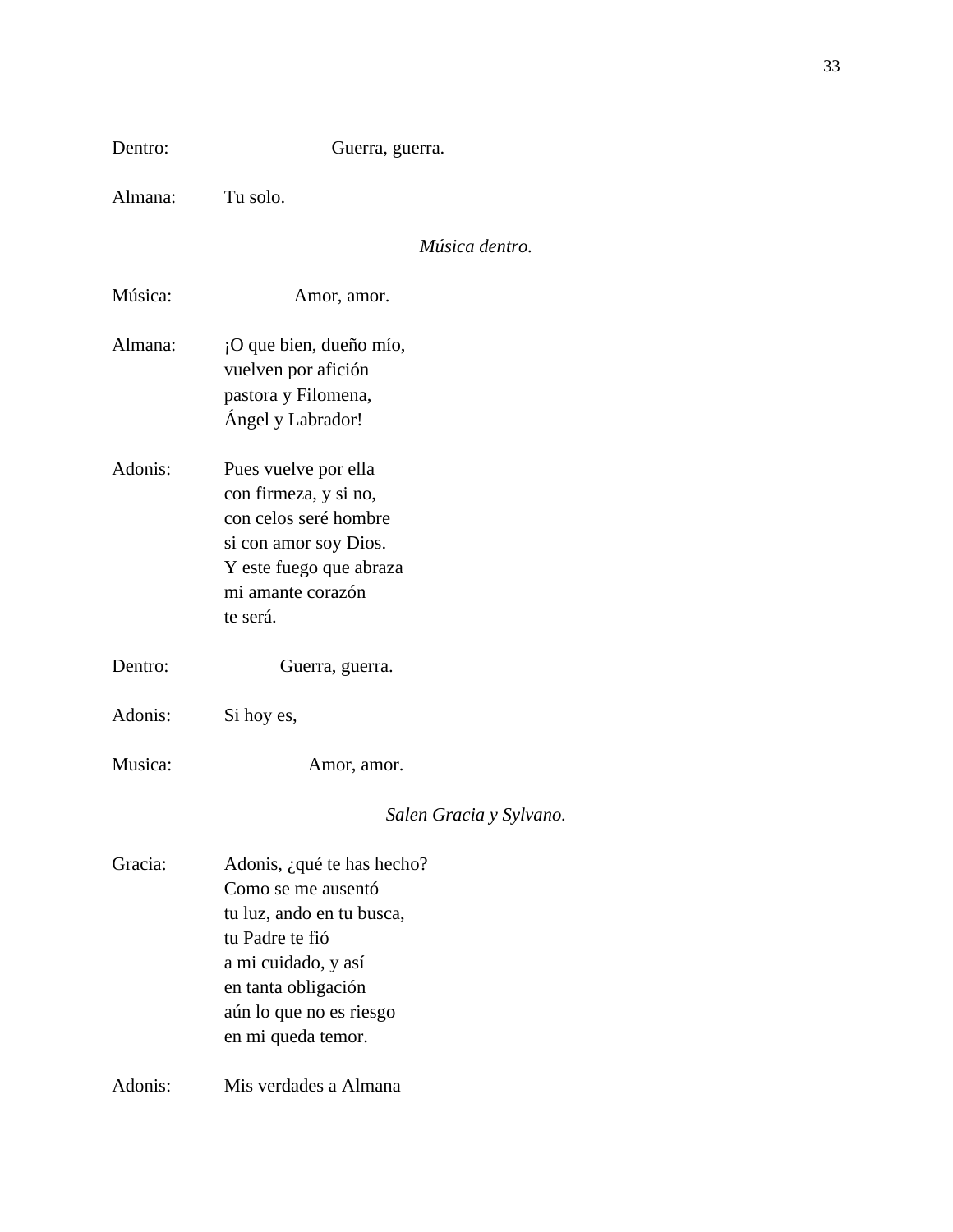|                     | predicándolas estoy,<br>con que en el templo me hallas <sup>43</sup><br>ya de su corazón.      |
|---------------------|------------------------------------------------------------------------------------------------|
| Sylvano:            | Como al Niño perdido<br>su Madre le buscó.<br>Gracia anduvo por ti<br>por peña, planta y flor. |
| Gracia:             | Del premio a tu fineza<br>parabienes te doy<br>como Almana dichosa.                            |
| Adonis:             | Pues sepa luna y sol.                                                                          |
| Almana:             | Sepan mares y tierra.                                                                          |
| Adonis:             | Estrella y candor.                                                                             |
| Almana:             | Aves, fuentes y flores.                                                                        |
| Adonis:             | Noche, día y albor,<br>si dicen.                                                               |
| Dentro:             | Guerra, guerra.                                                                                |
| Adonis y<br>Almana: | ¿Qué digo?                                                                                     |
| Ellos,<br>y Música: | Amor, amor.                                                                                    |

# SEGUNDA ESTACIÓN

*Sale Adonis.*

<sup>43</sup> S. Lucas 2:41-49. Después de la fiesta de Pascua, el joven Jesús se queda atrás en Jerusalén y sus padres se asustan al no hallarle entre la compañía de parientes y amigos. Por fin le encontraron en el templo de Jerusalén, enseñando a doctores de la ley con mucha sabiduría.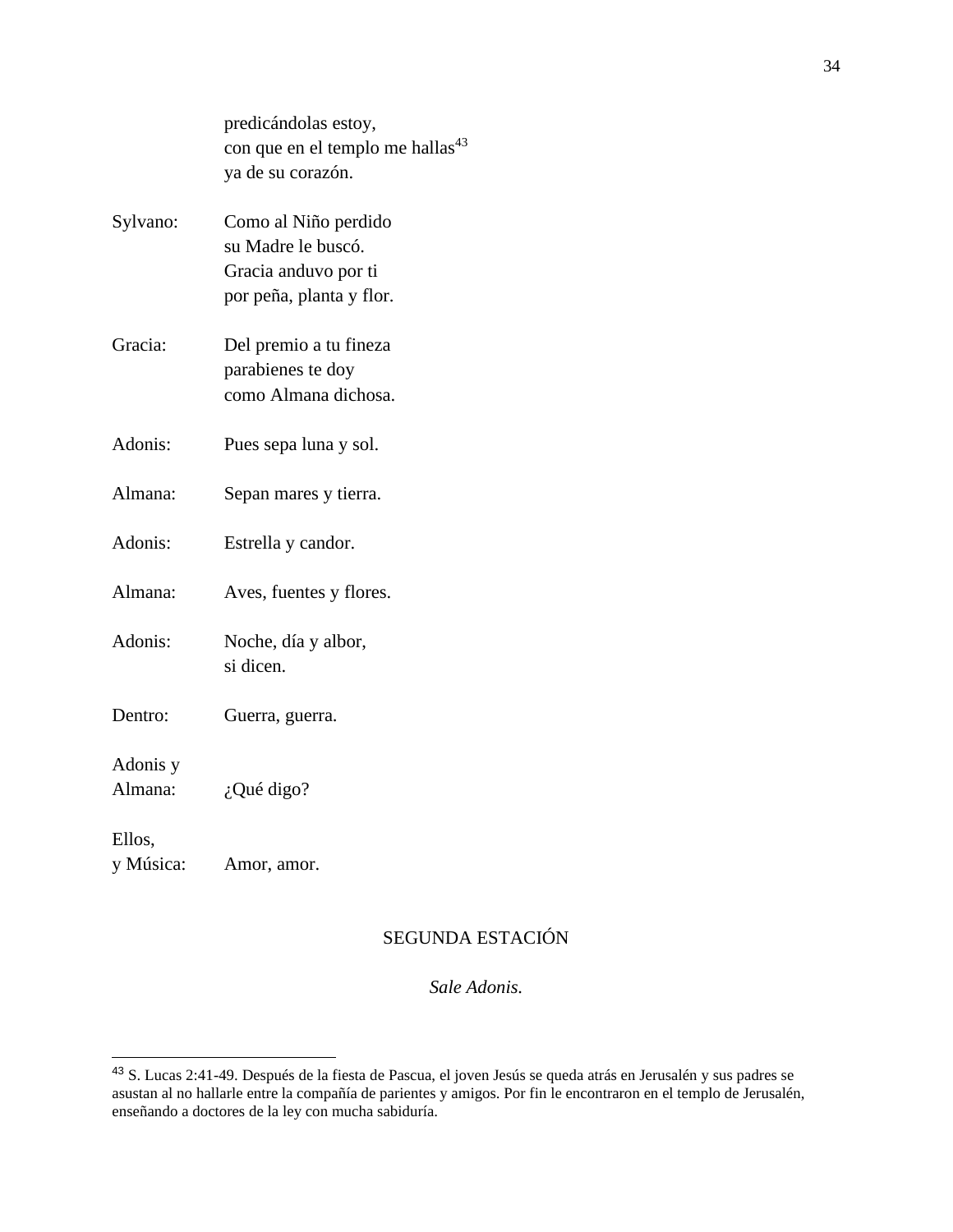- Adonis: Hablando con mi cuidado entro en este huerto hermoso cuando del valle quejoso de Almana enamorado. Bella Almana, que la vida su gloria me ha de costar, el valle, que me ha de dar por el rescate la herida. Mi Padre, que todo mira, en su mente soberana sentido de la villana acción provocado a ira. Todo carga en mi dolor pero mi fe no retiro, y más, cuando en mi amor miro la obligación de mi amor. Y pues mi voz al instante penetra, si bien se mira, a las puertas de Zafira, a los muros de Diamante, clame al Olimpo Divino, donde viven mis verdades para provocar piedades, cuando ofensas examino.
- Canta: O tú, Padre feliz, que habitas el monte celeste, no el verde pensil mis clamores escucha, pues sabes, que si a mí me atiendes, atiendes a ti, tus piedades convoco, pues veo, pisando el terrón, mirando el Zafir a tu ser, y piedad tan unidos que siendo en si dos quedan uno en si. De este valle infeliz te pido no mires la culpa, la miseria sí, aunque se te merece le tiñas la fuente en coral, la flor en carmín, y el rigor, que en tus iras me busca, la afrenta, el dolor, el golpe, la lid, de mi pase si fuere posible,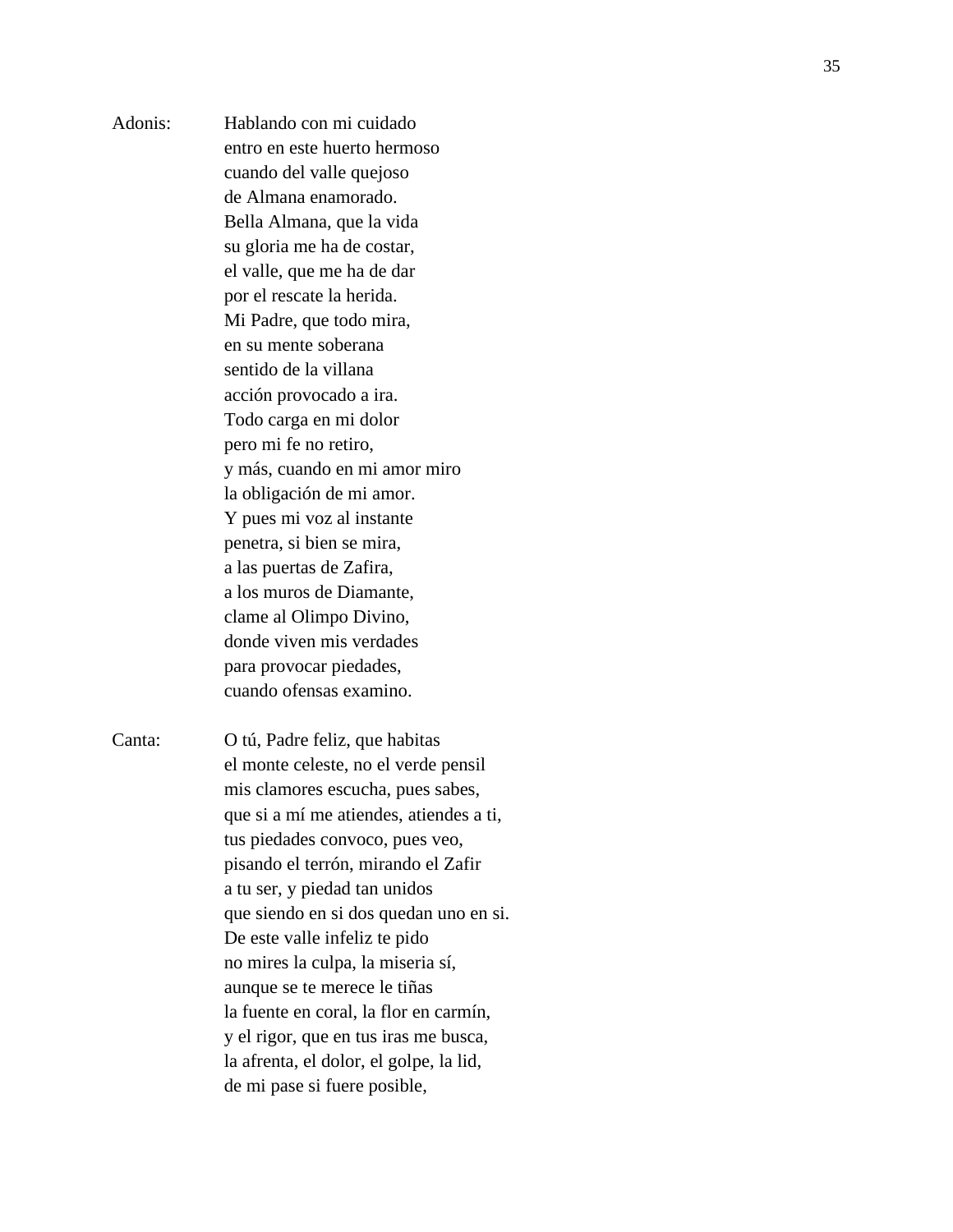si posible fuere, que paso de mi.

## *Canta el Amor en lo alto.*

Amor: No pase Emanuel, que es fineza vil fineza que vive dejando vivir. Atiende de amor al decreto severo y feliz. Yo soy el Amor y decreto aquí que aunque fin no tienes llegas a tu fin. Es ley de tu fe que al alto Zafir sacrifique sangre pidiendo rubí la púrpura fina derrama en la lid. Que fe amas, ya sabes que amar es morir. Atiende de Amor al decreto severo y feliz.

#### *El Amor se esconde.*

Adonis: Pues ya que en punto de Amor pone Amor que me desangre, yo quiero pagar en sangre cuanto se debe en valor. No perdone mi firmeza la vida, que aunque querida, fineza que deja vida es vida mas no fineza. Arroje mi valor fuerte el recelo ya derecho que tengo pecho, que pecho pueda hacer hasta a la muerte.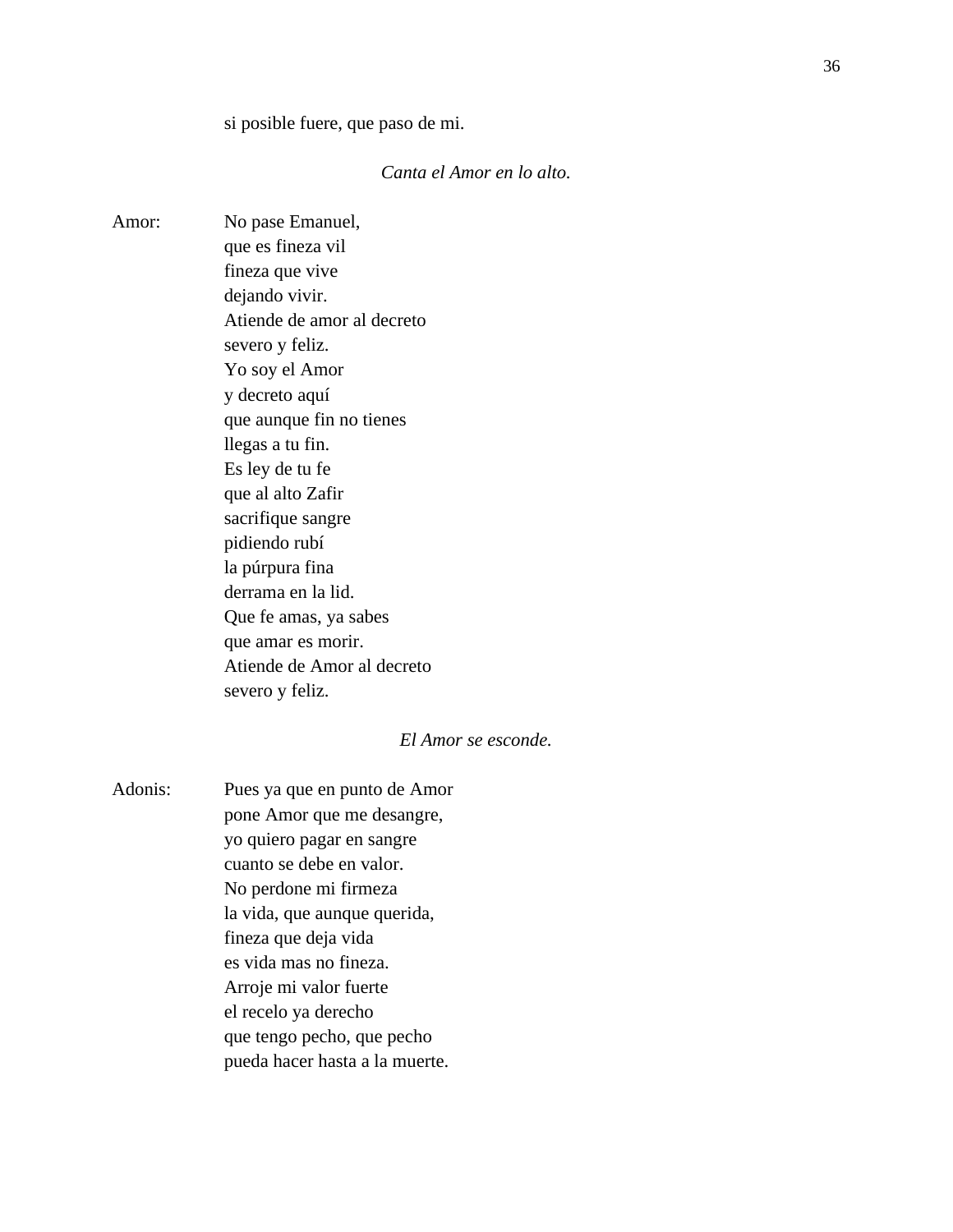| Sylvano: | Señor. ¿Hay sosiego tal?            |
|----------|-------------------------------------|
|          | Y el valle, cual Berzebu,           |
|          | sin duda alguna que tú              |
|          | piensas que eres inmortal.          |
| Adonis:  | ¿Qué dices, Silvano?                |
| Sylvano: | Digo                                |
|          | que del valle lo villano            |
|          | anda en tu busca no en vano         |
|          | para rematar contigo.               |
|          | Porque ese Marte que en nieblas     |
|          | vive por este país hallas,          |
|          | no él, que es Dios de las batallas, |
|          | porque es Dios de las tinieblas     |
|          | con su rabia o sus recelos.         |
|          | A la villanaje obliga               |
|          | que hasta la muerte persiga         |
|          | tu vida, ¡tales son celos!          |
|          | Los villanos influidos              |
|          | en su furor por hallarte            |
|          | te buscan para matarte,             |
|          | obligados, no ofendidos.            |
| Adonis:  | Y tan obligados que                 |
|          | por su rescate aquí estoy.          |
| Sylvano: | Pues trata del tuyo, que hoy        |
|          | que han de aprisionarte sé.         |
|          | Huye.                               |
|          |                                     |
| Adonis:  | ¿Eso dices, villano?                |
|          | Por vida de Almana bella,           |
|          | como he de morir por ella.          |
| Sylvano: | Pues vaya cuento profano,           |
|          | que aunque fábula, bien oso         |
|          | mostrarla a tu realidad             |
|          |                                     |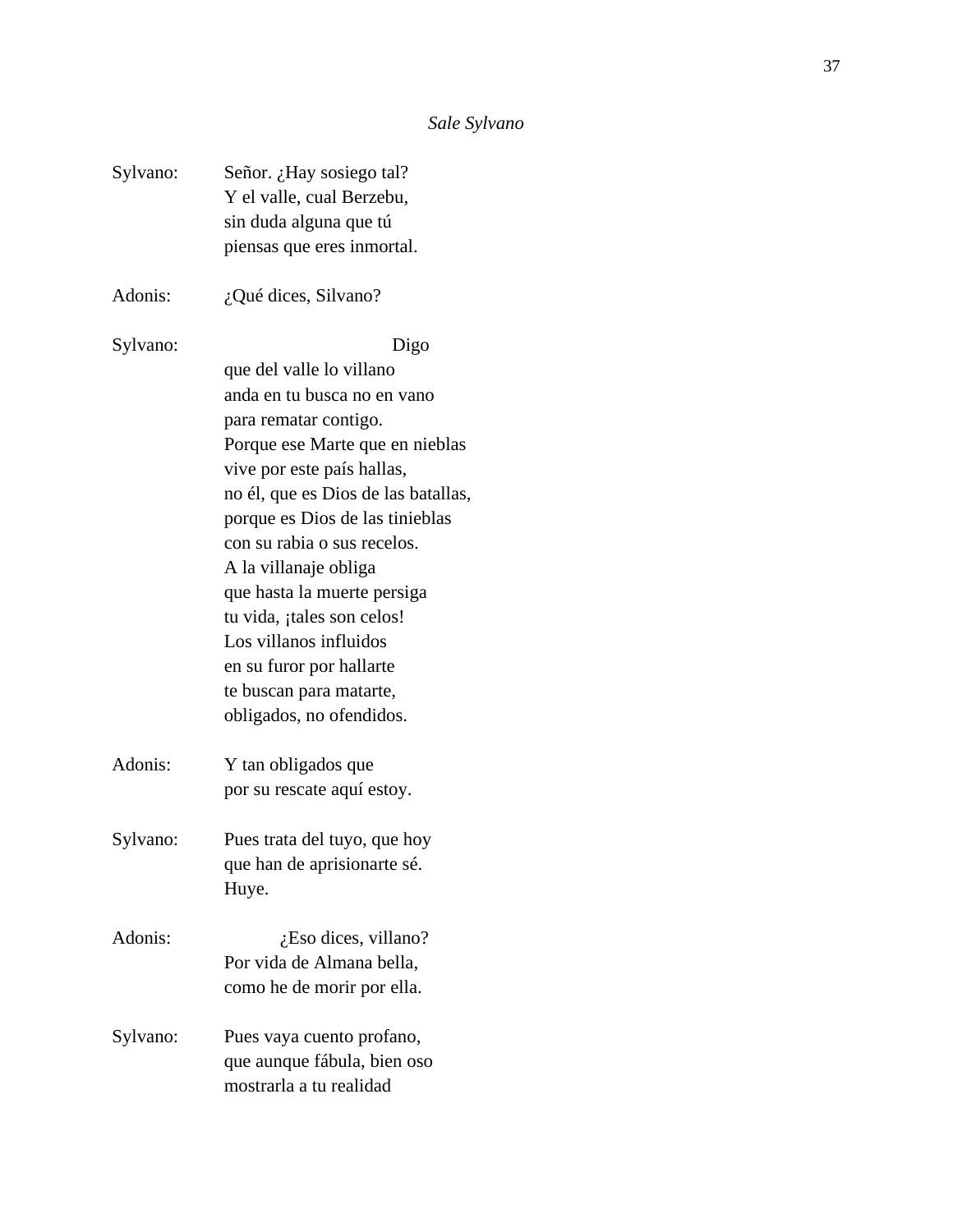que a voces de la verdad es sombra lo fabuloso. Venus, la diosa de amores, de Adonis se enamoró y a Marte por él dejó, Dios de bélicos<sup>44</sup> rumores. Tanto el Joven se extremaba en gracias y gentileza que Venus en su belleza de la propia fe olvidaba. Marte con su pasión loca, ardiendo en iras y enojos, fuego vierte por los ojos Y espumazos por la boca. Viendo que Adonis salía a equivocarse entre flores a un jabalí los rigores de tanta venganza fía. Luego la fiera cruel con el Joven embestió, muriera de miedo yo, y murió de heridas él. Todo de Rosas hermosas el campo se coronaba blancas, porque aún no se usaba vestir de grana las Rosas. Mas luego en tragedia tal la sangre que se dilata a la flor, que fue de plata, hizo Rosa de coral. Las Rosas pues se pasaron desde la nieve al carmín por este trágico fin, y de esta suerte quedaron. Marte en sus iras vengadas y Venus *esmorecida<sup>45</sup>* , el bello Adonis sin vida y las Rosas coloradas.

<sup>&</sup>lt;sup>44</sup> RAE: perteneciente a la guerra.

<sup>45</sup> Desvanecida, desteñida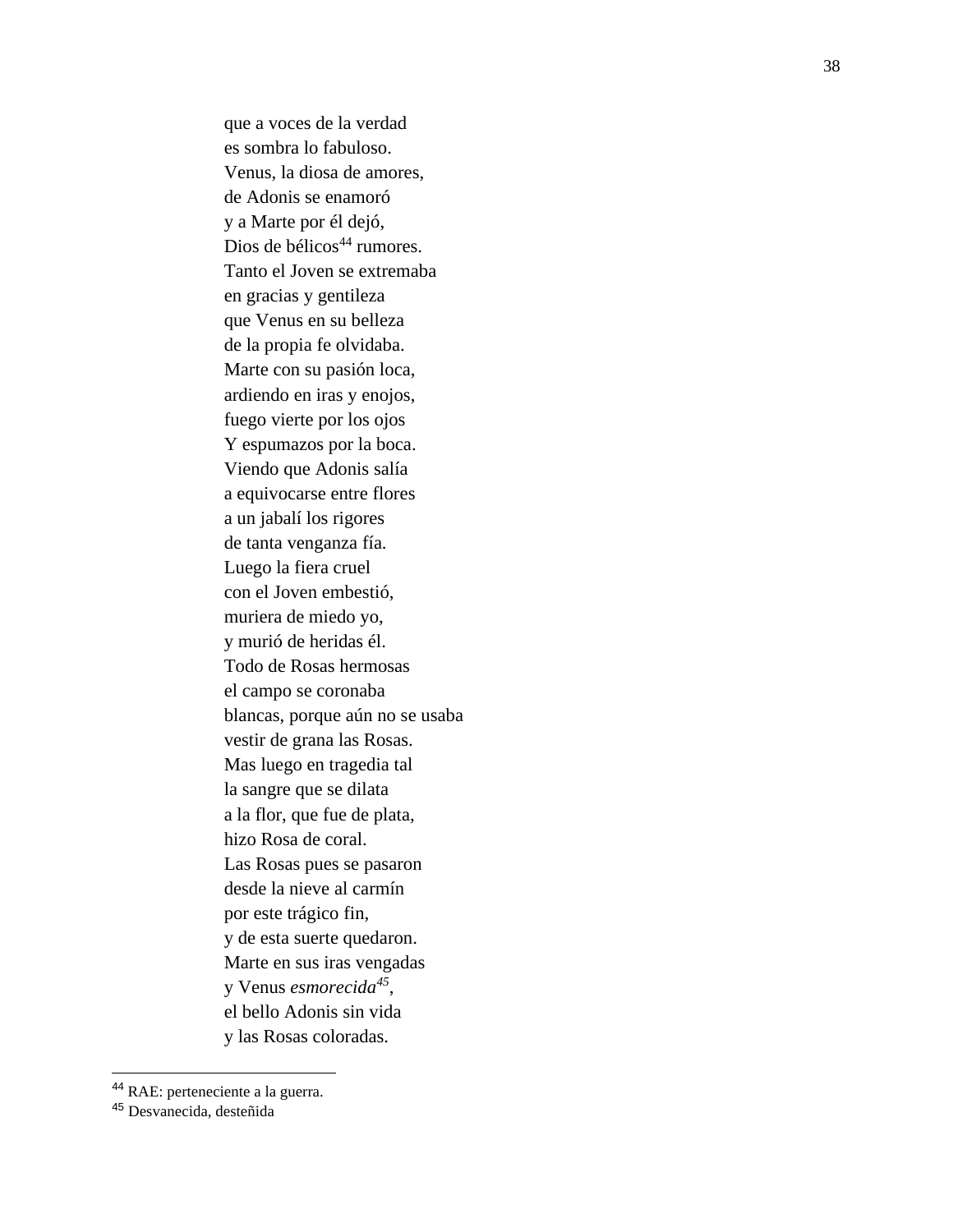El cuento te aplico a ti, Emanuel, con recelos, que de otro Marte los celos han de ser tu jabalí. Y las Rosas, que tus plantas llegaron a producir pienso que se han de teñir en tu sangre.

Adonis: Serán tantas mis finezas que no fuera mayor la que has presumido aunque ya llega a mi oído.

Dentro voces: Prendamos a Adonis, muera.

Sylvano: Huye, Señor.

Adonis: Calla, loco; antes voy a que mi vida al odio sea ofrecida que darla al Amor es poco. Sylvano, pues ya contigo en pareja voy, y sin temer sus manos, al más fuerte entre los villanos he de cortar una oreja<sup>46</sup>.

# *Adonis se va. Sale Marte.*

Marte: De mis celos aquí y en tanta lidia, dije mis celos por decir mi envidia, pues más me da de Almana la cadena que celos su beldad, su gloria pena. Y a esa causa disponen mis rencores, que muera él que procura sus honores. Y así a este Adonis que ha bajado al valle porque ella y él a los perdones halle

<sup>46</sup> S. Juan 18:10: cuando los soldados arrestan a Jesus, Pedro trata de defenderle, cortando la oreja del sumo sacerdote con su espada.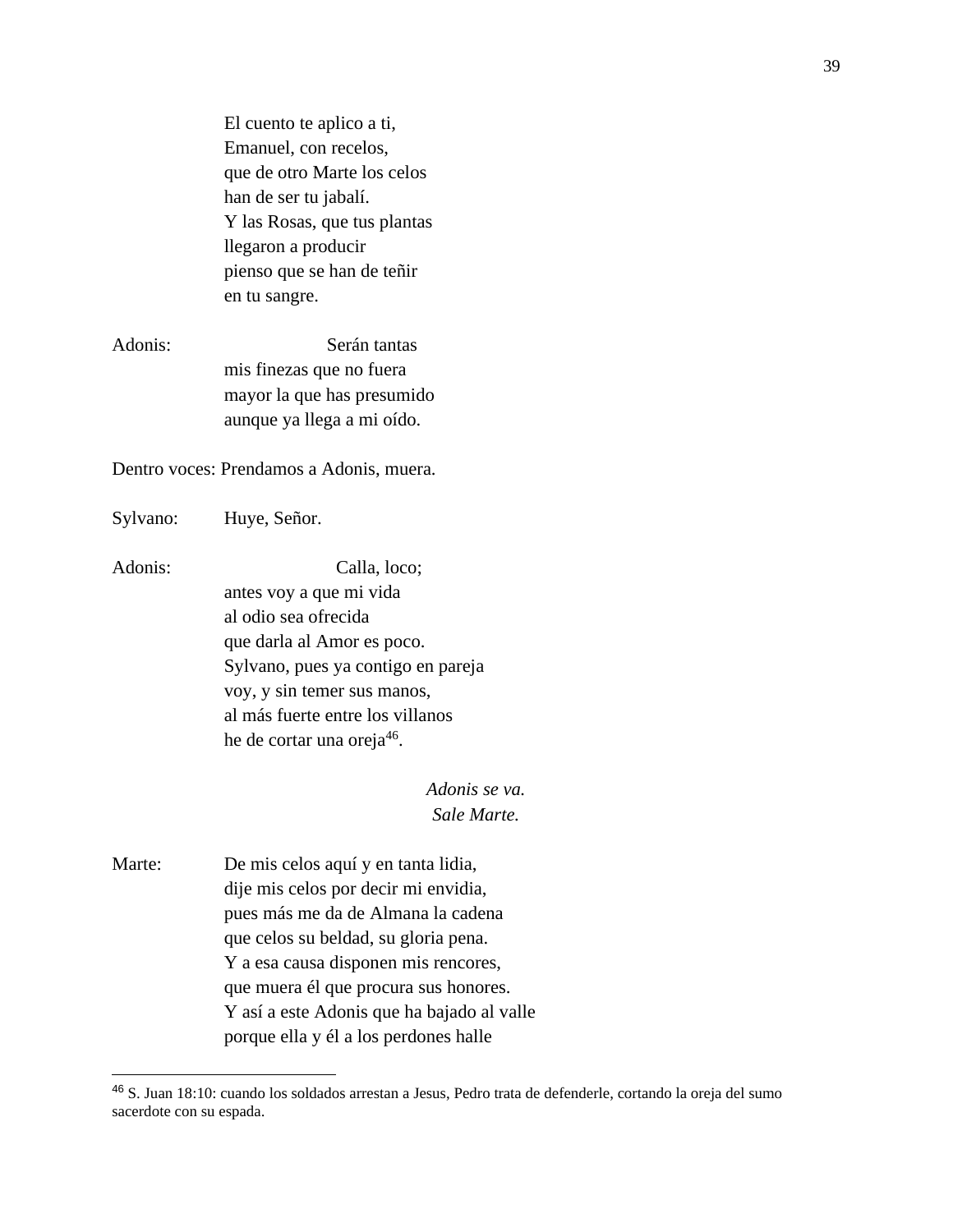del Olimpo Divino, matarle hoy a las iras determino de los villanos fieros, mi rabia le influí por sus aceros. Pero si no me engaña mi coraje ya preso se le trae el villanaje ingrato a los favores que le ha hecho, porque estos son mis soplos en su pecho, ya su cólera ciega en estas voces dice:

Dentro voces: Tiña su sangre todo nuestro valle.

Marte: Ya la turba atrevida acaba sobre el monte con su vida, acabe si, y mi rigor cruento $47$ en las violencias solo, no violento, vaya a sembrar sus iras a otra esfera.

Adonis dentro: Padre, ¿cómo permites que así muera?

*Se descubre Adonis muerto como reo<sup>48</sup>, reclinado en un árbol y sale Venus por otra parte.*

Almana: Por la falda de este monte que la libre llega a verse con las primicias de flores de las iras de diciembre. A Adonis vengo buscando que me aparece sin verle. ¡O que la luz se me apaga! ¡O que el sol no me amanece! No lo encuentro, *jay* infeliz! Decidme, parleras fuentes. Decidme, músicas aves. Decidme, faunos silvestres. Decidme, volantes ecos.

<sup>47</sup> RAE: "sangriento."

<sup>48</sup> RAE: "Persona que por haber cometido una culpa merece castigo. Acusado o culpado."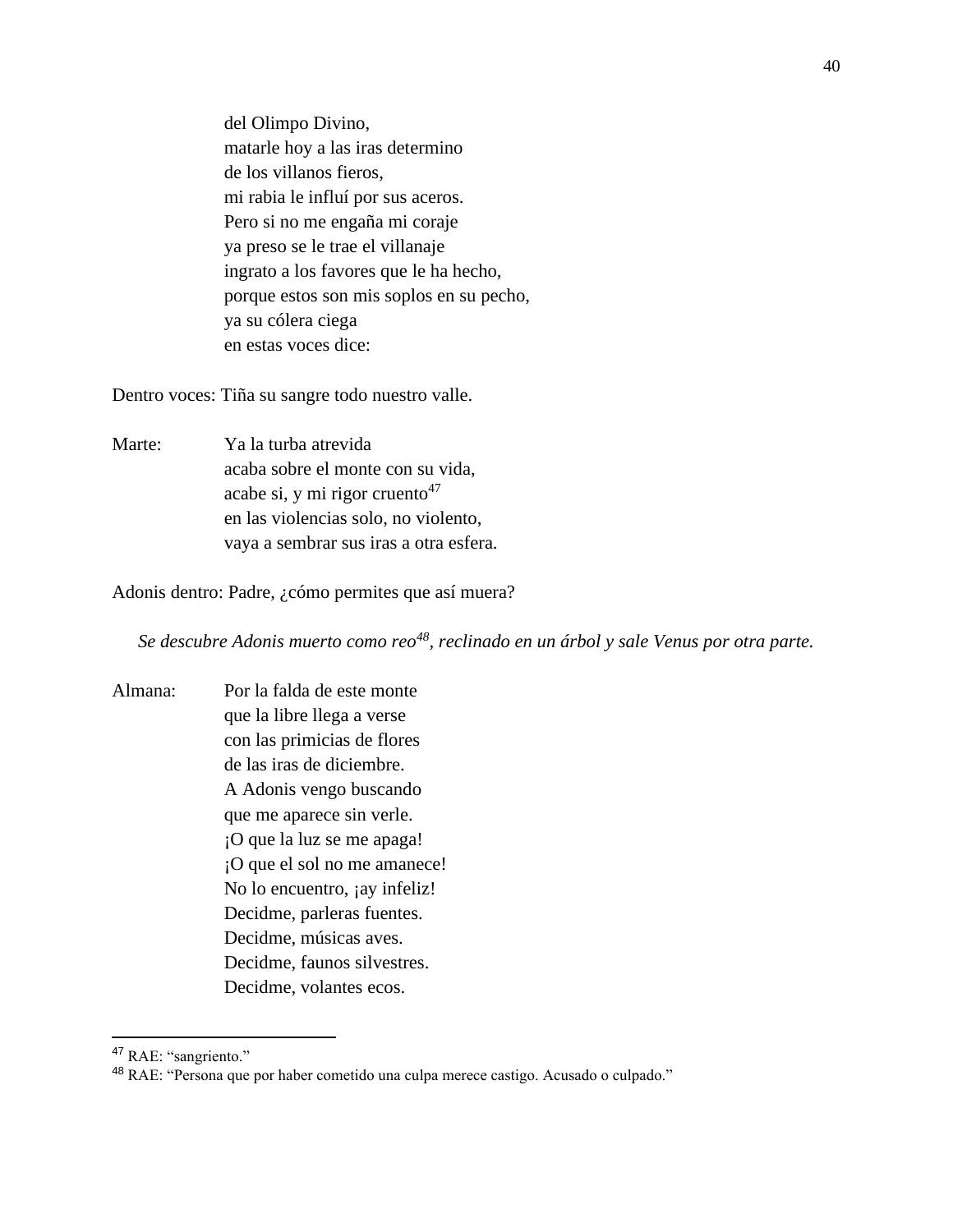¿Dónde de mis ansias fuertes se esconde? (Si es que el amor del amor puede esconderse). A vos os esconjuro, o hijas de Jerusalen celeste, digáis si visteis a mi amado hacer cielo de este verde. Sus señas son, escuchadme, vivir en su faz alegre de la azucena lo blanco y de Rosa lo ardiente. Sus ojos la luz componen, sus labios la mirra vierten, su pelo a la Nazarena rayos suelta y almas prende. Mas ay, que no me responden del valle, que se enternece, las hijas, porque no saben, las flores, porque no pueden. Adonis Emanuel no responde y me difieren de la tórtola gemidos, no del ruiseñor motetes. No sé que tiene la tierra, que en su firmeza ya débil al irla a poner las plantas parece que se estremece. El cielo nocturno y triste lutos viste, nubes deje, y el sol en horas de vida padece eclipses de muerte. Están si risueñas antes, están a su ser rebeldes, las fuentes como que lloran, las peñas, como que sienten. Las blancas Rosas, ay triste, hijas de planta inocente, están tragedias de nácar si eran árboles de nieve. ¿Quién duda, quién duda, cielos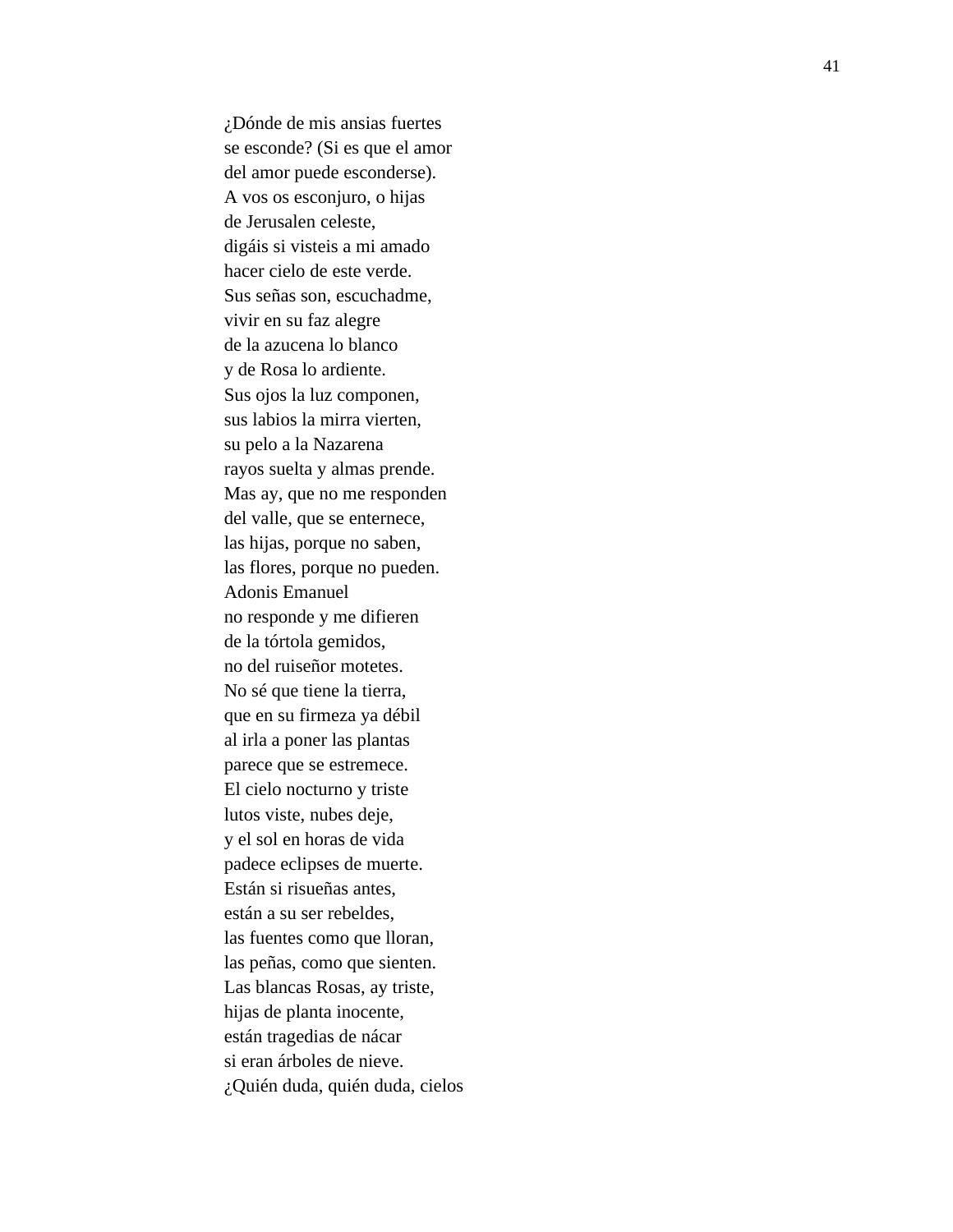en tan infaustos placeres que la púrpura que vistea es la sangre que se vierte? Y ser el mismo, ay dolor, para mayor accidente que en su coturno las forma él que en su sangre las trueque.

#### *Siempre hasta aquí irá subiendo al monte, hasta ahora que dé con Adonis.*

Temo, ¡pero qué miro! Valedme, cielos, valedme, que tanto dolor no cabe ni hasta donde el dolor puede. Bañado en sangre, ¡o rigor! Adonis muerto, ¡ah crueles! ¿En qué ofendió su vida? ¿En qué os obligó mi muerte? ¿Quién, querido Emanuel, que mano fatal alebe quebró la luz a tus ojos, adonde el amor la enciende? ¿Quién de tus mejillas bellas, quién de tus labios fieles, lo que ha sido abril florido hizo pálido diciembre? ¿Quién en tu morado adorno, divino lilio decente, hizo clavel la violeta, hizo púrpura la veste? Si atendiendo a mi delito por satisfacerle mueres cómo la vida culpada paga la sangre inocente? Esta justicia de amor contigo tan inclemente a mares de fuego y agua paguen mis ojos dos veces. Aires, mas ya sois suspiros, árboles, ya sois ciprestes,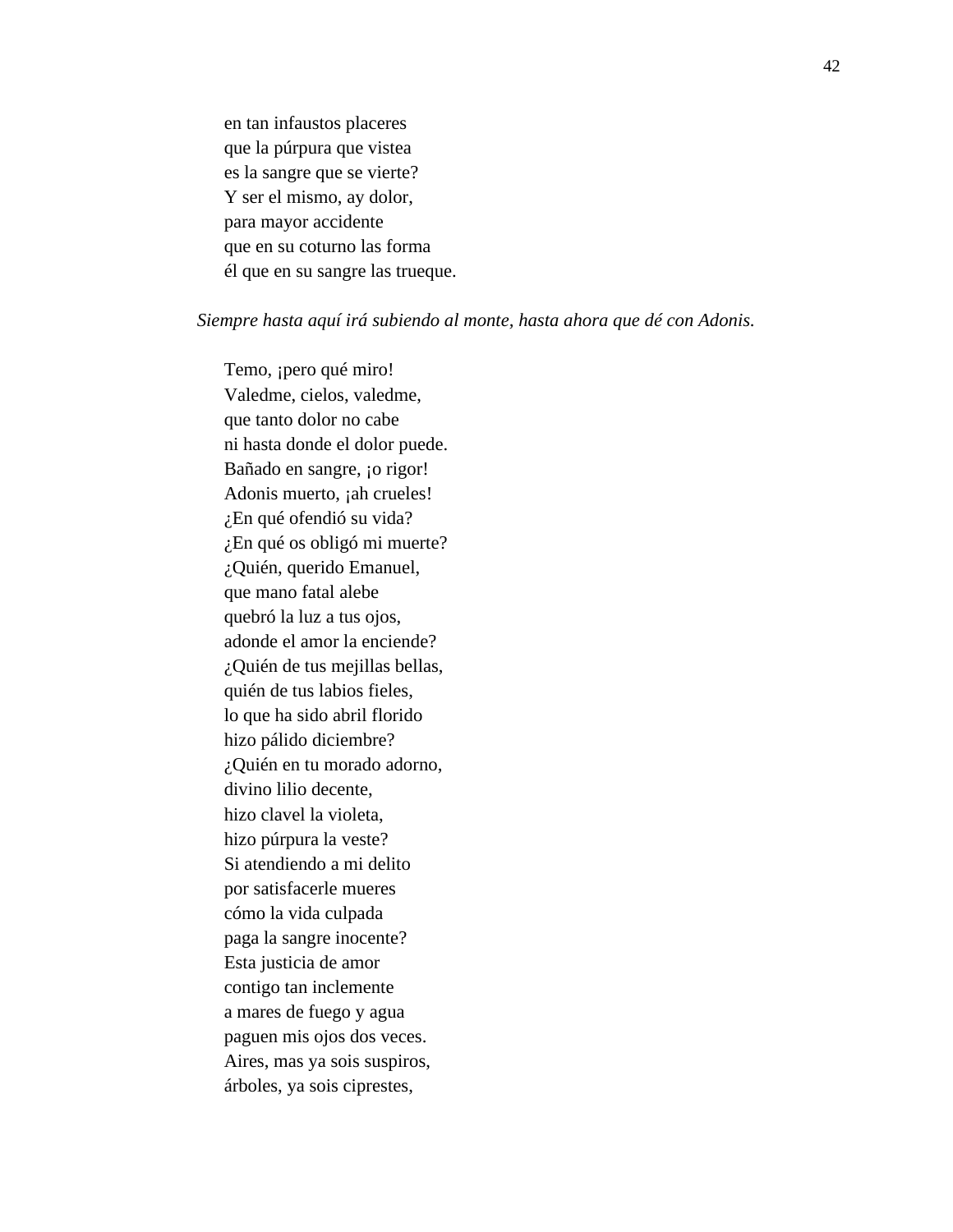fuentes, ya sois desengaños, luces, ya sois accidentes. Porque luces y aires, árboles, fuentes, sin poder padecer también padecen.

#### *Sale Gracia.*

Gracia: Todo padece, ¡ay de mí! ¿Mas quién enlace tan fuerte dejará de padecer cuanto el mismo Dios padece? Si lo mortal es posible, ¿cómo quieres, cómo quieres, que lo invencible no sienta adonde lo inmortal muere? Si hasta las piedras se quiebran, si hasta el sol se te oscurece, ¿qué esperas ya de la luz de la dureza que temes? Ay, ¡Emanuel Divino! Decreto fue de tu mente, que se pague en la fineza lo que en la culpa se debe. Ha glorias de mi cabaña, ¿y cómo fuisteis tan breves? Honores de mi campina, esplendores de mi albergue. Mil veces mi pecho pasa este rigor que me hiere y no muero de una vez siendo herida de mil veces. O vosotros, que esta vía pasáis, decid, respondedme, si habrá dolor semejante a mi dolor.

*Sale Marina.*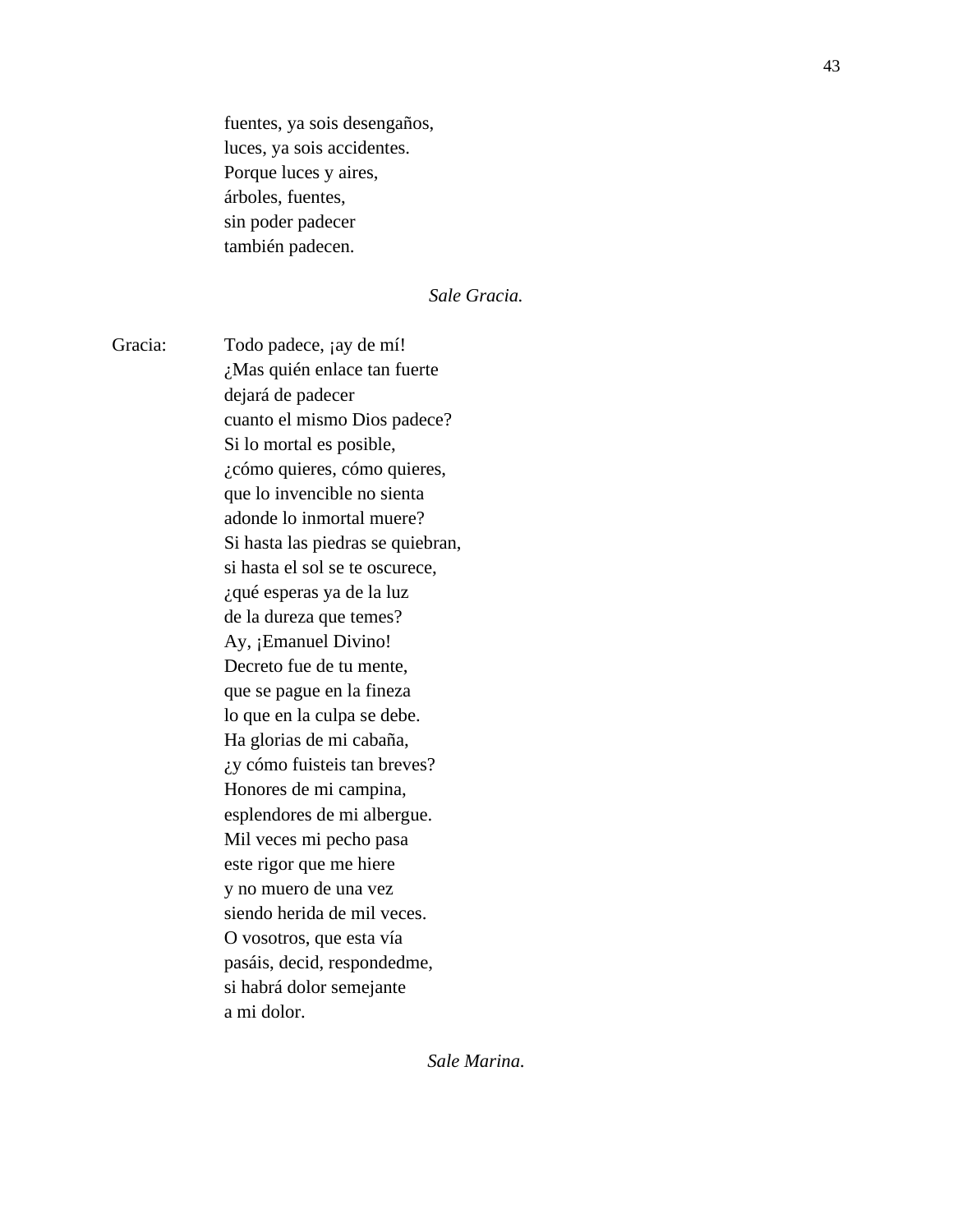| Marina: | No lo esperes,<br>si hasta las flores caducas |  |  |  |  |
|---------|-----------------------------------------------|--|--|--|--|
|         | con ser de vida tan breve                     |  |  |  |  |
|         | por morir de tu dolor                         |  |  |  |  |
|         | no aguardan a su accidente.                   |  |  |  |  |
| Venus:  | Pues tanto dolor no cabe                      |  |  |  |  |
|         | en términos del que siente                    |  |  |  |  |
|         | porque es inútil la voz,                      |  |  |  |  |
|         | ¿Quién de mis ansias crueles                  |  |  |  |  |
|         | dirá?                                         |  |  |  |  |
|         | Sale Amira.                                   |  |  |  |  |
| Amira:  | Quién quieres que diga,                       |  |  |  |  |
|         | si hasta las parleras fuentes                 |  |  |  |  |
|         | ya vierten lágrimas mudas                     |  |  |  |  |
|         | si antes murmureos perenes.                   |  |  |  |  |
| Gracia: | Cánticos de endejas tristes                   |  |  |  |  |
|         | sigan fúnebres motetes,                       |  |  |  |  |
|         | trágicos metros entonen                       |  |  |  |  |
|         | que en las exequias fieles                    |  |  |  |  |
|         | canten.                                       |  |  |  |  |
|         | Sale Diamán.                                  |  |  |  |  |
| Diamán: | $i$ Quién quieres que cante?                  |  |  |  |  |
|         | Si hasta las aves alegres,                    |  |  |  |  |
|         | como no saben llorar,                         |  |  |  |  |
|         | por no cantar enmudecen.                      |  |  |  |  |
| Venus:  | Dure en mi dolor fatal                        |  |  |  |  |
|         | mi vida, porque así llegue                    |  |  |  |  |
|         | en edades de sentir                           |  |  |  |  |
|         | a pagar lo que te debe.                       |  |  |  |  |
|         | Dure.                                         |  |  |  |  |
|         |                                               |  |  |  |  |

*Sale Fido.*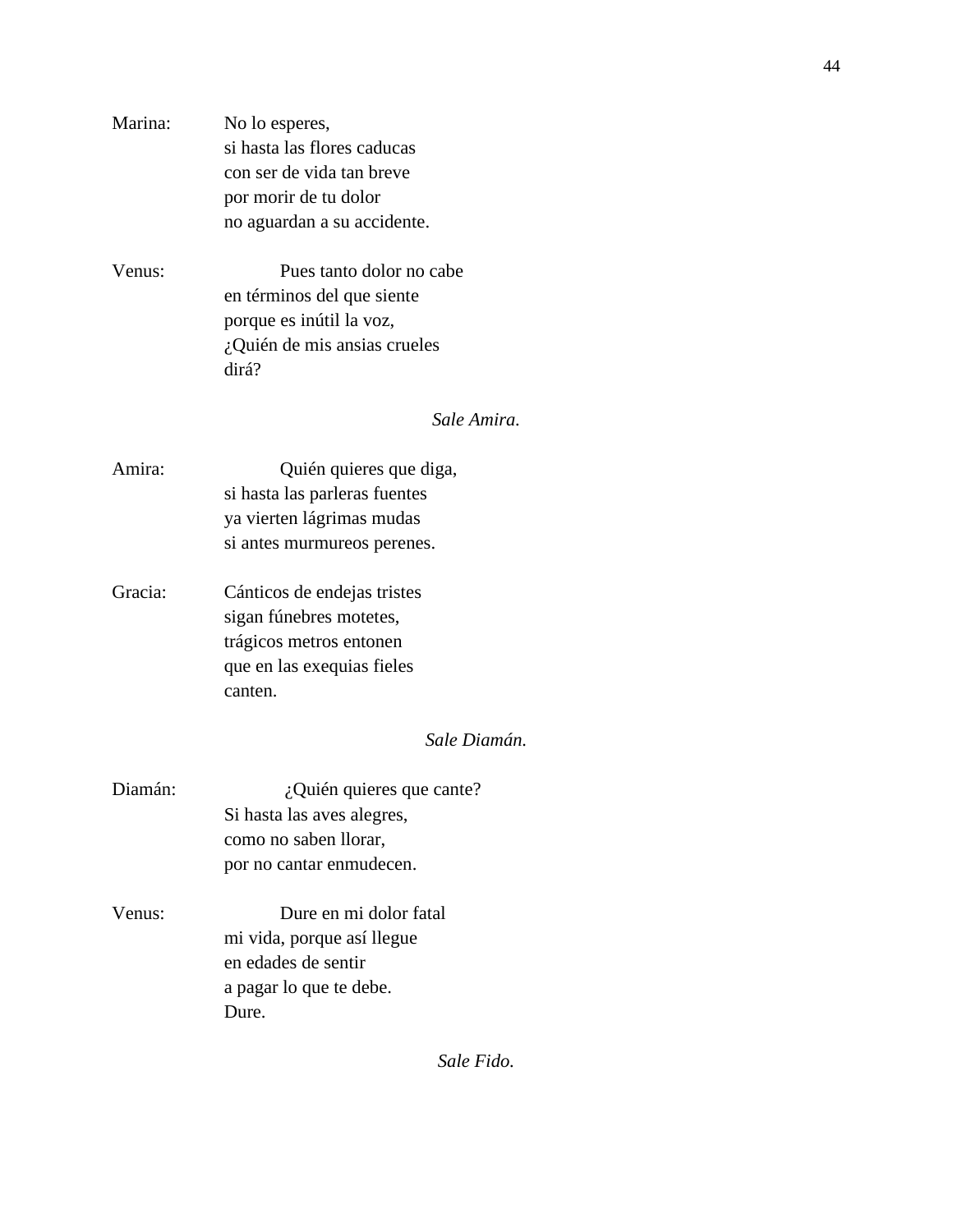| Fido:              | ¿Quién quieres que dure,<br>si hasta las peñas se hienden<br>porque el eco que las busca<br>el gemido es que las hiere? |
|--------------------|-------------------------------------------------------------------------------------------------------------------------|
| Gracia:            | Pues ya que todo lamenta,                                                                                               |
| Venus:             | Pues ya que todo padece,<br>lloremos todos.                                                                             |
| Todos:             | Lloremos.                                                                                                               |
| Venus:             | No cese el dolor.                                                                                                       |
| Todos:             | No cese.                                                                                                                |
|                    | Dentro música.                                                                                                          |
| Música:            | Ay dolor fuerte,<br>que son culpas de un hombre<br>de un Dios la muerte.                                                |
| Venus:<br>Gracia:  | Delito, qué grave fuiste!<br>Culpa, ¡cómo eres aleve!                                                                   |
| Amira:             | Valle, ¡cómo estás oscuro <sup>49</sup> !                                                                               |
| Marina:            | Hombres, ¡cómo estáis rebeldes!                                                                                         |
| Diamán:            | Tierra, ¡cómo estás sangrienta!                                                                                         |
| Fido:              | Cielos, ¡cómo estáis ausentes!                                                                                          |
| Todos:             | Repita pues nuestro llanto<br>en tan fatal accidente.                                                                   |
| Todos<br>y Música: | Ay dolor fuerte,<br>que con culpas de un hombre                                                                         |

<sup>49</sup> S. Lucas 23:45.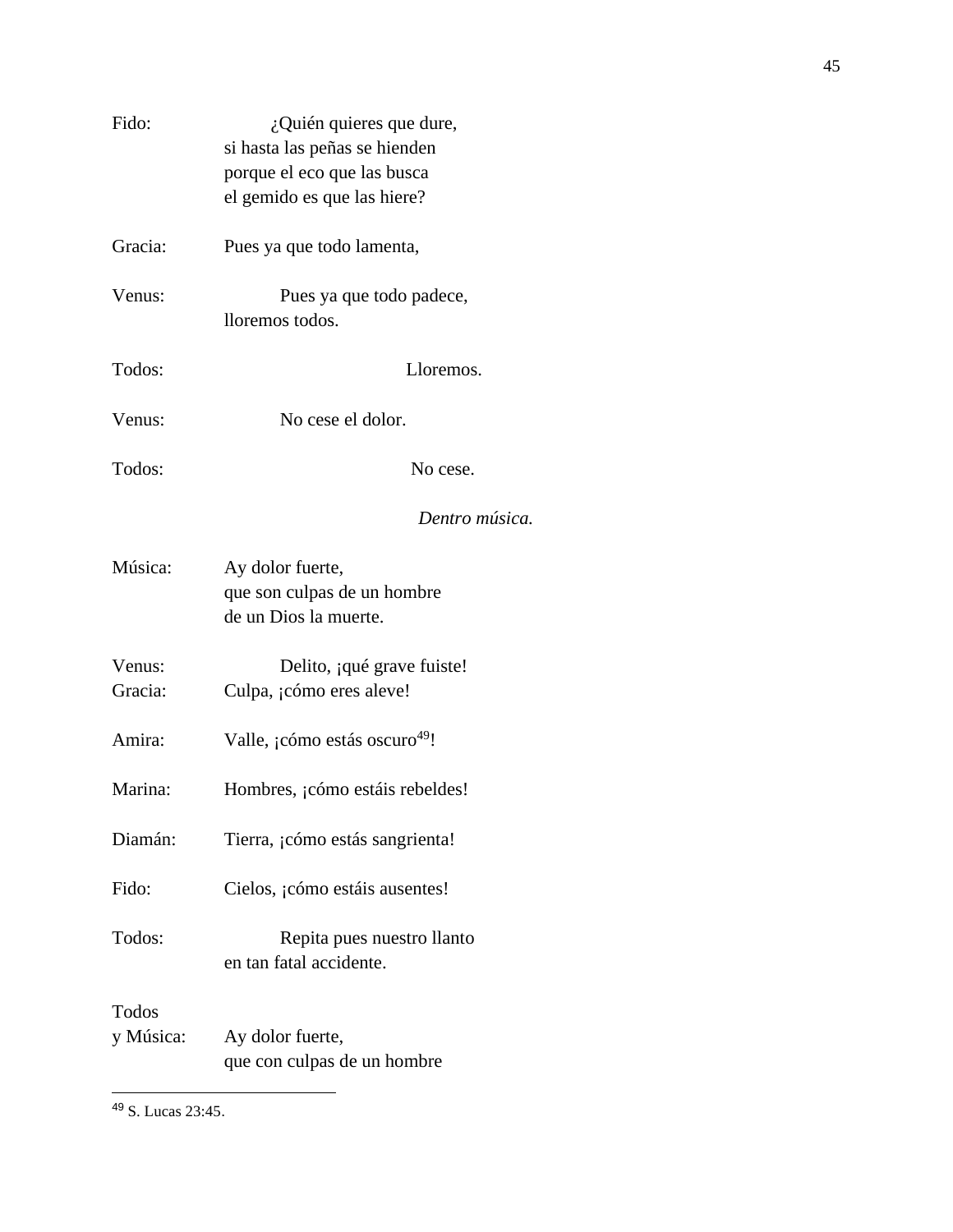de un Dios la muerte.

### TERCERA ESTACIÓN

# *Aparece el monte coronado de rosas doradas y sale Venus. Dentro música.*

| Musica: | ¡Fineza grande!         |  |  |  |  |
|---------|-------------------------|--|--|--|--|
|         | ¡Lo que pide en rubíes, |  |  |  |  |
|         | lo paga en sangre!      |  |  |  |  |

#### *Repite.*

Almana: Fineza grande, ¡ay de mí! ¿Y cómo fineza grande, pues no puede ser pequeña, si toda una vida vale? Ay Divino Emanuel, bien tus finezas decanten, pues que Divino te nombro y te lamento cadáver. Mi llanto, ¿pero qué miro? Vestido está todo el valle de otra flor, Rosa dorada, de compuesto tan brillante que al sol parece que enciende sus luces en sus realces. Hijas del campo amarillas unas rosas naturales hay, mas su color pajico, cuando en su beldad presale, es beldad que lisonjea y no palides que espante. Estas son, mas miro en ellas luz superior, que las hace, aún antes que salga el sol, vestir al sol cuando salen. Valle, ¿no he mirado en ti las Rosas ayer y antes,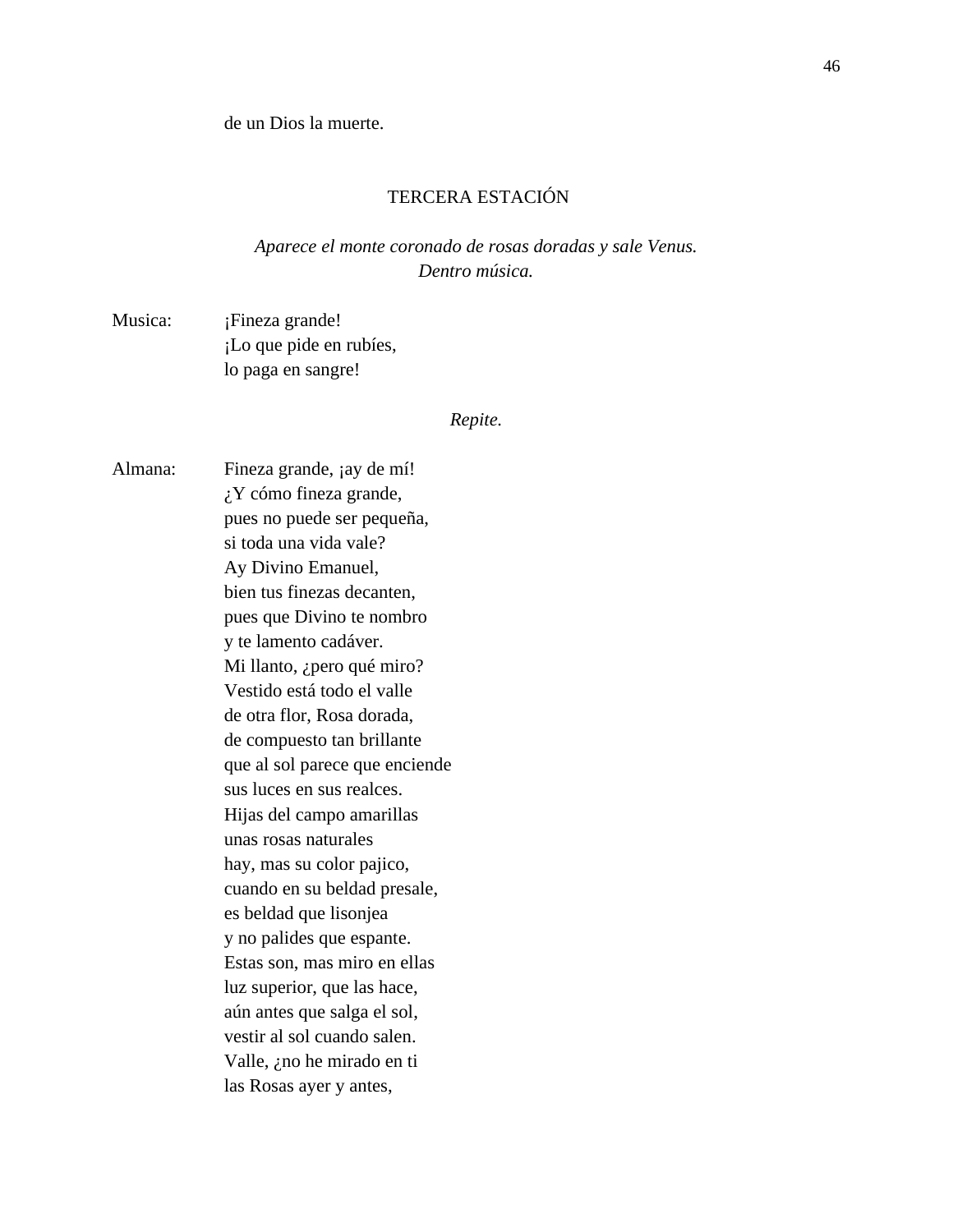unas niñezas de leche, otras tragedias de sangre? ¿No fueron ayer tus flores bañadas del rojo esmalte las lástimas de estos montes, los suspiros de estos aires? ¿Pues cómo, di, valle ingrato, ayer en dolor tan grande fue cada flor una herida, y hoy cada Rosa un diamante? ¿Cómo las aves sonoras, cómo los aires volantes, unos cantan alegrías y otros corren suavidades? ¿Cómo la aurora, que ayer bañada en lágrimas sale, muda en perlas de tu adorno, de su llanto las señales? Todo confusiones miro, pero confusiones tales que no las tienen las sombras, porque las luces las hallan.

#### *Dentro Música.*

- Música: ¡Albricias, albricias, los cielos! ¡Albricias, la tierra y los mares! Que aquel Fénix, que amante muera de amante renace. ¡Albricias los cielos, la tierra, los mares!
- Venus: Albricias pide la voz en sus cláusulas suaves solo percibo, pero desciendo del monte al valle viene un pastor, aunque el rostro encubre, de él informarme puedo, porque es muy posible en una ocasión tan grave que me descifre el misterio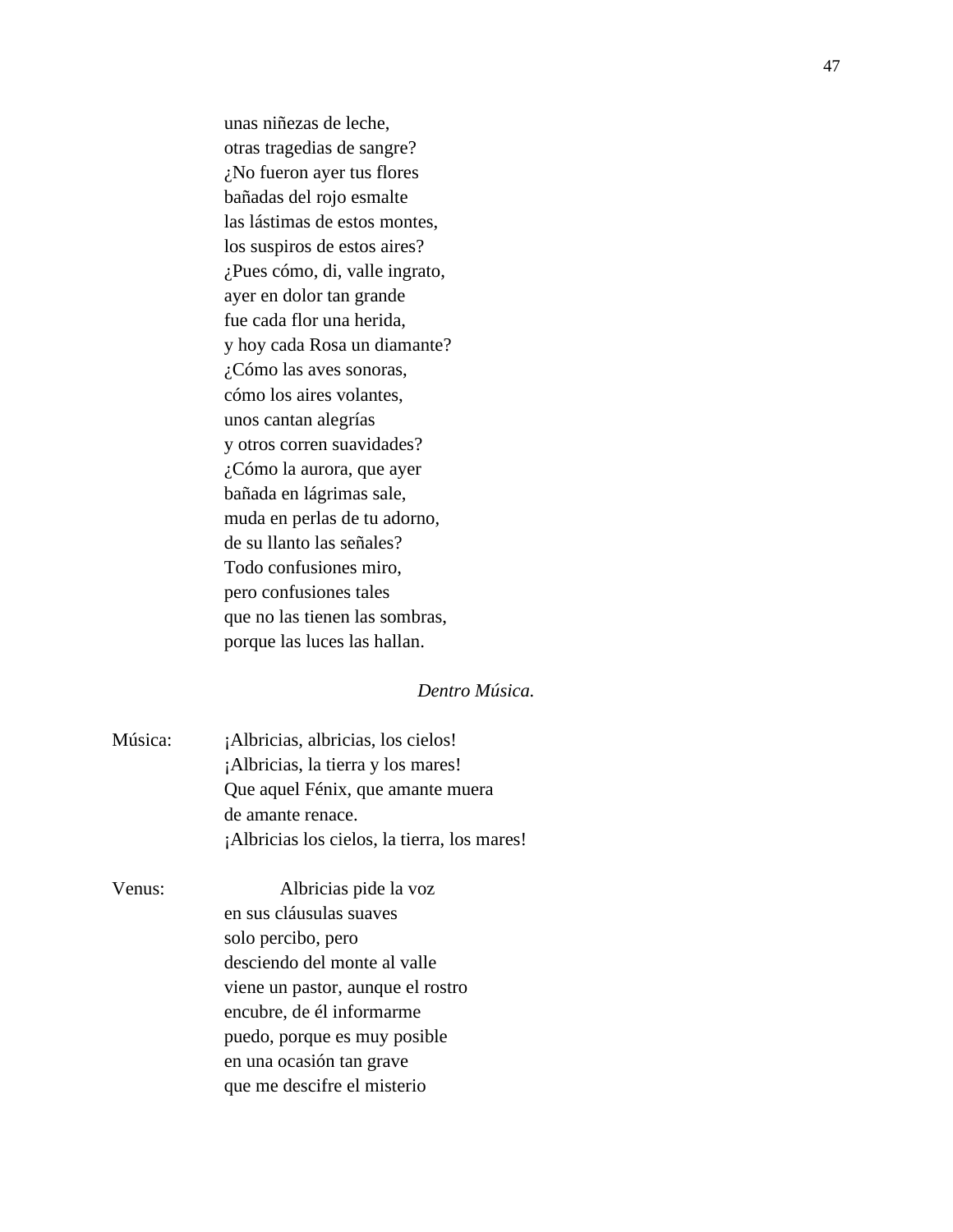# aunque hace enigma el semblante.

# *Sale Adonis con un rebocillo de monte.*

| Venus:  | Ha Pastor.                                                                                                   |
|---------|--------------------------------------------------------------------------------------------------------------|
| Adonis: | Zagala hermosa,<br>¿qué mandáis?                                                                             |
| Venus:  | ¿Sabéis denantes<br>de esta novedad la causa<br>que hace mutación de valle?                                  |
| Adonis: | La reveviva de un muerto<br>festeja.                                                                         |
| Almana: | ¡Ah, fieros pesares!<br>Morir y resucitar<br>solo en mi dicha no cabe!                                       |
| Adonis: | $i$ Por qué dices?                                                                                           |
| Venus:  | Porque<br>lloro de mi caro amante<br>la muerte, y es sol que se pone<br>asi que mi vida aneguen<br>lágrimas. |
| Adonis: | No las derrames,<br>que quien vive en tu memoria<br>no está muerto en su cadáver.                            |
| Almana: | Muerto está que así lo vi,<br>y por mi amor.                                                                 |
| Adonis: | Es probable<br>que aquel que muere de amor<br>no acaba, por más que acabe.                                   |
| Almana: | ¿Luego puedo esperar?                                                                                        |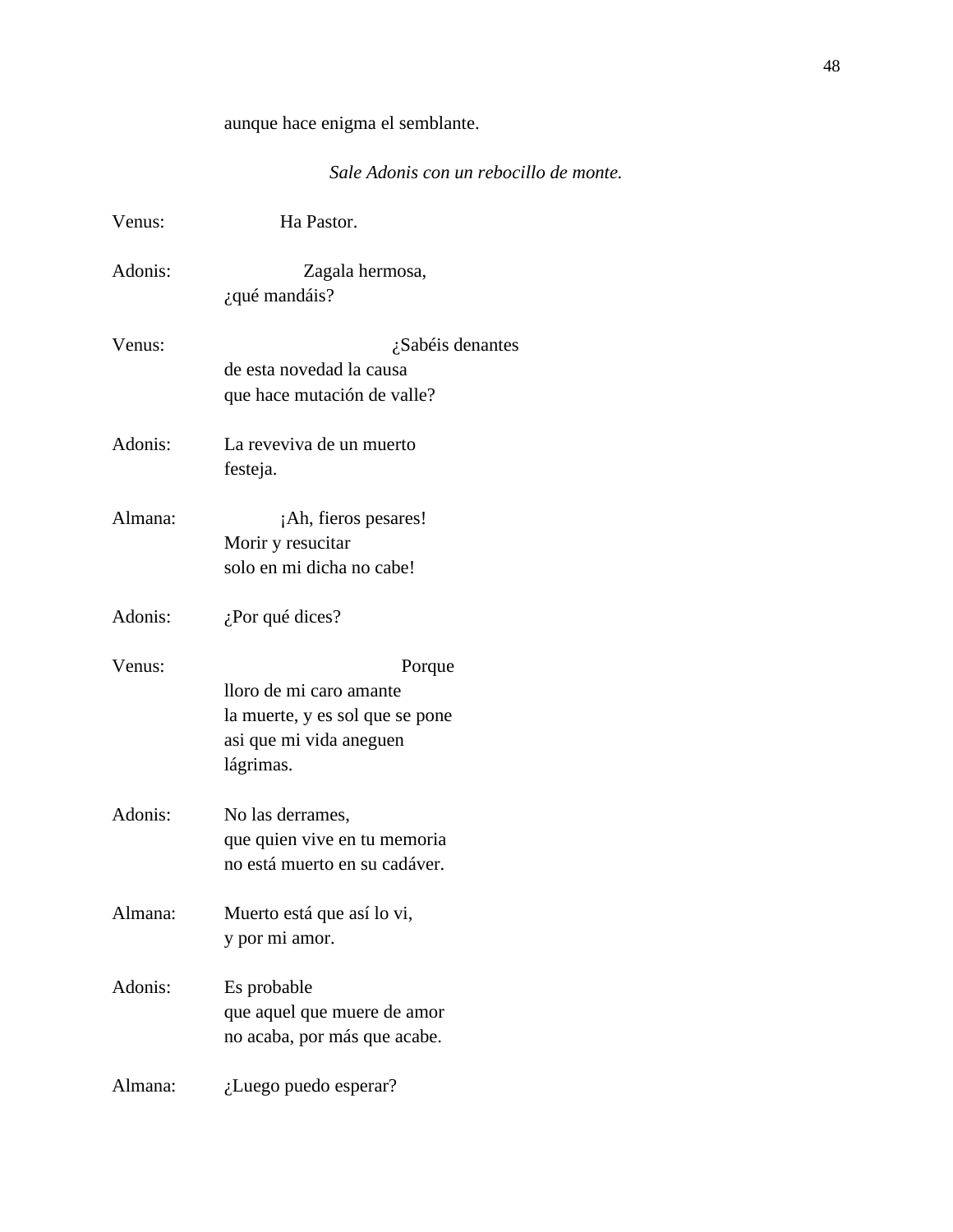| Adonis:           | Sí.                                                                                                                                            |
|-------------------|------------------------------------------------------------------------------------------------------------------------------------------------|
| Almana:           | ¿Quién esperanza tan grande<br>puede afianciarme?                                                                                              |
| Adonis:           | Y <sub>0</sub> .                                                                                                                               |
|                   | Adonis se descubre.                                                                                                                            |
| Almana:           | Cielos, $i$ qué veo?                                                                                                                           |
| Adonis:           | No extrañes<br>que aquel que ha muerto por ti<br>para ti resucitase.                                                                           |
| Almana:           | $i$ Vivo Adonis? Es posible<br>gozo tan grande me mate.<br>$i$ Que esto debo a mi fineza?                                                      |
| Adonis:           | El cielo tu vida guarde<br>para gloria del Olympo.                                                                                             |
| Almana:           | Ya con luceros brillantes,<br>ya con músicas sirenas,<br>ya con vivas saludables,<br>los cielos, mares y tierra<br>canten la gala a mi amante. |
| Música<br>y ella: | ¡Albricias la tierra, los cielos, los mares!                                                                                                   |
| Almana:           | ¿Cómo, dime, te ofreciste<br>a tan rigoroso trance,<br>y cómo saliste de él?                                                                   |
| Adonis:           | Diré que al pedir mi Padre<br>por tu rescate rubies<br>de los más finos quilates<br>yo que a la satisfacción                                   |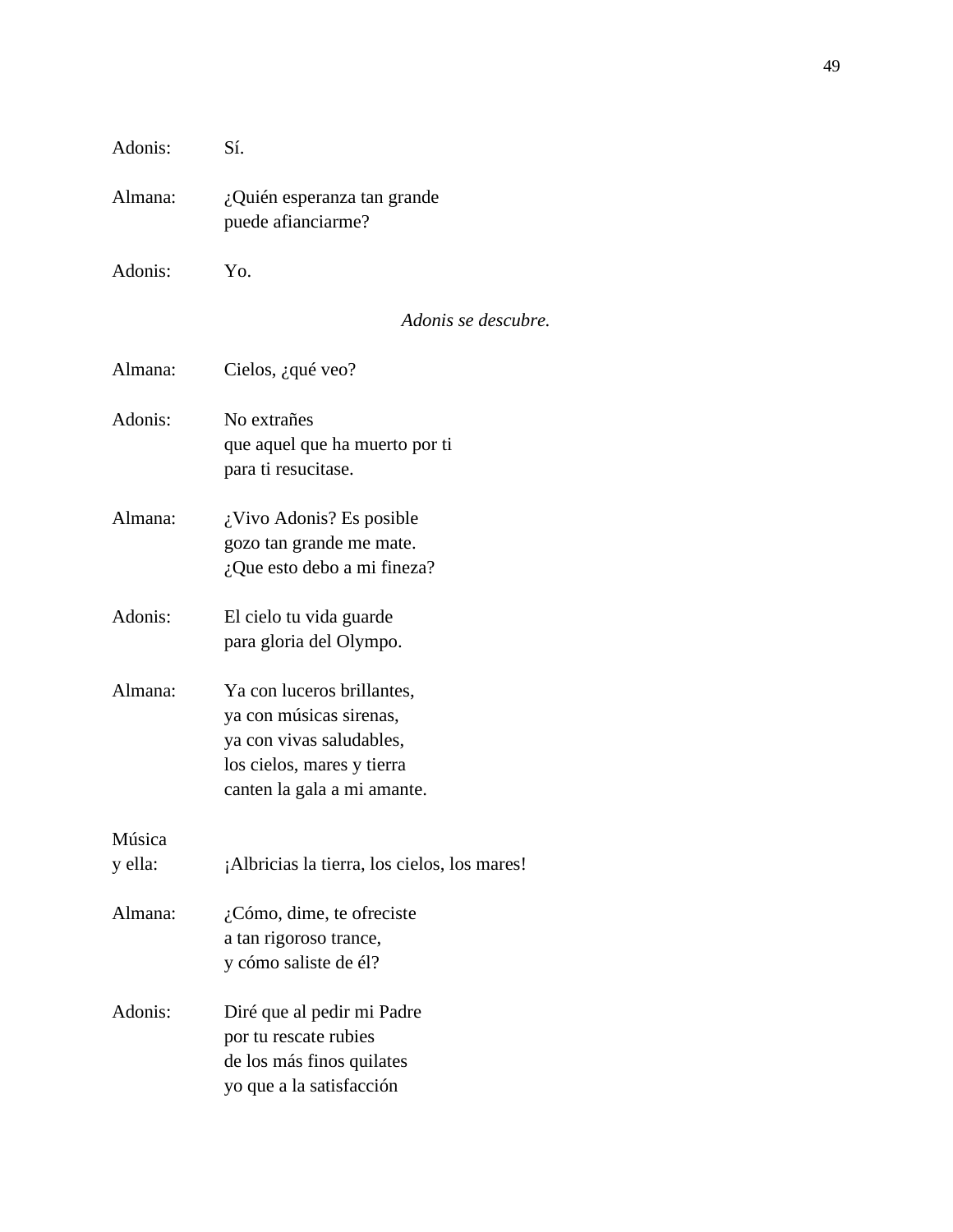me ofrecí, miré mi sangre que ya pulsaba en las venas como advirtiendo constante que quien tiene lo que vive da muy poco en lo que vale. Así, al mirar el rencor que el fiero Luzbel o Marte contra mi vida influía en los villanos del valle pudiendo librarme solo solo con querer librarme a sus iras me ofrecí cuando hacer sería fácil que en su coraje se viese víctimas de su coraje. Mi sangre dejé agotar, que es gala de mi amor grande, que a quien rubies le pide de pelos rubíes la sangre . Por ti a mi Padre le ofrezco esta púrpura que vale más que la tierra y el cielo y envuelto en llagas mortales y un Árbol me recliné tal en un infausto lance que puedo decir, y digo, que morí como al hallarme vivo, me resuscité donde a tus ojos me trae mi deseo, porque sepas cómo soy, y no es dudable, mortal para dar la vida, inmortal para buscarte. Ya las diamantinas puertas del Olimpo a ti se te abren. Mi Padre está satisfecho, está rescatado el valle. Y el Olimpo Divino con la corona brillante te aguardan donde mi amor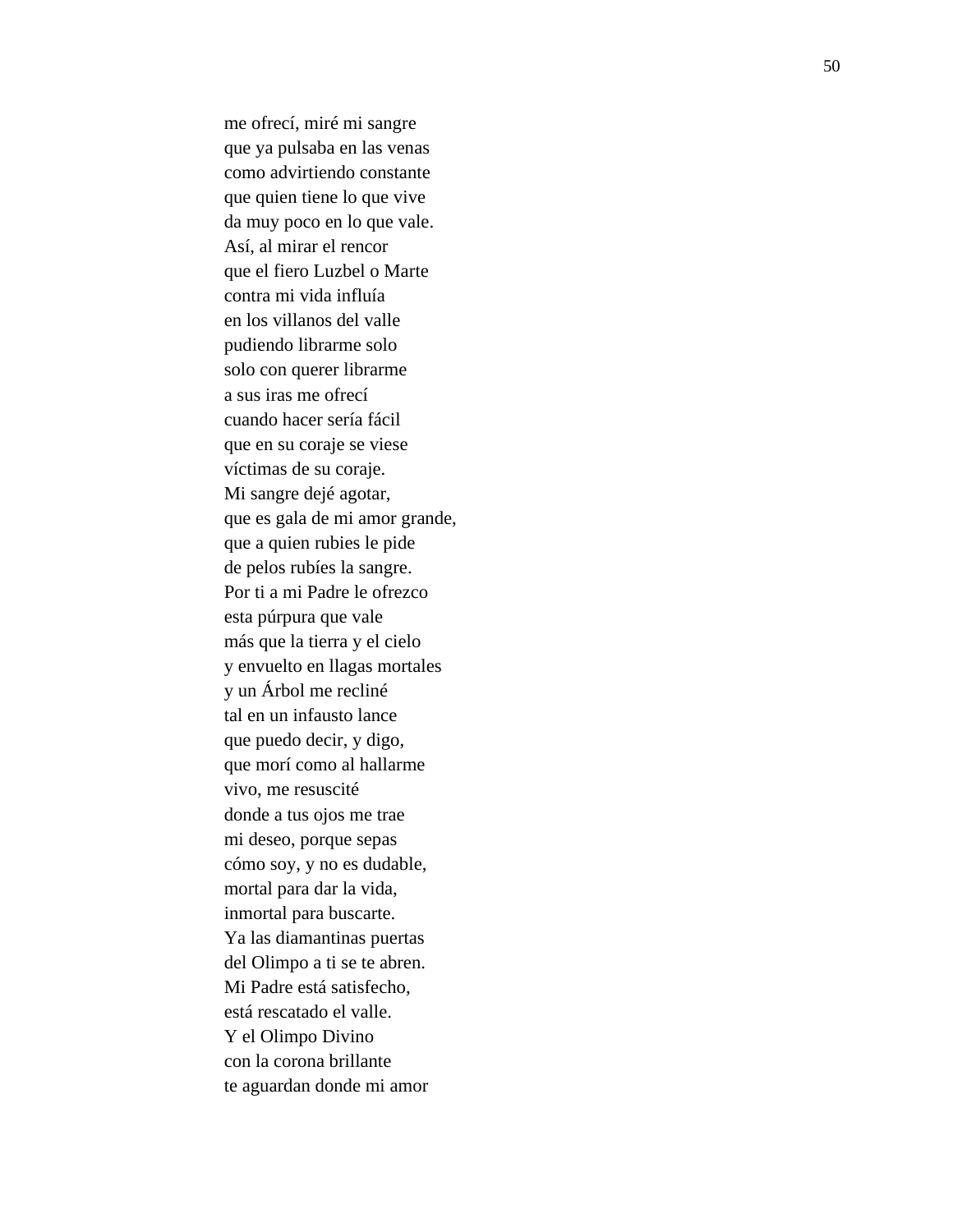|         | después de finezas grandes        |  |  |  |  |
|---------|-----------------------------------|--|--|--|--|
|         | no declina, ni más sube,          |  |  |  |  |
|         | pues no tiene a que más pase.     |  |  |  |  |
| Almana: | A tus plantas,                    |  |  |  |  |
| Adonis: | no las toques,                    |  |  |  |  |
|         | que te subo a más realces,        |  |  |  |  |
|         | y se quejará mi pecho             |  |  |  |  |
|         | cuando otro lugar buscases.       |  |  |  |  |
|         | ¿Miras del valle las rosas        |  |  |  |  |
|         | Esta mañana?                      |  |  |  |  |
| Almana: | <b>Brillantes</b>                 |  |  |  |  |
|         | topacios son y en sus ojos        |  |  |  |  |
|         | parece que el sol renace.         |  |  |  |  |
| Adonis: | ¿Vístelas ayer?                   |  |  |  |  |
| Almana: | Sangrientas,                      |  |  |  |  |
|         | y anegadas en tu sangre,          |  |  |  |  |
|         | cada rosa era un Adonis           |  |  |  |  |
|         | siendo cada espino un Marte.      |  |  |  |  |
| Adonis: | $\lambda$ . Las de antes de ayer? |  |  |  |  |
| Almana: | Tan puras                         |  |  |  |  |
|         | que cada flor al mirarse          |  |  |  |  |
|         | era una perla de hojas            |  |  |  |  |
|         | siendo de olor un diamante.       |  |  |  |  |
| Adonis: | ¿Qué te parece valdrán            |  |  |  |  |
|         | tales rosas?                      |  |  |  |  |
| Almana: | Precio grande                     |  |  |  |  |
|         | e inmenso, pues de tu vida        |  |  |  |  |
|         | son dibujos sus esmaltes.         |  |  |  |  |
|         | Tu aliento escriben las blancas,  |  |  |  |  |
|         | las rubicundas tu sangre,         |  |  |  |  |
|         | tu revivir las doradas            |  |  |  |  |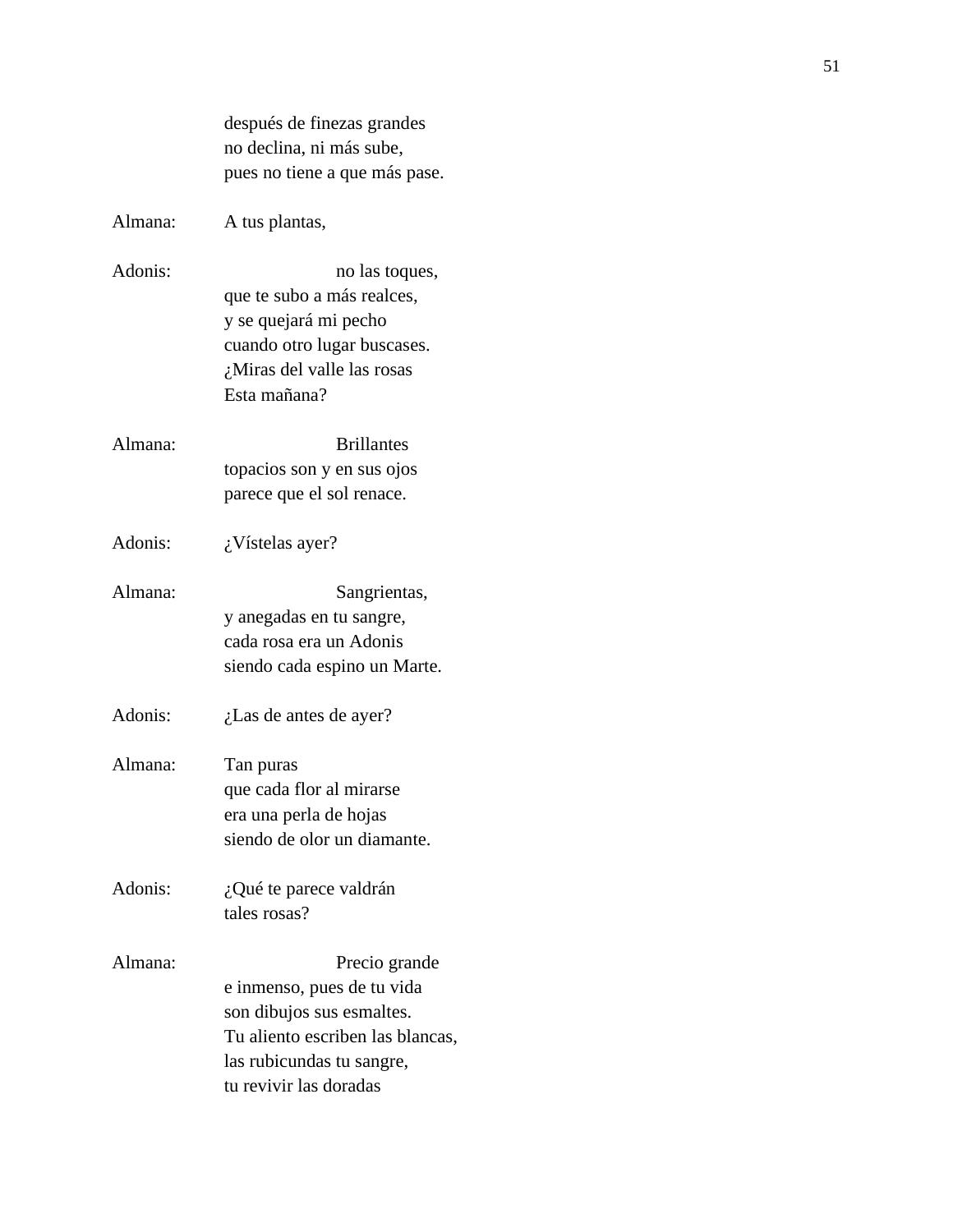con que de tu amor constante siendo cada rosa un Dios es cada flor una imagen.

Adonis: Ya que su valor conoces para que más admirables te sean, mostrarte quiero en las futuras edades lo que estas rosas valdrán al universo del valle aún cuando más olvidado se vea de sus verdades. Haciendo que el veloz tiempo a su reloj adelante hasta siglo de Domingo que estella, flor, hombre, angel, sus olvidados misterios ha de recordar su ave.

#### *Canta.*

El curso rápido para, reloj ligero, que te obligan mis cláusulas cuando dulces te llaman con imperio. O tiempo, escúchame, porque a mandarte vengo en consonancias métricas que pares, y apresures más el vuelo.

#### *Canta dentro el Tiempo.*

Tiempo: ¿Quién inaudito a mi libre paseo dejando el aire tímido pudo echar la cadena De un asiento?

*Sale el Tiempo con alas en los pies.*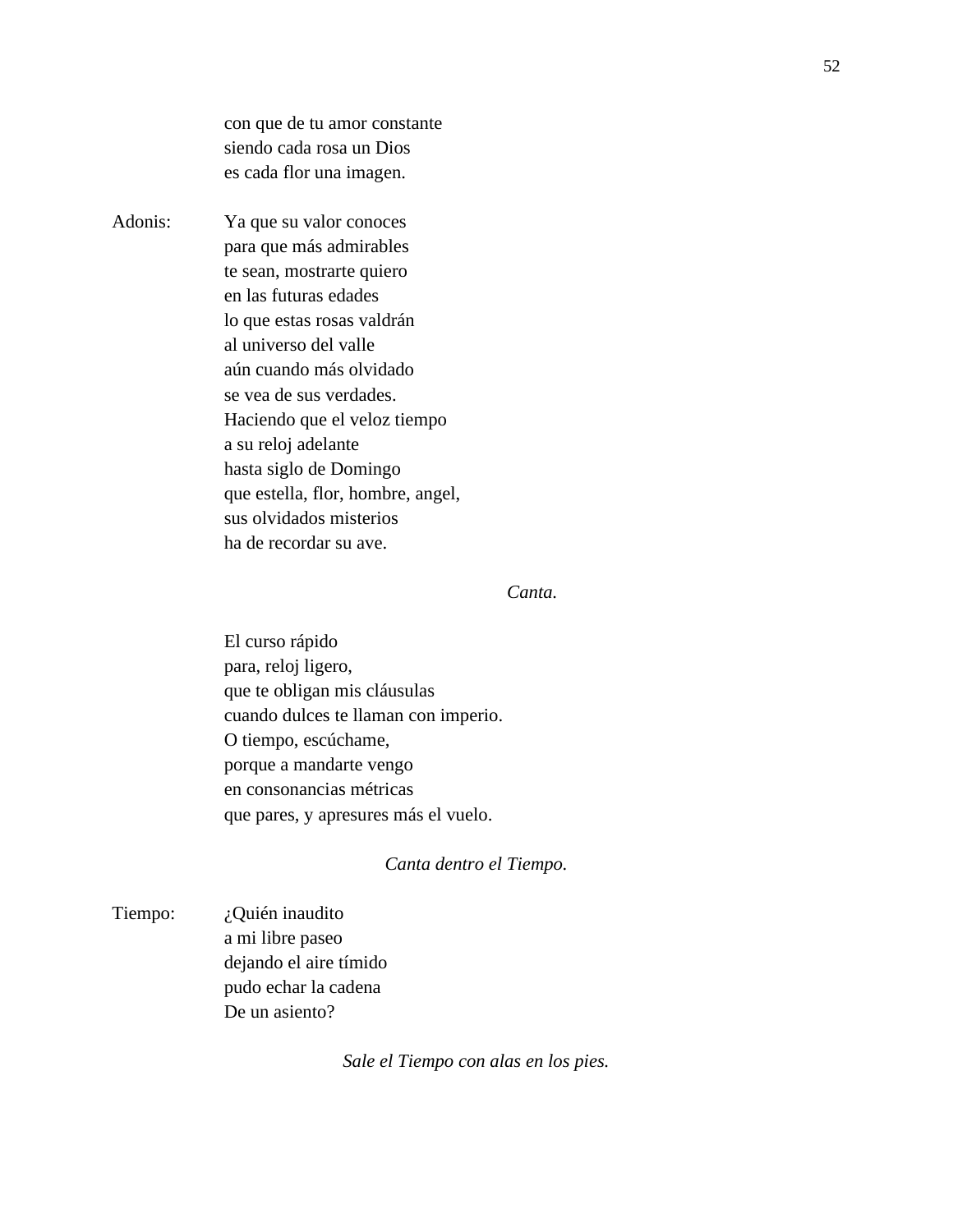| Adonis: | Yo, Tiempo, soy quien procura<br>tu valor.                                                                                                                                                                                                                                |
|---------|---------------------------------------------------------------------------------------------------------------------------------------------------------------------------------------------------------------------------------------------------------------------------|
| Tiempo: | A tu albedrío<br>no hay que resistir.                                                                                                                                                                                                                                     |
| Adonis: | El mio<br>es, que hasta la edad futura<br>pases de un vuelo, mostrando<br>del gran Domingo los días,<br>porque de las Rosas mías<br>vayas Almana enseñando<br>lo que en esa edad valdrán<br>al valle, cuando obstinado<br>en su error precipitado<br>ya perdido le verán. |
| Tiempo: | A obedecerte seguro<br>parto, pues se determina,<br>corra-se aquí la cortina<br>al incognito futuro                                                                                                                                                                       |
|         | El Tiempo se va.                                                                                                                                                                                                                                                          |
| Adonis: | De un vuelo midió las eras<br>que faltan para llegar<br>a Domingo.                                                                                                                                                                                                        |
| Almana: | Y fin parar<br>en estas verdes esferas<br>nos muestra ya de sus días<br>las notables aventuras.                                                                                                                                                                           |
| Adonis: | ¿Cómo están las peñas duras?                                                                                                                                                                                                                                              |
| Almana: | ¿Cómo están las fuentes frías?                                                                                                                                                                                                                                            |
| Adonis: | ¿Qué mísero el valle está?                                                                                                                                                                                                                                                |
| Almana: | ¡Lágrimas son sus corrientes!                                                                                                                                                                                                                                             |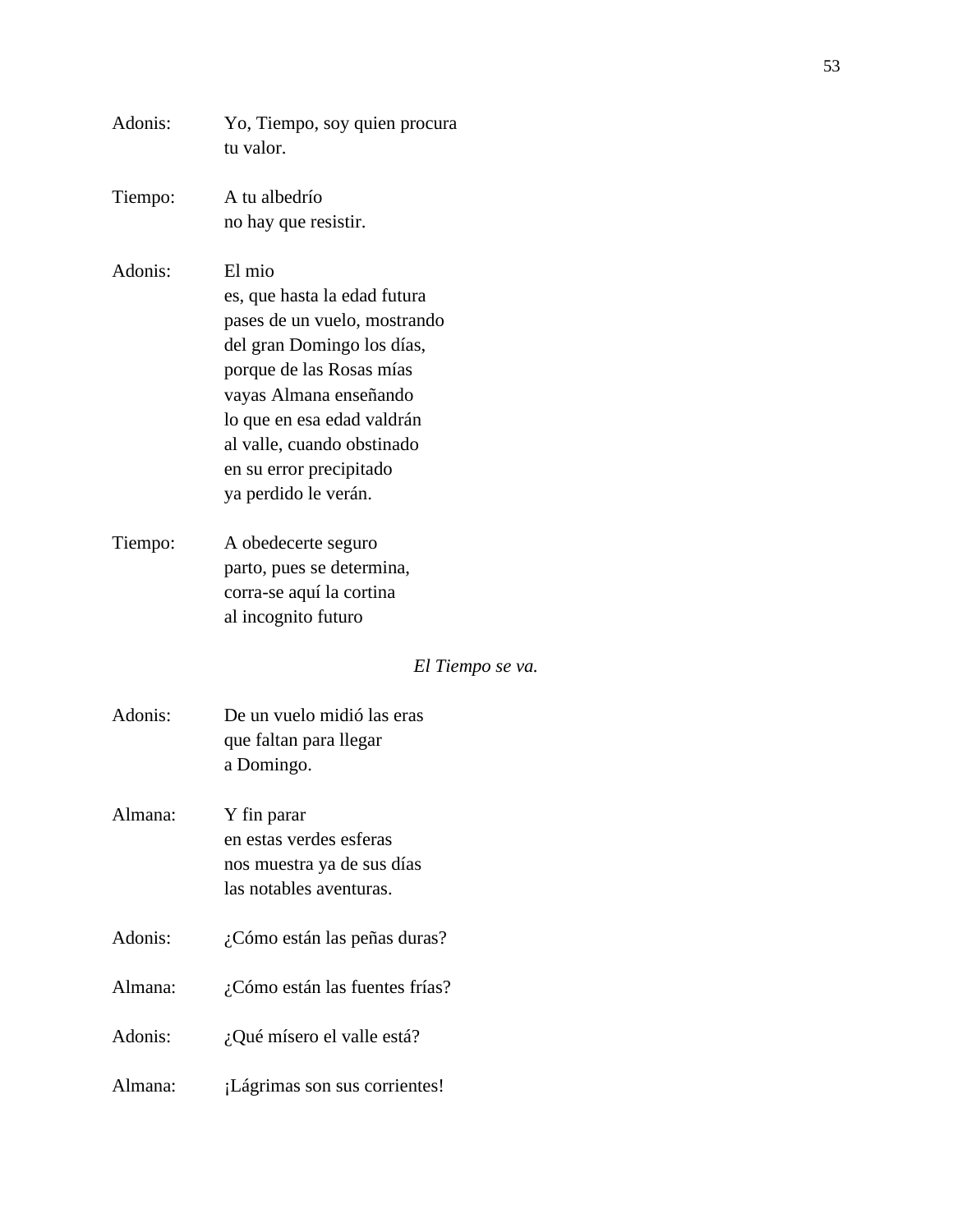| Adonis: |  |  |  |  |  | ¡Cuán otras miro a sus gentes! |  |
|---------|--|--|--|--|--|--------------------------------|--|
|---------|--|--|--|--|--|--------------------------------|--|

Almana: Por frutos piedras nos da.

# *Cantan dentro.*

Todos: ¡Ay mísero de ti valle infeliz! ¡Ay misero de ti! ¿Que se hicieron de tus flores? Responde, valle infeliz, Que ya son espinas las rosas, Siendo en pureza el jazmín. ¡Ay mísero de ti, valle infeliz! ¡Ay mísero de ti!

*Salen Diamán y Fido con las espadas desnudas riñendo y así atraviesan el tablado.*

| Adonis: | Todo es venganzas y riñas,<br>muera quien a mi deseo<br>quiere estorbar el empleo.                   |
|---------|------------------------------------------------------------------------------------------------------|
| Almana: | Todo es muertes y rapinas.                                                                           |
|         | Se recogen y dice dentro uno.                                                                        |
| Uno:    | Sobre robarme me has muerto.                                                                         |
| Otro:   | Viva solo mi ambición.                                                                               |
| Adonis: | Todo es ira y confusión.                                                                             |
| Almana: | Todo es rabia y desconcierto.                                                                        |
|         | Dentro Música.                                                                                       |
| Música: | ¡O como sin piedad veo!<br>¡O como sin triunfo vi!<br>A las palmas de Cades,<br>A la Oliva de Sitin. |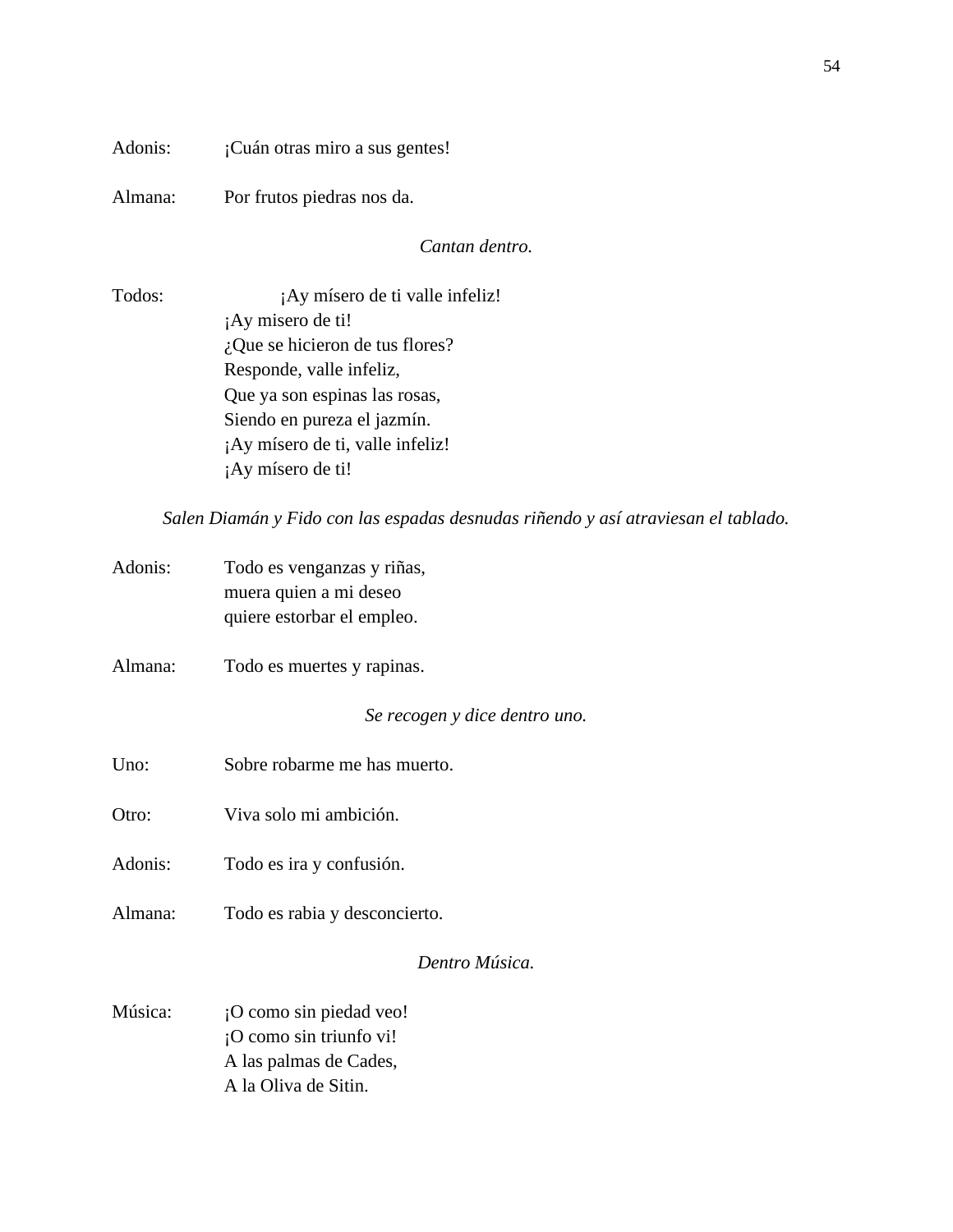¡Ay mísero de ti, valle infeliz! ¡Ay mísero de ti!

# *Dentro cajas y ruido de guerra.*

| Voces:                                                                                         | Arma, arma, guerra, guerra.                                   |  |
|------------------------------------------------------------------------------------------------|---------------------------------------------------------------|--|
| Otras:                                                                                         | A fuego y sangre llevéis,                                     |  |
|                                                                                                | ni a los niños perdonéis.                                     |  |
| Adonis:                                                                                        | Toda es crueldades la tierra.                                 |  |
| Salen los pastores cantando y bailando <sup>50</sup> , así atraviesan el tablado y se recogen. |                                                               |  |
| Cantan:                                                                                        | Esta vida queremos,                                           |  |
|                                                                                                | de la otra nos olvidemos.                                     |  |
| Almana:                                                                                        | Todo es olvido y letargo.                                     |  |
| Adonis:                                                                                        | Todo es gusto y pasatiempo.                                   |  |
| Almana:                                                                                        | ¡Ha qué desdichado tiempo!                                    |  |
| Adonis:                                                                                        | ¡Valle, cómo estás amargo!                                    |  |
|                                                                                                | Salen unos con platos de comida, y así atraviesan el tablado. |  |
| Diamán:                                                                                        | Denme frutos por tributos,                                    |  |
|                                                                                                | denme bebidas suaves,                                         |  |
|                                                                                                | del aire todas las aves,                                      |  |
|                                                                                                | del monte todos los brutos.                                   |  |
| Sylvano:                                                                                       | Guisen los lobos que encuentre,                               |  |
|                                                                                                | que ni esos le han de escapar.                                |  |
| Todos:                                                                                         | Regale-se el paladar,                                         |  |
|                                                                                                | sea nuestro Dios el vientre.                                  |  |

<sup>&</sup>lt;sup>50</sup> Isaías 22:12-13. Los pastores cruzando el escenario representan el estado caído del mundo porque estan peleando, comiendo y bebiendo, ignorando u olvidando el camino correcto.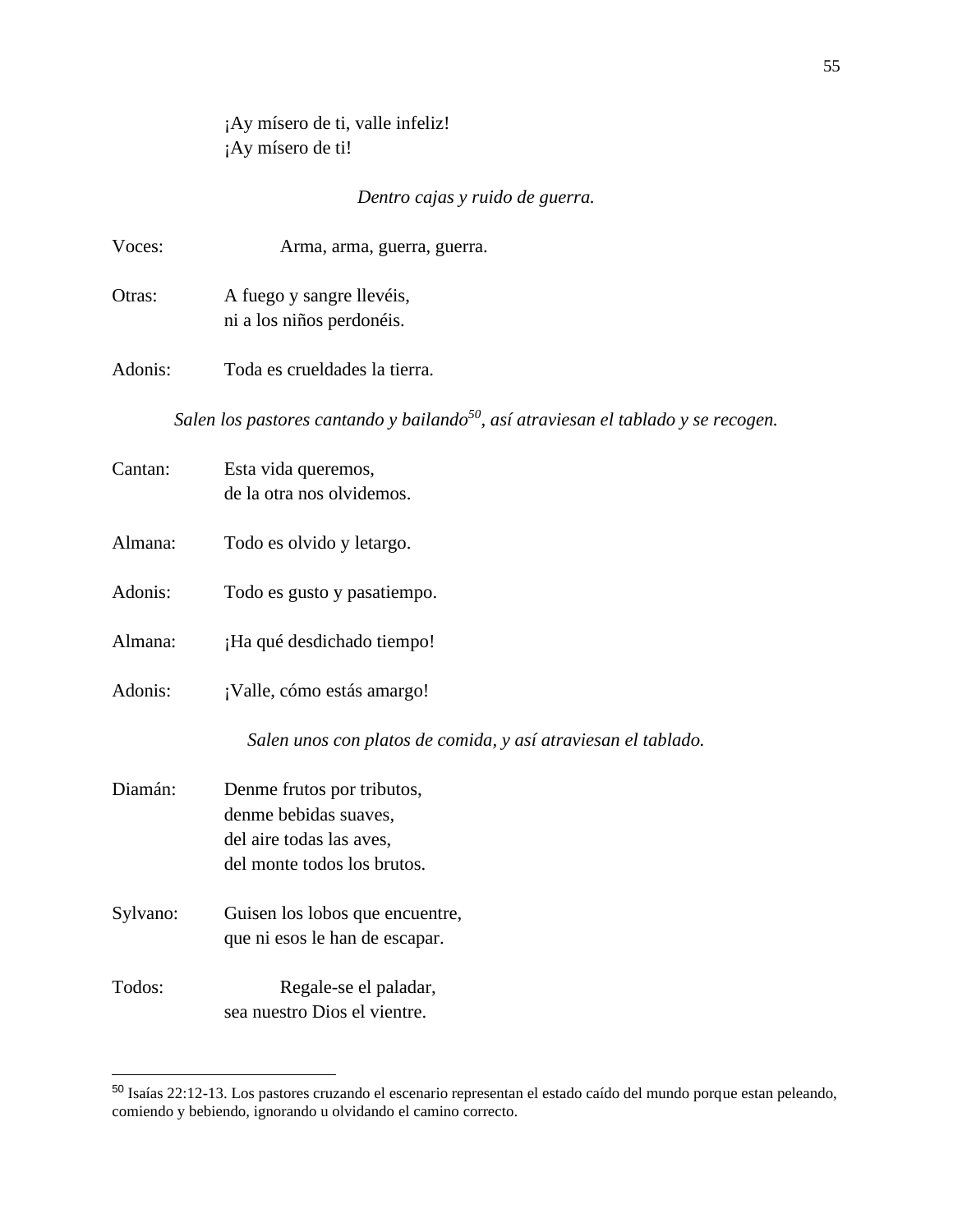| Almana:  | Del cual el valle ha de estar,<br>¿qué dices en este día? |
|----------|-----------------------------------------------------------|
| Adonis:  | Digo que llorar había                                     |
|          | a ser capaz de llorar.                                    |
|          | Así Domingo ha de hallarle                                |
|          | cuando mis Rosas sagradas                                 |
|          | de todo estén olvidadas                                   |
|          | mas ya se mira pisarle.                                   |
|          | Dentro Domingo.                                           |
| Domingo: | Mortales, mortales,                                       |
|          | vuestros bienes se van                                    |
|          | a vuestros males.                                         |
| Adonis:  | Ya Domingo se mira estrella pura                          |
|          | que aparece en la noche más oscura.                       |
|          | Sale Domingo.                                             |
| Almana:  | ¡Que agraciado zagal!                                     |
| Adonis:  | Sus gracias bellas                                        |
|          | son palmas de zafir,                                      |
|          | del campo estrellas.                                      |
|          | Grandes son sus renombres.                                |
| Domingo: | Montañeses, ¿sois brutos, o sois                          |
|          | hombres?                                                  |
| Fideo:   | Domingo, que nos quieres,                                 |
|          | ¿qué en tus palabras nuestros pechos                      |
|          | hieres?                                                   |
| Domingo: | Deciros que no os temo,                                   |
|          | cuando enojado el Mayoral Supremo                         |
|          | tienen vuestras licencias,                                |
|          |                                                           |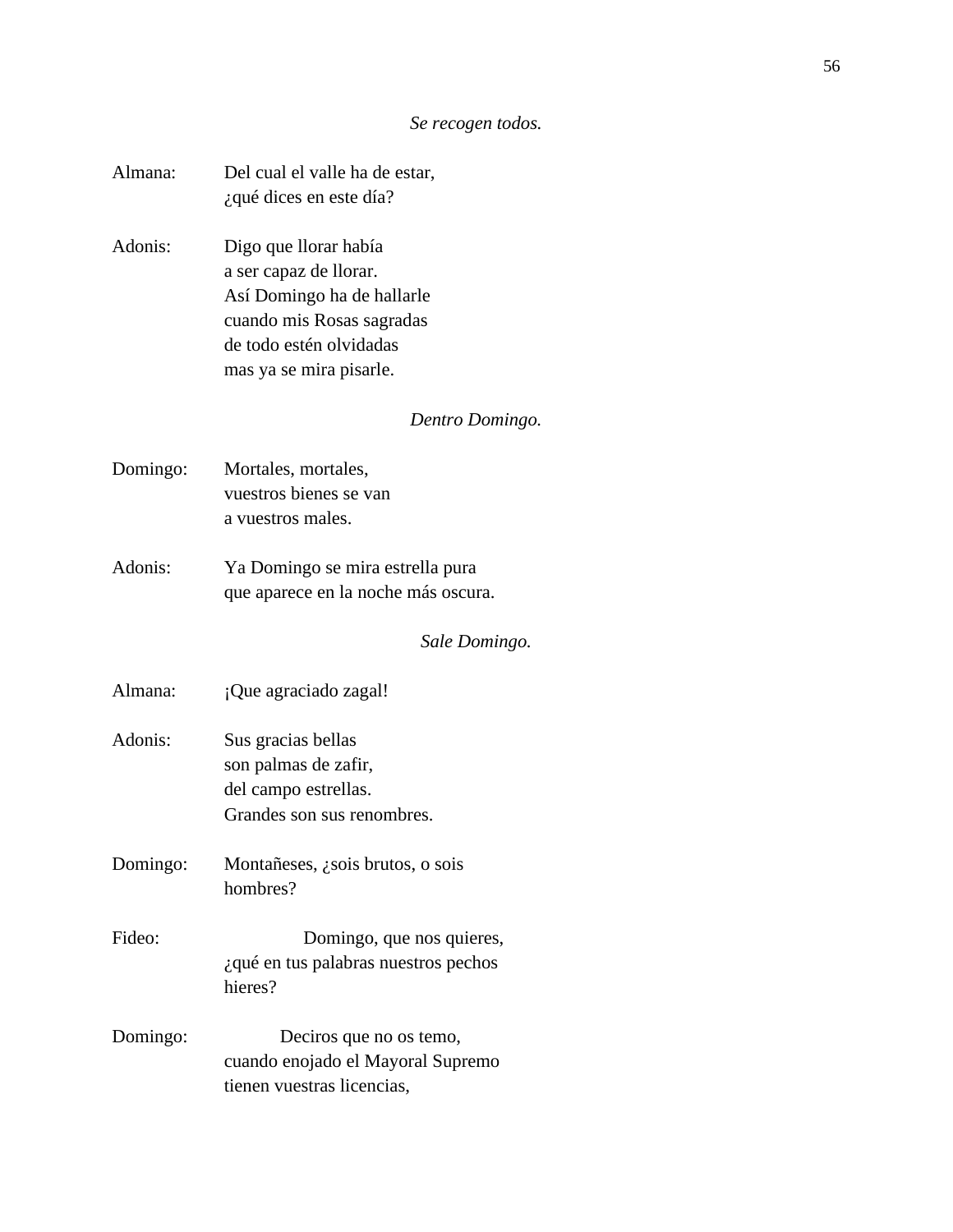pues van de demasías a insolencias y en su severa mente vuestro castigo forja de repente, pues siento ya por esos horizontes tronar los cielos y mover los montes.

# *Dentro terremoto y ruido.*

Piedad, señor, Gran Mayoral Divino, perdonad este valle el desatino pues a vuestra clemencia llega ya su clamor.

| Todos:   | Piedad, clemencia.                                                                                                                                                                                                                                                                                                                            |
|----------|-----------------------------------------------------------------------------------------------------------------------------------------------------------------------------------------------------------------------------------------------------------------------------------------------------------------------------------------------|
| Almana:  | ¡Que horror!                                                                                                                                                                                                                                                                                                                                  |
| Adonis:  | No temas, mas atiende ahora.                                                                                                                                                                                                                                                                                                                  |
| Domingo: | La sombra enluta cuando la luz<br>dora.<br>Señor, cese el rigor en tal violencia.<br>Perdonad, perdonad.                                                                                                                                                                                                                                      |
| Todos:   | Piedad, clemencia.                                                                                                                                                                                                                                                                                                                            |
| Fido:    | Domingo, dínos, porque bien lo miras,<br>¿quién entre nuestras culpas y sus iras<br>con el Gran Mayoral mediará digno?                                                                                                                                                                                                                        |
| Domingo: | Su furor grave, su rigor divino<br>solo puede aplacar, así lo siento,<br>Gracia, porque en su solio tiene asiento.<br>Gracia, que deja verse peregrina<br>cuando a su trono corren la cortina<br>la niña de sus ojos,<br>el Iris de la paz en sus enojos,<br>que a su Hijo querido en este suelo<br>dio el abrigo, el sustento y el consuelo. |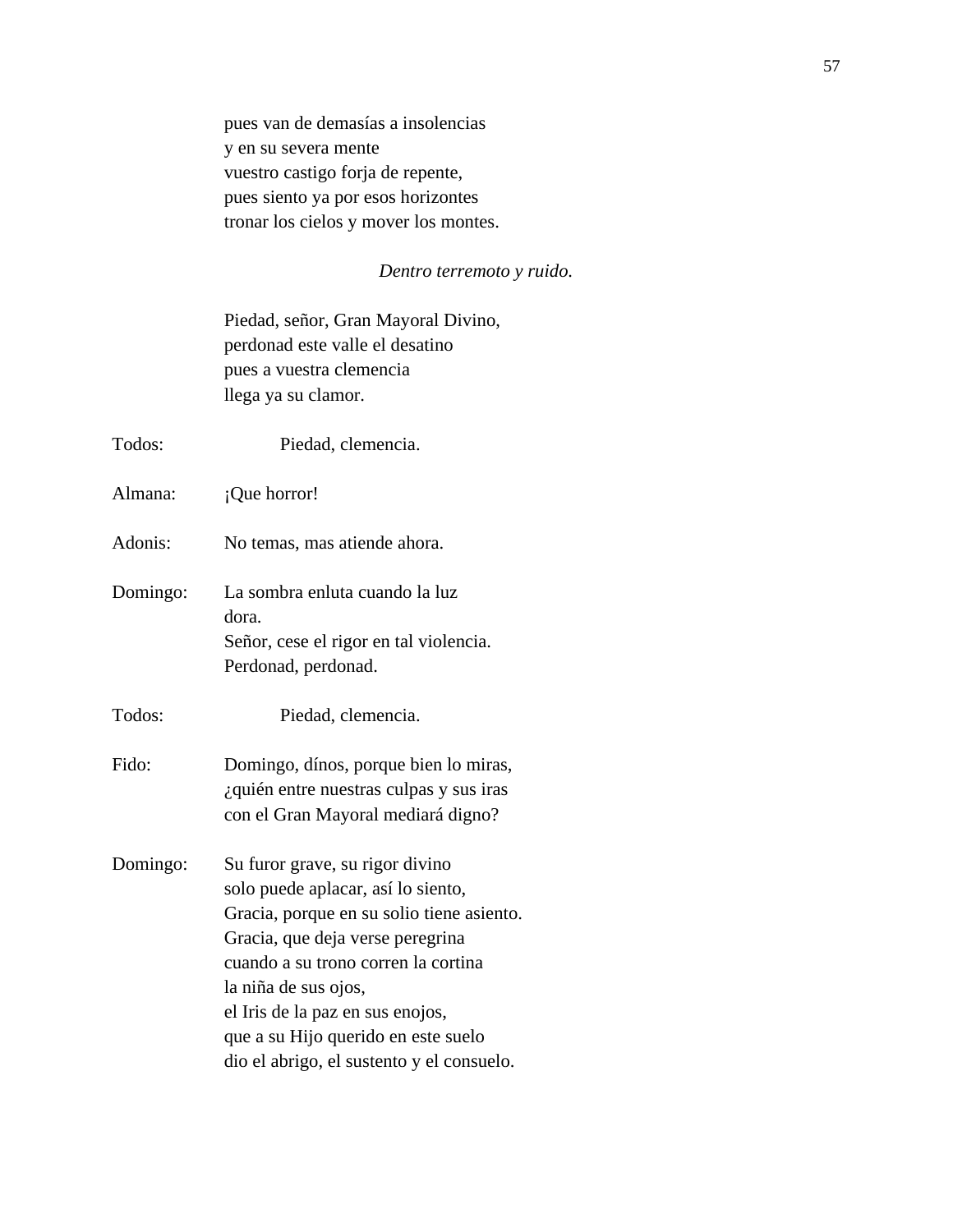| Fido:    | $i$ , Y con qué la obligaremos                                                                                                                                                                                                                                                                                                                                                                                                                                                                                                                                                                                |
|----------|---------------------------------------------------------------------------------------------------------------------------------------------------------------------------------------------------------------------------------------------------------------------------------------------------------------------------------------------------------------------------------------------------------------------------------------------------------------------------------------------------------------------------------------------------------------------------------------------------------------|
|          | para que más propicia la tengamos?                                                                                                                                                                                                                                                                                                                                                                                                                                                                                                                                                                            |
|          | ¿Qué oferta a Gracia bella le daremos?                                                                                                                                                                                                                                                                                                                                                                                                                                                                                                                                                                        |
| Domingo: | Atendedme, pastores.                                                                                                                                                                                                                                                                                                                                                                                                                                                                                                                                                                                          |
| Todos:   | Atendemos.                                                                                                                                                                                                                                                                                                                                                                                                                                                                                                                                                                                                    |
| Domingo: | Decid si os acordáis de aquellas Rosas<br>que en valle olorosas<br>ya blancas, ya sangrientas, ya doradas,<br>de Emanuel las finezas retratadas<br>laminas son, donde su amor se muestra.                                                                                                                                                                                                                                                                                                                                                                                                                     |
| Marina:  | Aunque tan tibia la memoria nuestra<br>en su valor estuvo,<br>bien conoce la deuda que le tuvo.                                                                                                                                                                                                                                                                                                                                                                                                                                                                                                               |
| Domingo: | Pues sabe que esas Rosas<br>nunca marchitas, porque siempre olorosas<br>del Mayoral Divino<br>son el objeto más suave y digno<br>cuando se vista, que al allanarse<br>de su celeste hacia este verde esparse,<br>pues allí de su Hijo vinculadas<br>sangre, gloria, finezas ve cifradas.<br>De estas flores o estrellas<br>coged, Pastores, y en guirnaldas bellas<br>las ofreced a Gracia soberana<br>para que su piedad, que es más que humana,<br>del Mayoral con ellas los enojos<br>pueda aplacar, en viéndola sus ojos,<br>por más que de justicia están armados,<br>han de volver las iras en agrados. |
| Marina:  | Vamos pues a buscar las lindas flores,<br>del valle gracias y del Cielo amores.                                                                                                                                                                                                                                                                                                                                                                                                                                                                                                                               |

*Marina se va.*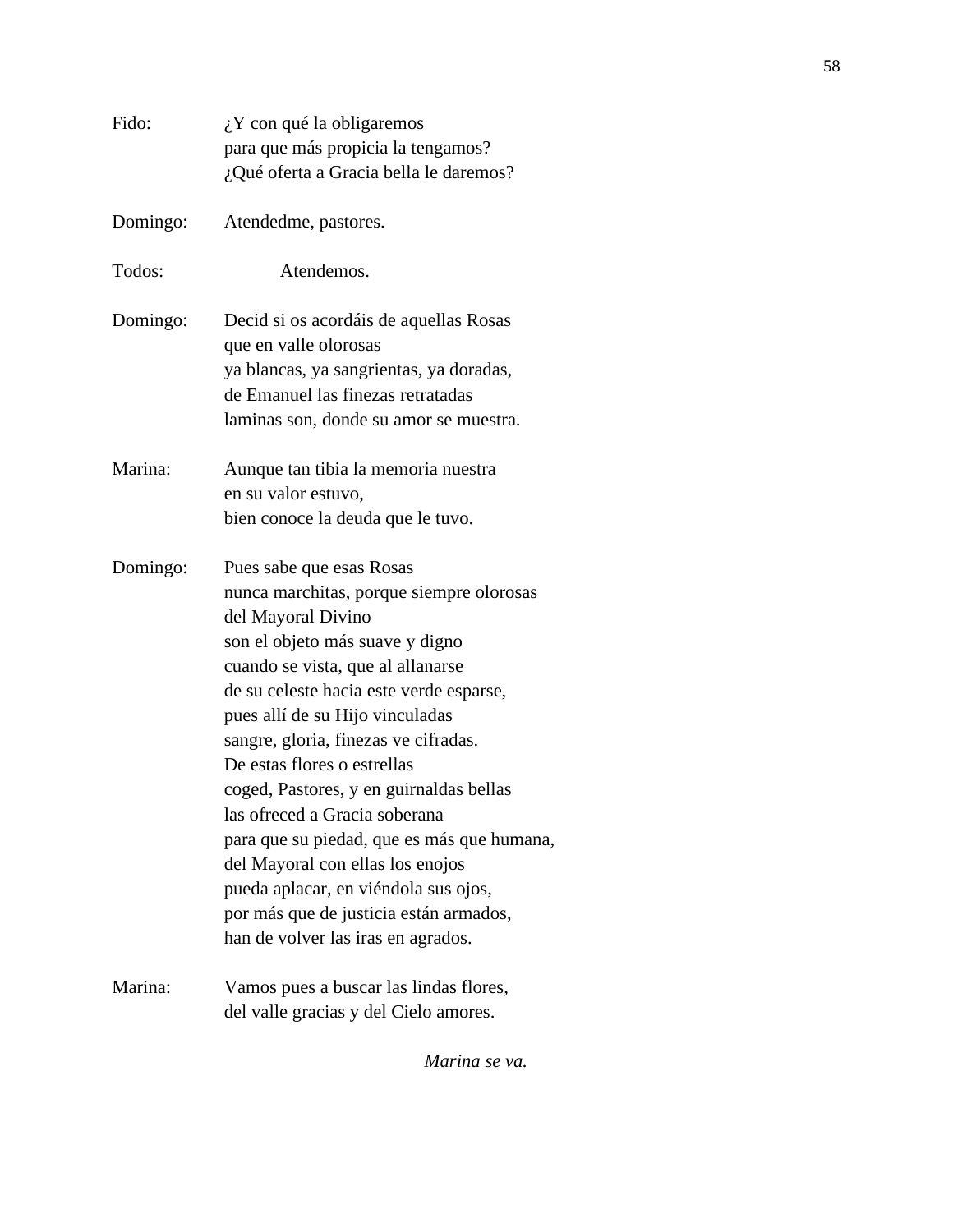Domingo: Tal fue tu rudeza, o valle, que le obligas a las fieras hagan rubíes de llamas, a los diamantes de estrellas. Ya por el Rosal Divino a coger las flores entran, de tanto prodigio suma, de tanto misterio emblemas.

#### *Dentro los pastores cantando.*

Pastores: Al Rosal, al Rosal zagalejas, que estas Rosas son paces si otras son guerra.

#### *Sale Marte.*

Marte:  $i$ , Que estas Rosas son paces si otras son guerra? ¿Qué paces, que Rosas son las que a mis oídos llegan? ¿No áspid sordo al escucharlas, si vibra al percibirlas? Si acaso, ay de mí, si acaso las olvidadas finezas que Emanuel en este valle en traje de flores bellas plantó para su memoria hoy vuelven, hoy se recuerdan para ser Iris de paces, a desterrar la tormenta que el Gran Pastor las iras levanta sobre la tierra. Para castigo del valle, que a mi albedrío sogeta tiene su cerviz torcida, pues de la recta obediencia de su legítimo dueño retrocede, adonde sepa mi cólera la venganza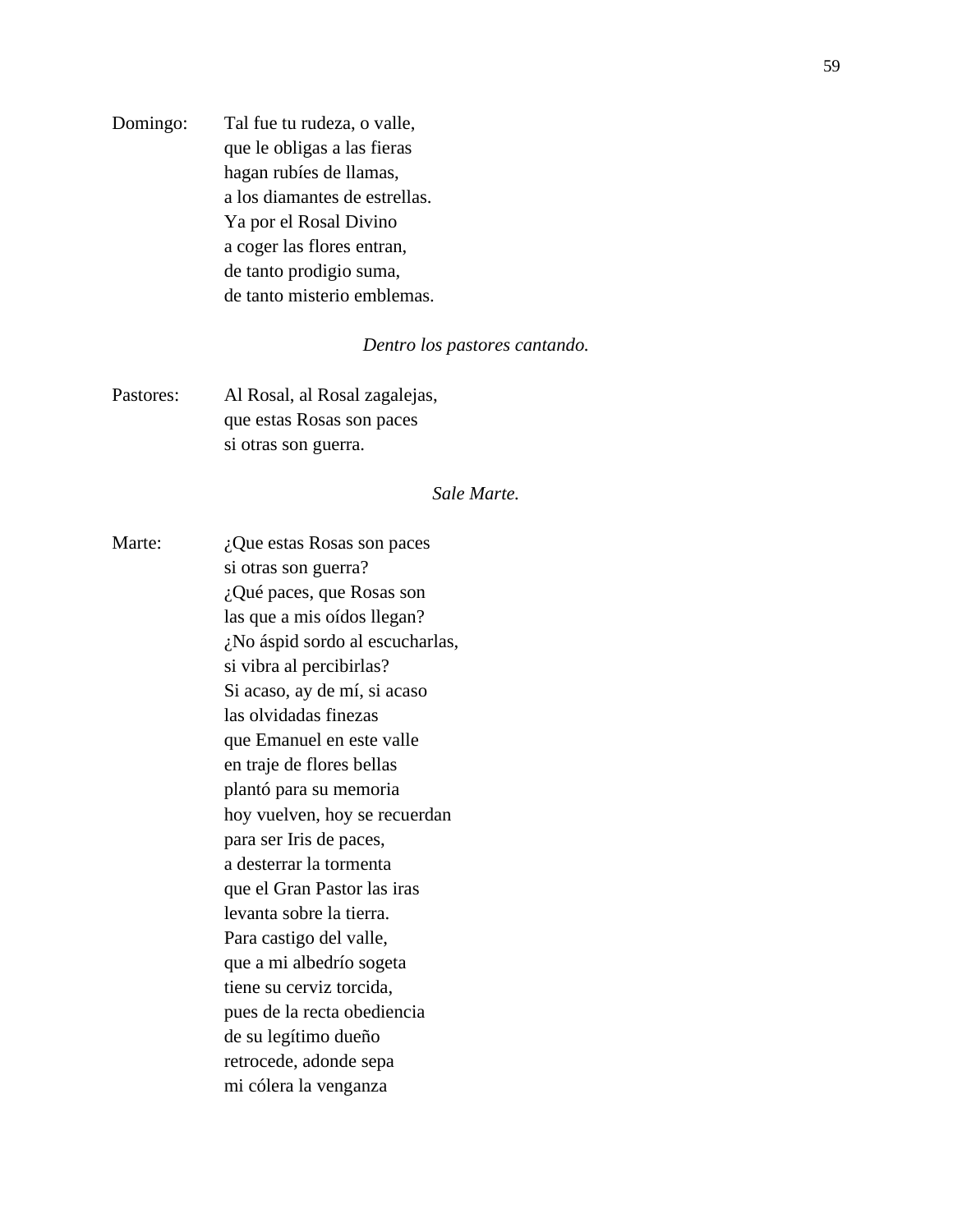|          | de las antiguas ofensas.                                        |
|----------|-----------------------------------------------------------------|
|          | Celos de Almana y amores                                        |
|          | de Emanuel en que revienta,                                     |
|          | ¡cada memoria un volcán                                         |
|          | voraz, cada recuerdo un Etna!                                   |
| Adonis:  | ¿Atiendas a su rabia?                                           |
| Almana:  | Sí, porque hasta los cielos llega.                              |
| Adonis:  | $i$ Percibes más?                                               |
| Almana:  | Ya las Rosas                                                    |
|          | el olfato lisonjean,                                            |
|          | y la música el oído.                                            |
|          |                                                                 |
| Domingo: | ¡Que alegre la turba llega!                                     |
|          |                                                                 |
|          | Van saliendo los pastores con guirnaldas de rosas en las manos. |
| Fido:    | Aquí las divinas Rosas                                          |
|          | te traemos, porque sean                                         |
|          | el Iris de nuestras paces.                                      |
|          |                                                                 |
| Marte:   | Primero que tal consienta                                       |
|          | no solamente a las flores                                       |
|          | tragaré, pero a la tierra.                                      |
| Domingo: | No harás, que yo la defiendo.                                   |
|          |                                                                 |
| Marte:   | Sean mis brazos la prueba                                       |
|          | de tu valor.                                                    |
|          |                                                                 |
| Domingo: | A mi esfuerzo                                                   |
|          | se ha de postrar tu soberbia,                                   |
|          | desiste ya.                                                     |
|          |                                                                 |
| Marte:   | No desisto,                                                     |
|          |                                                                 |
|          | porque sierpe de cabezas<br>he de ser, que una se corta         |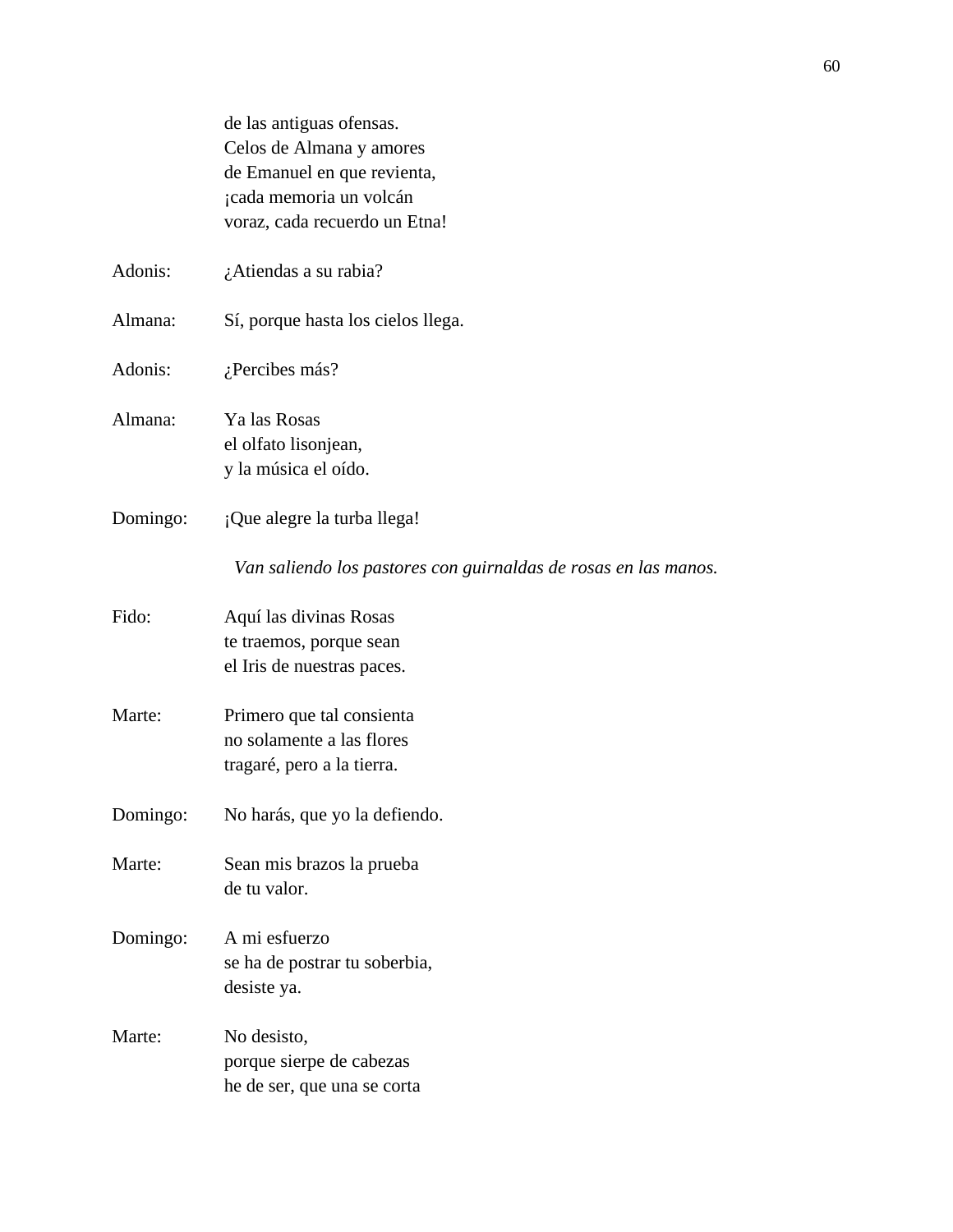|           | al paso que otra revienta.<br>Pastores, Domingo, viva tu esfuerzo.                  |
|-----------|-------------------------------------------------------------------------------------|
| Adonis:   | Repara en la fortaleza<br>de ese campeón valiente<br>que tantas victorias cuenta.   |
| Domingo:  | Al nombre del Gran Pastor<br>te rinde.                                              |
| Marte:    | Al oírlo tiembla<br>el infierno, aún por eso<br>ya desfallece mi fuerza.            |
| Domingo:  | Pues consúmete en tu rabia.                                                         |
|           | Cae Marte dentro.                                                                   |
| Marte:    | Y con esa rabia misma,<br>aunque triunfo de tus plantas,<br>escupiré las estrellas. |
|           | Marte se recoge.                                                                    |
| Pastores: | Victor, victor por Domingo.                                                         |
| Almana:   | Gran hombre en él me enseñas.                                                       |
| Adonis:   | En su cabeza por lauro<br>he de poner la diadema.                                   |
| Domingo:  | Solo resta que las Rosas<br>ofrezcáis a Gracia bella,<br>porque al Mayoral aplaque. |
| Fido:     | A tus voces pues descienda.                                                         |
| Domingo:  | Ha del alcázar supremo<br>ha de la brillante esfera,<br>que en puertas de Margarita |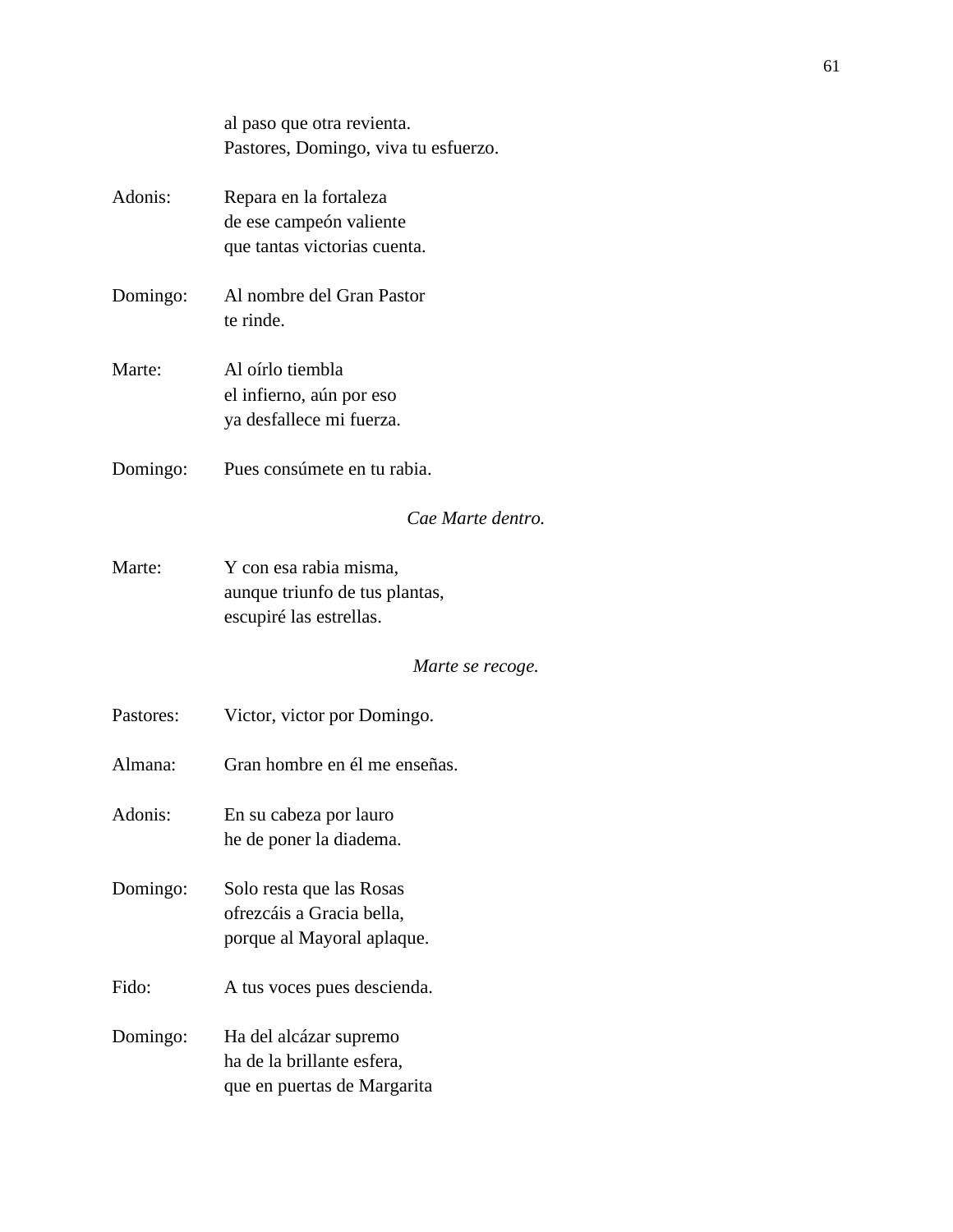rompe el candado a la puerta.

## *Dentro Música.*

| Música:  | ¿Quién llama, quién llama?                                                        |
|----------|-----------------------------------------------------------------------------------|
|          | ¿Qué altivo penetra                                                               |
|          | muros de diamante,                                                                |
|          | presidio de estrellas?                                                            |
| Domingo: | Domingo, que la monte clama                                                       |
|          | por gracia a María bella,                                                         |
|          | para que piedad divina                                                            |
|          | en este valle aparezca.                                                           |
|          | Aparece Gracia en lo alto, vestida de gloria y manto de estrellas <sup>51</sup> . |
| Gracia:  | A tus voces, o Domingo,                                                           |
|          | bajo, porque amor me fuerza                                                       |
|          | a favorecer tu empeño.                                                            |
| Domingo: | Postrado a tus plantas bellas                                                     |
|          | las gracias te rindo, y puesto                                                    |
|          | que el valle,                                                                     |
| Gracia:  | No lo refieras,                                                                   |
|          | porque al escuchar sus culpas                                                     |
|          | no se turbe mi clemencia.                                                         |
|          | Ya sé que el perdón pretende                                                      |
|          | del Gran Pastor.                                                                  |
| Domingo: | Interceda                                                                         |
|          | con Él tu gran valimiento.                                                        |
| Gracia:  | Al monte divino llenan                                                            |
|          | sus libertades, que suben                                                         |
|          | a hacer temblar las esferas                                                       |
|          | y hasta mi piedad se irrita.                                                      |
|          |                                                                                   |

<sup>&</sup>lt;sup>51</sup> Apocalipsis 12:1. Muchas de las representaciones artísticas de la Virgen María tienen esta iconografía del manto de las estrellas. Otros iconos comunes que representan a la Virgen son la luna a sus pies, el lirio y la rosa.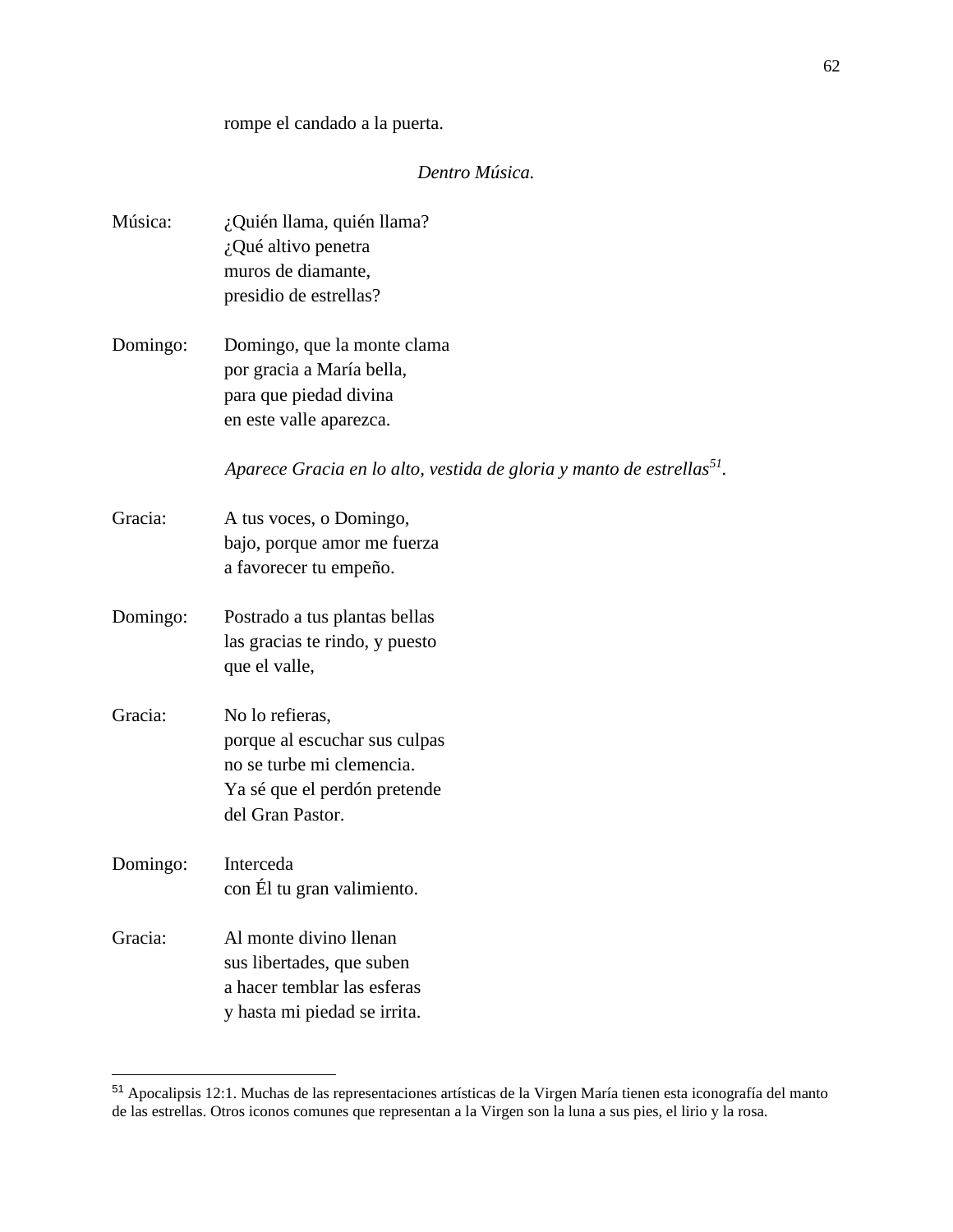| Domingo: | Llegad con la dulce ofrenda<br>para vencer sus enojos.                                                                                                                                                                                                                                                                                                                                                                                                        |
|----------|---------------------------------------------------------------------------------------------------------------------------------------------------------------------------------------------------------------------------------------------------------------------------------------------------------------------------------------------------------------------------------------------------------------------------------------------------------------|
| Fido:    | Estas blancas Rosas tersas.                                                                                                                                                                                                                                                                                                                                                                                                                                   |
| Marina:  | Estas coloradas flores.                                                                                                                                                                                                                                                                                                                                                                                                                                       |
| Amira:   | Estas doradas estrellas.                                                                                                                                                                                                                                                                                                                                                                                                                                      |
| Sylvano: | Que la niñez de Emanuel                                                                                                                                                                                                                                                                                                                                                                                                                                       |
| Fido:    | Que de Emanuel la tragedia                                                                                                                                                                                                                                                                                                                                                                                                                                    |
| Amira:   | Que su reveviva alegre<br>misteriosas representan.                                                                                                                                                                                                                                                                                                                                                                                                            |
| Fido:    | Te ofrecemos porque aplaques<br>al gran Mayoral con ellas.                                                                                                                                                                                                                                                                                                                                                                                                    |
| Amira:   | Pues de su Hijo querido<br>son leche, sangre y fineza.                                                                                                                                                                                                                                                                                                                                                                                                        |
| Todos:   | Piedades, piedades.<br>Clemencia, clemencia.                                                                                                                                                                                                                                                                                                                                                                                                                  |
| Gracia:  | Las Rosas bellas gustosa<br>acepto y tanto con ellas<br>me precio que la corona<br>ha de ser de mi cabeza<br>recordad pues su memoria.<br>Tú, Domingo, porque crezca,<br>hazte plantar sus Rosales<br>desde la Europa opulenta<br>hasta la tórrida Zona.<br>Que tengo que hacer por ellas<br>tantas gracias, que en volúmenes<br>o cuenten bien, o mal quepan<br>y en nombre del Gran Pastor<br>el perdón, que me interpretas,<br>doy al valle, que este olor |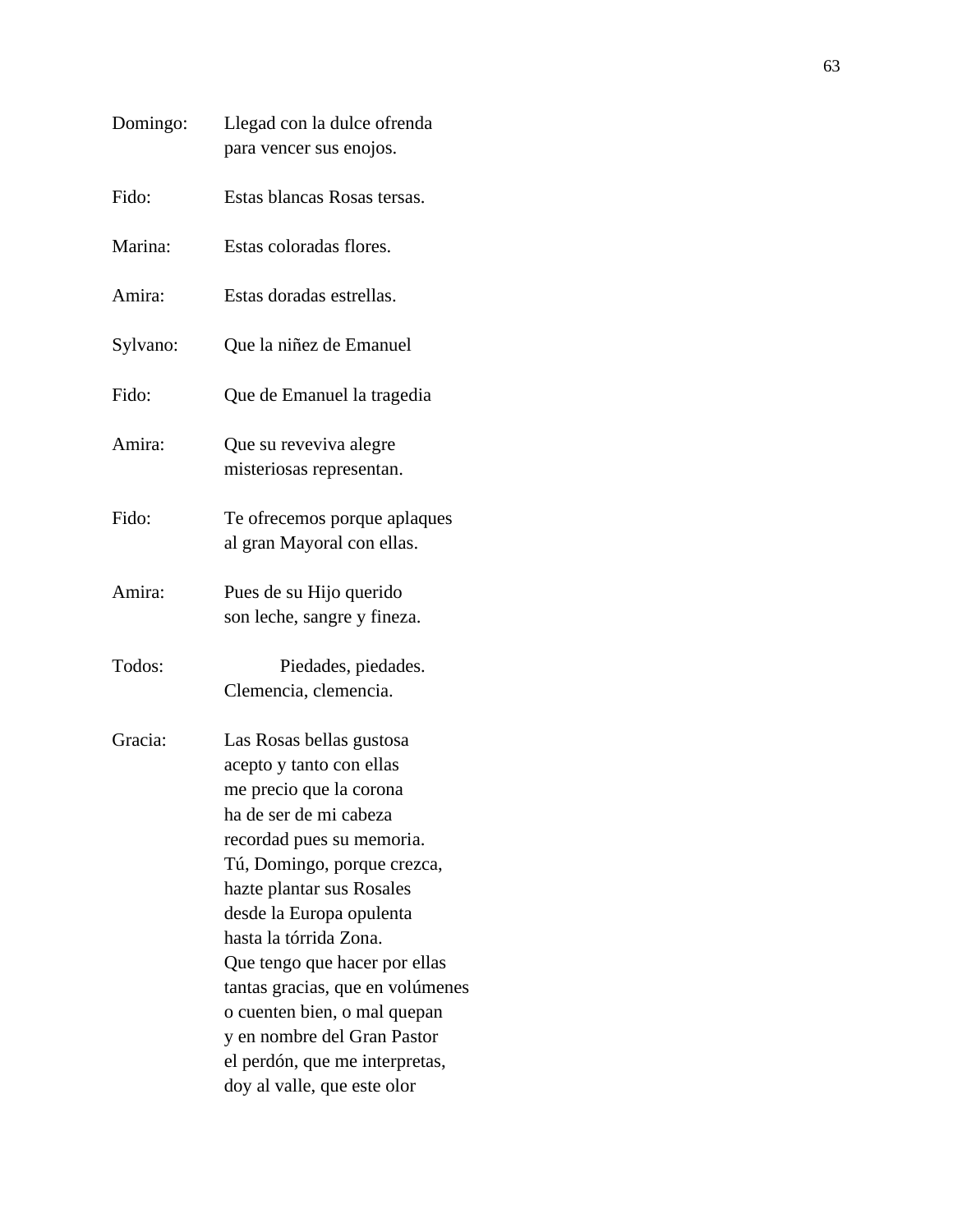Divino a tanto me fuerza. Y así quede en paz, que yo voy a detener ligera las iras de quien los vivos hasta en los amagos tiembla.

*Gracia se recoge.*

| Domingo:  | Vamos todos,                  |
|-----------|-------------------------------|
| Pastores: | Todos vamos,                  |
| Domingo:  | A loar a Gracia bella         |
|           | por tan singular favor.       |
| Pastores: | Viva, triunfe, goze, reine.   |
|           | Se recogen todos.             |
| Adonis:   | Corra el tiempo a los futuros |
|           | otra vez el velo y vuelva     |
|           | a su curso.                   |
| Almana:   | En el admiro                  |
|           | para las edades nuevas        |
|           | del poder de Gracia.          |
| Adonis:   | Es tanto                      |
|           | que de mi Padre en la regia   |
|           | silla tiene asiento.          |
| Almana:   | Mucho es lo que vale con ella |
|           | Domingo.                      |
| Adonis:   | Esposo le llama,              |
|           | es justo que le favorezca     |
|           | y él lo merece.               |
| Almana:   | <b>Tus Rosas</b>              |
|           | del valle son las estrellas.  |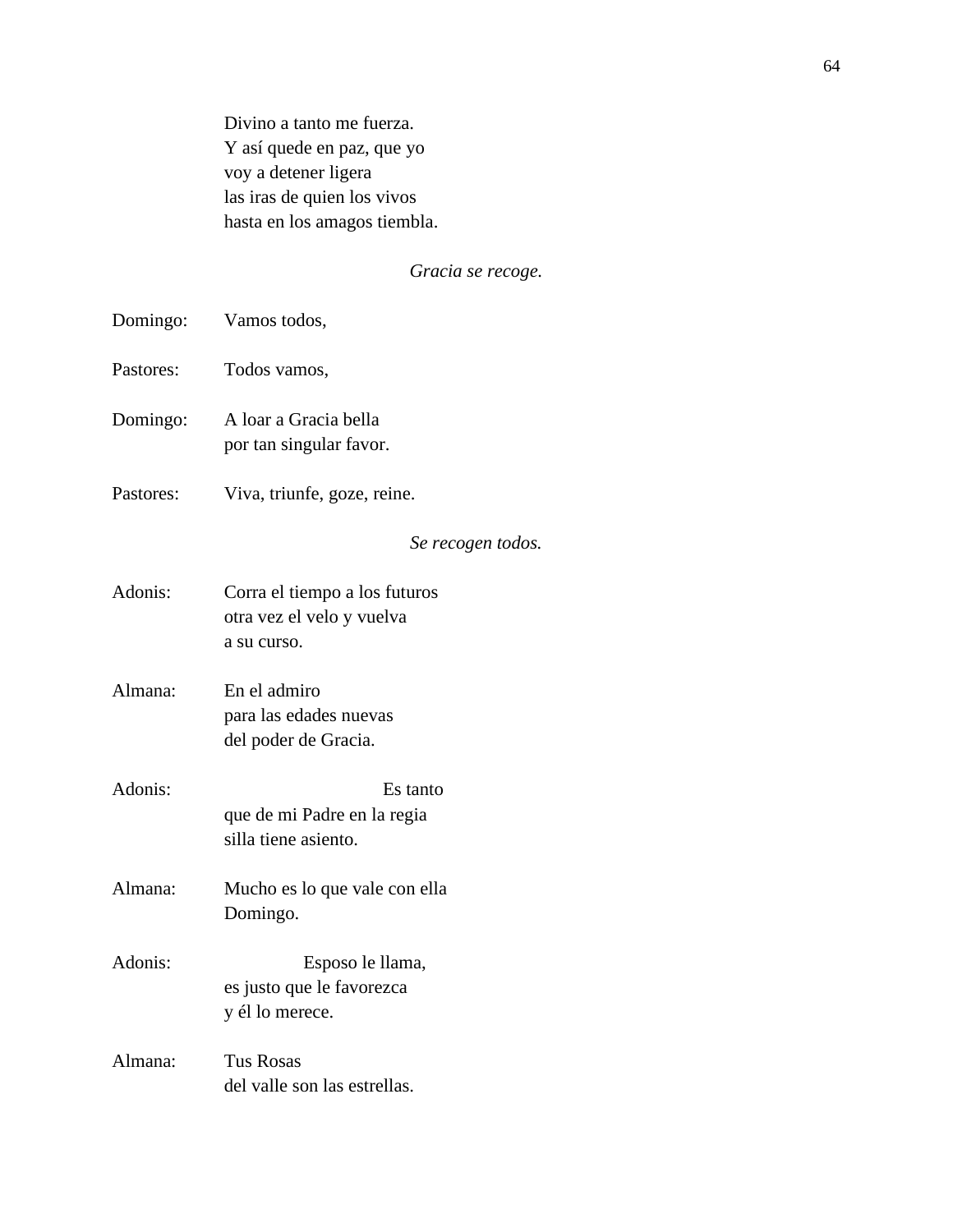# *Salen los pastores.*

| Fido:    | Tu dichosa rediviva,           |
|----------|--------------------------------|
|          | Señor, a todos alegra.         |
|          | Para bien, Fénix, renazcas.    |
| Diamán:  | La luz que hoy nos lisonjea    |
|          | hasta en los cáos alumbre,     |
|          | hasta en las piedras encienda. |
| Adonis:  | Amigos, libres estáis          |
|          | ya de la esclavitud fiera      |
|          | de Marte, pues con mi sangre   |
|          | lavasteis la mancha negra,     |
|          | que delito de Almana           |
|          | fue sombra a vuestra pureza.   |
|          | Estos los rubíes fueron        |
|          | con que compuse la deuda       |
|          | a mi Padre, que a ser menos    |
|          | fuera precio y no fineza.      |
|          | Ya que el Divino monte         |
|          | Tenéis abiertas las puertas    |
|          | adonde me llevo Almana         |
|          | para coronarla regia           |
|          | con retaguarda de perlas.      |
|          | Esta es mi mano.               |
| Almana:  | La acepto,                     |
|          | esposo y señor, en prendas     |
|          | con rendimientos de esclava    |
|          | y con honores de reina.        |
| Sylvano: | Par Dios que los pies de cabra |
|          | ya de hoy más no la pasean.    |
| Fido:    | ¿Quién en su ausencia podrá    |
|          | socorrernos?                   |
| Adonis:  | Gracia bella,                  |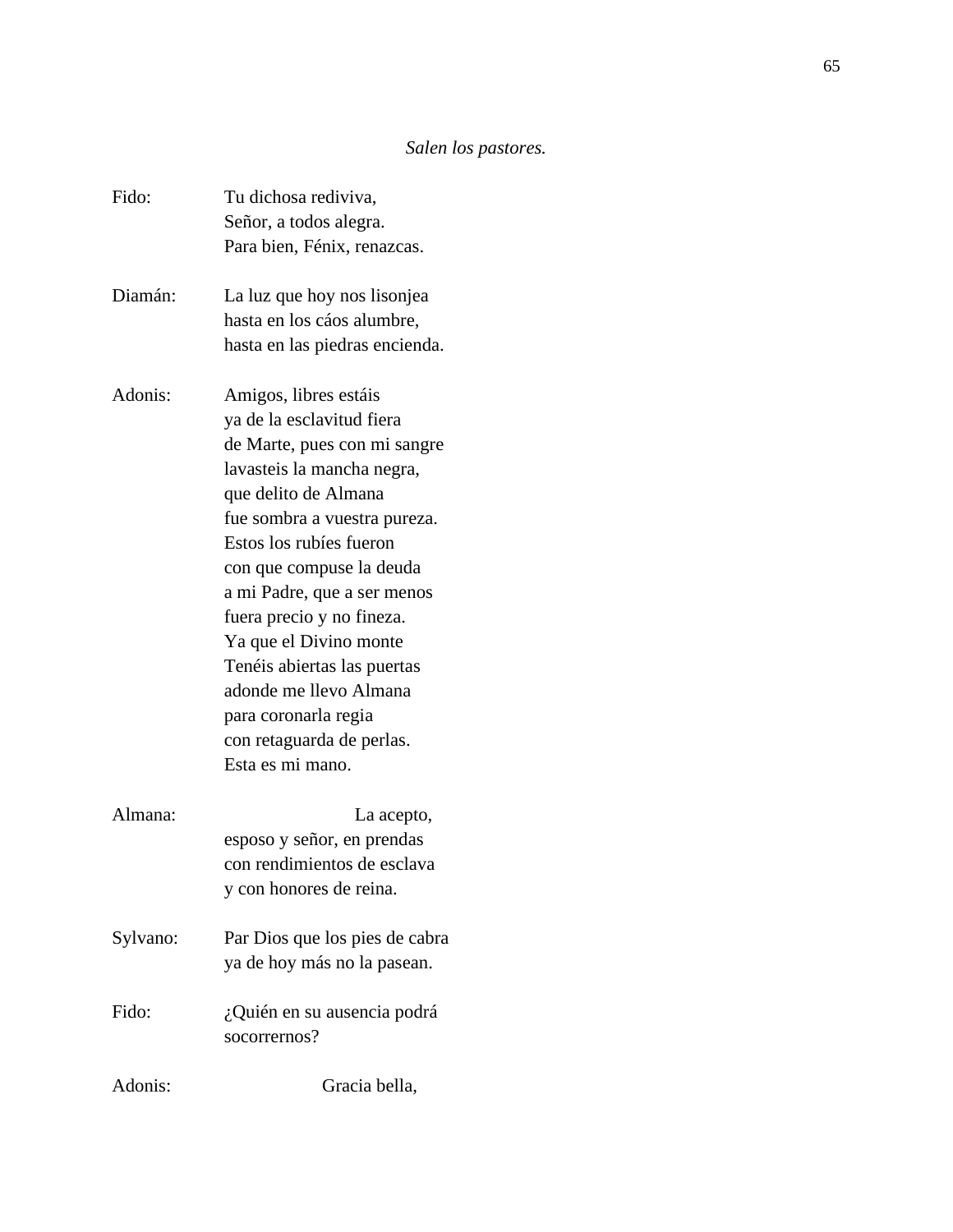|          | porque en el valle la dejo<br>hasta que la suba excelsa<br>en carroza de diamante |
|----------|-----------------------------------------------------------------------------------|
|          | al mismo honor que me espera.                                                     |
|          | Y también he de enviaros                                                          |
|          | uno tan propio a mi esencia                                                       |
|          | que mi espíritu se llama.                                                         |
|          |                                                                                   |
| Sylvano: | Fuego de Dios si lo fuera.                                                        |
| Adonis:  | Quedaos, que al monte subo                                                        |
|          | de mi Padre y las supremas                                                        |
|          | rosas de mi producidas                                                            |
|          | no olvidéis que aquí se dejan                                                     |
|          | para que a Gracia, oh María,                                                      |
|          | podáis adornar con ellas                                                          |
|          | algún día y decir todos                                                           |
|          | en honor de sus grandezas:                                                        |
|          | vivan las Rosas Divinas.                                                          |
| Todos:   | Vivan las Rosas Divinas.                                                          |
| Diamán:  | Vivan las flores supremas.                                                        |
| Todos:   | Vivan las flores supremas.                                                        |
| Diamán:  | Que son de María hermosa.                                                         |
| Todos:   | Que son de María hermosa.                                                         |
| Diamán:  | Rosario, Corona y estrellas.                                                      |
| Todos:   | Rosario, Corona y estrellas.                                                      |

FIN.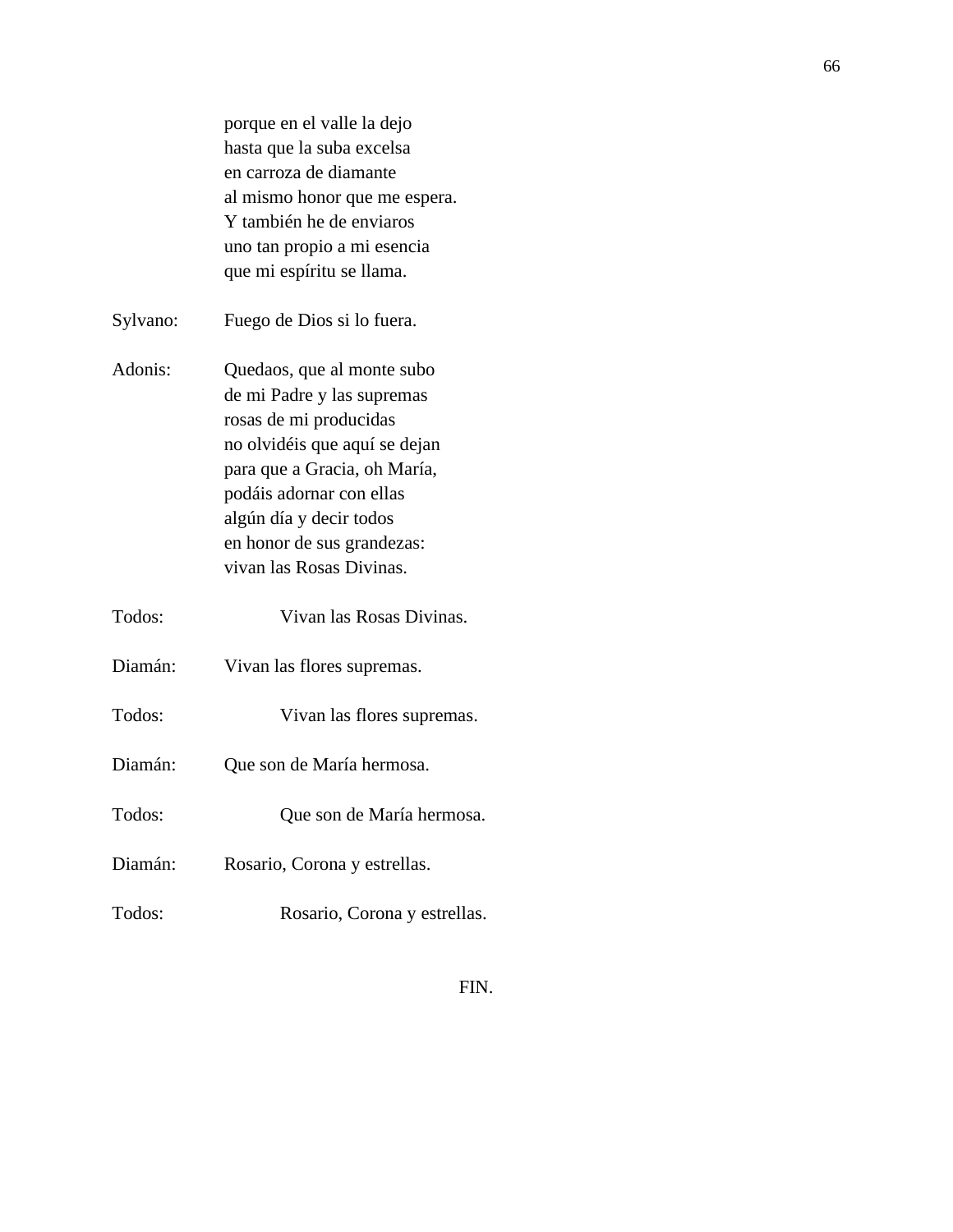#### Edition Notes

The following are examples of changes that have been made on the source text to modernize spelling and grammar conventions and facilitate its use for current Spanish speakers:

- I. Modernization of Orthography
	- e>i: *tenieblas* > *tinieblas*  i>e: *inimigo > enemigo*  ss>s*: assombro > asombro c>cc: satisfacion > satisfacción sc>c: nascida > nacida s>x: escusarse > excusarse*  ç>z: *vengança > venganza*  q>c: *quanto > cuanto*  er>re*: pergunta > pregunta*  o>ue*: solta > suelta* Addition of an h: *oy > hoy* Addition of a c: *perfeta > perfecta*
- II. Accent mark corrections: *fué > fue, rebelion > rebelión, màs > más*
- III. Abbreviations: *porq > porque*
- IV. Clarifications on stage notes: *va-se > Sylvano se va*
- V. Updated spacing and formatting to reflect modern publishing conventions for dramatic works

The source text used to create this pedagogical edition is the 1740 edition of *Triunfo do Rosario* by Soror Maria do Céu, published by Manuel Manescal da Costa in Lisbon, Portugal.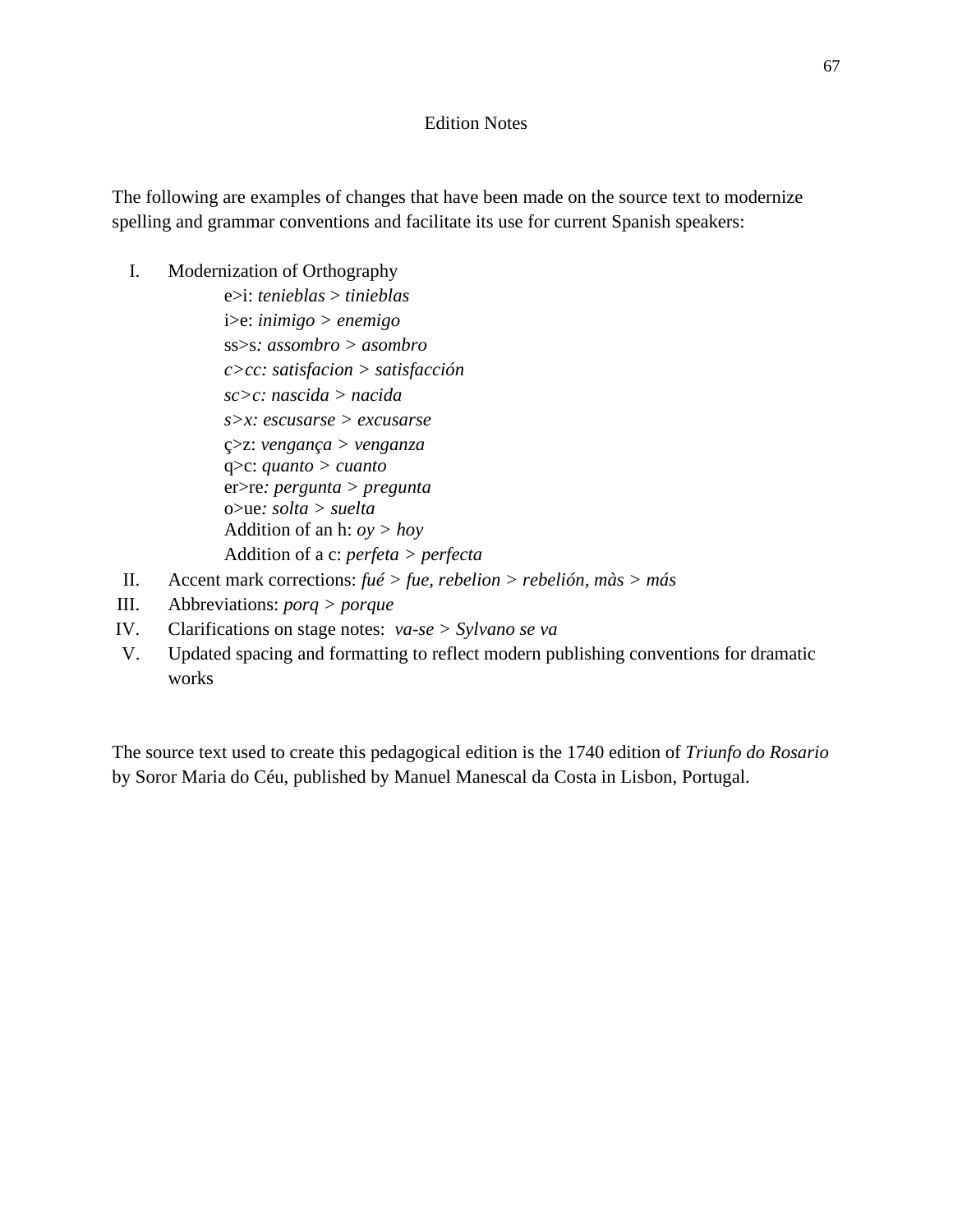#### Works Cited

Arenal, Electa, and Stacey Schlau. *Untold Sisters: Hispanic Nuns in Their Own Works*. University of New Mexico Press, 2010.

Baranda Leturio, Nieves. "El universo de la escritura conventual femenina: deslindes y perspectivas." Eds. Nieves Baranda Leturio and María del Carmen Marín Pina. *Letras en la celda: Cultura escrita de los conventos femeninos en la España moderna*, Iberoamericana.

Claret, Antonio María. *Colección de pláticas dominicales*. Librería Religiosa, 1886.

Clissold, Stephen. *The Wisdom of the Spanish Mystics*. Sheldon, 1977.

Do Céu, Maria. *Triunfo do Rosario*. Lisboa: Manuel Manescal da Costa, 1740.

Halling, Anna-Lisa. "Upending Hegemonic Masculinity in Soror Maria Do Céu's *Clavel, y Rosa*." *Journal of Lusophone Studies*, vol. 3, no. 1, 2018, pp. 50–69., https://doi.org/10.21471/jls.v3i1.209.

Hegstrom, Valerie. "El convento como espacio escénico y la monja como actriz: montajes teatrales en tres conventos de Valladolid, Madrid y Lisboa." Eds. Nieves Baranda Leturio and Maria del Carmen Marín Pina. *Letras en la celda: Cultura escrita de los conventos femeninos en la España moderna*, Iberoamericana Vervuert, Madrid, 2014 pp. 363–376.

*King James Bible*. Nashville: Thomas Nelson, 1991.

Krymow, Vincenzina. *Mary's Flowers: Gardens, Legends & Meditations*. Cincinnati: St. Anthony Messenger Press, 1999.

*La Biblia Reina-Valera: La revisión De 1960*. Sociedades Bíblicas En América Latina, 1960.